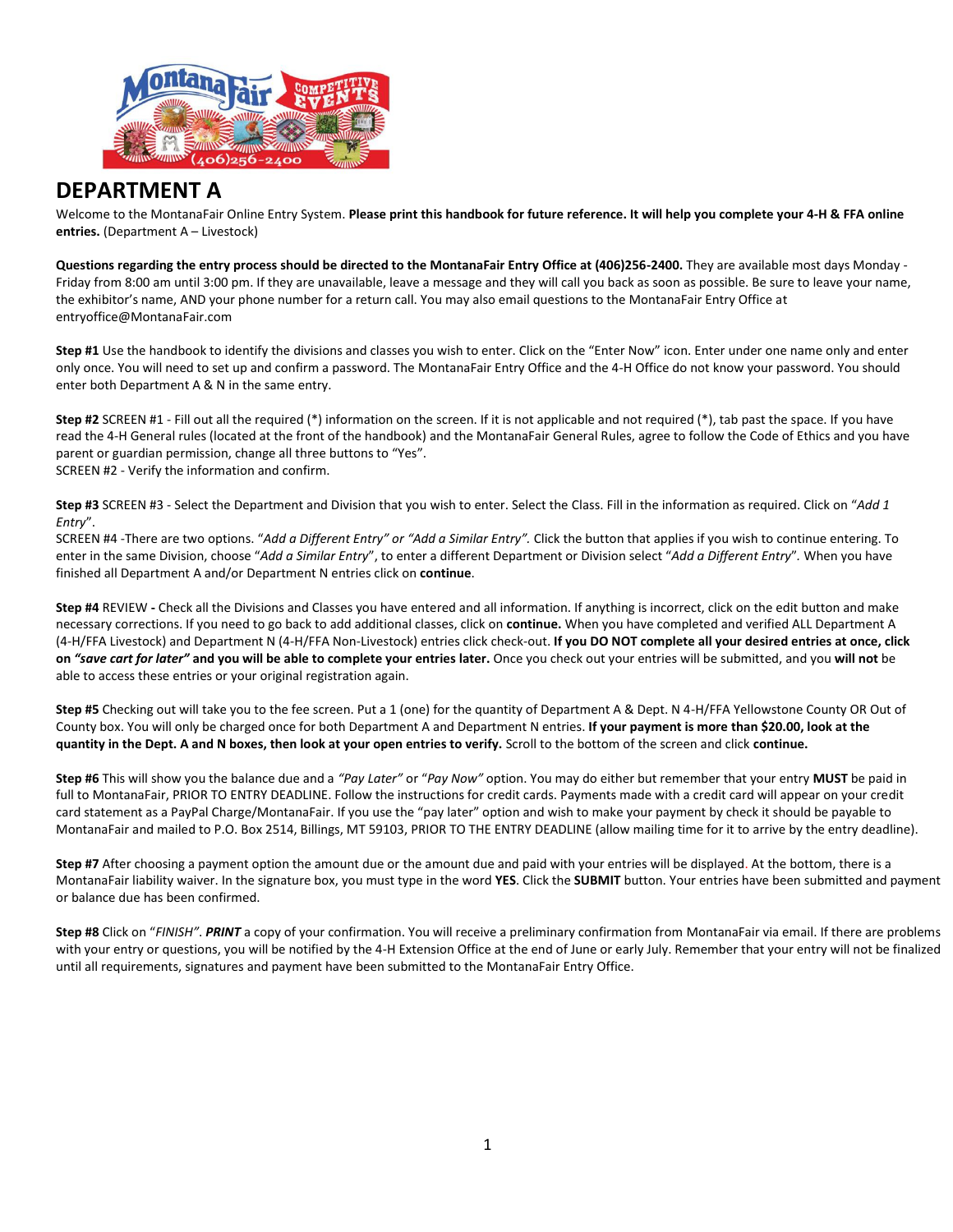|                                            |         | 2022 JUNIOR LIVESTOCK-DEPARTMENT A HANDBOOK TABLE OF CONTENTS |         |
|--------------------------------------------|---------|---------------------------------------------------------------|---------|
| Alpaca                                     | Page 24 | <b>Poultry</b>                                                | Page 27 |
| Obstacle/Trail Course                      | Page 24 | Egg Class                                                     | Page 27 |
| Showmanship                                | Page 24 | <b>Fancy Feathers</b>                                         | Page 28 |
|                                            |         | Game and Ornamental Birds                                     | Page 28 |
| Beef                                       | Page 11 | Market                                                        | Page 28 |
| <b>Breeding</b>                            | Page 12 | Meat Pen                                                      | Page 28 |
| <b>Ultrasound Contest</b>                  | Page 11 | Pigeon Show                                                   | Page 27 |
| Market                                     | Page 11 | Showmanship                                                   | Page 29 |
| Showmanship                                | Page 12 | Turkey                                                        | Page 29 |
|                                            |         | Waterfowl-Geese and Ducks                                     | Page 28 |
| Cat                                        | Page 25 |                                                               |         |
| Showmanship                                | Page 25 | Rabbit                                                        | Page 29 |
|                                            |         | Meat Pen                                                      | Page 30 |
|                                            |         | Market                                                        | Page 30 |
|                                            |         | <b>Breeding</b>                                               | Page 31 |
|                                            |         | Showmanship                                                   | Page 31 |
| <b>Costume Animal Parade</b>               | Page 31 | <b>Round Robin</b>                                            |         |
|                                            |         | Large Animal                                                  | Page 31 |
| <b>Dairy Cattle</b>                        | Page 13 | <b>Small Animal</b>                                           | Page 32 |
| Showmanship                                | Page 13 |                                                               |         |
| Dog                                        | Page 25 | Sheep                                                         | Page 13 |
|                                            |         | Fleece                                                        | Page 15 |
| <b>General Rules</b>                       | Page 4  | Market                                                        | Page 14 |
| <b>General Rules</b> for Small Animal Barn | Page 24 | Showmanship                                                   | Page 15 |
|                                            |         | Ultrasound                                                    | Page 14 |
| Goat                                       | Page 17 |                                                               |         |
| Nigerian Goat                              | Page 18 | Skillathon                                                    | Page 10 |
| <b>Breeding Meat Goat</b>                  | Page 19 |                                                               |         |
| <b>Ultrasound Contest</b>                  | Page 19 | <b>Special Awards</b>                                         | Page 35 |
| Cart Class                                 | Page 20 |                                                               |         |
| Dairy Goat                                 | Page 17 | Swine                                                         | Page 15 |
| Market Goat                                | Page 19 | <b>Breeding</b>                                               | Page 16 |
| Obstacle/Trail Course                      | Page 20 | Market                                                        | Page 16 |
| Pygmy Goat                                 | Page 18 | Showmanship                                                   | Page 17 |
| Showmanship                                | Page 20 |                                                               |         |
| <b>Herdsmanship Contest</b>                | Page 33 | 2021 Foundation Lamb Buyers                                   | Page 36 |
|                                            |         |                                                               |         |
| Horse                                      | Page 21 |                                                               |         |
| Showmanship                                | Page 23 |                                                               |         |
| <b>Junior Livestock Auction Sale</b>       | Page 34 |                                                               |         |
| <b>Livestock Code of Ethics</b>            | Page 7  |                                                               |         |
| <b>Livestock Judging Contest</b>           |         |                                                               |         |
| Pre-MontanaFair Large Animal Judging       | Page 10 |                                                               |         |
| Pre-MontanaFair Small Animal Judging       | Page 10 |                                                               |         |
| <b>Livestock Showmanship Contest</b>       | Page 9  |                                                               |         |
| Llama                                      | Page 23 |                                                               |         |
| Obstacle/Trail Course                      | Page 24 |                                                               |         |
| Showmanship                                | Page 24 |                                                               |         |
| <b>Outstanding Exhibitor Contest</b>       | Page 33 |                                                               |         |
| <b>Pocket Pet</b>                          | Page 26 |                                                               |         |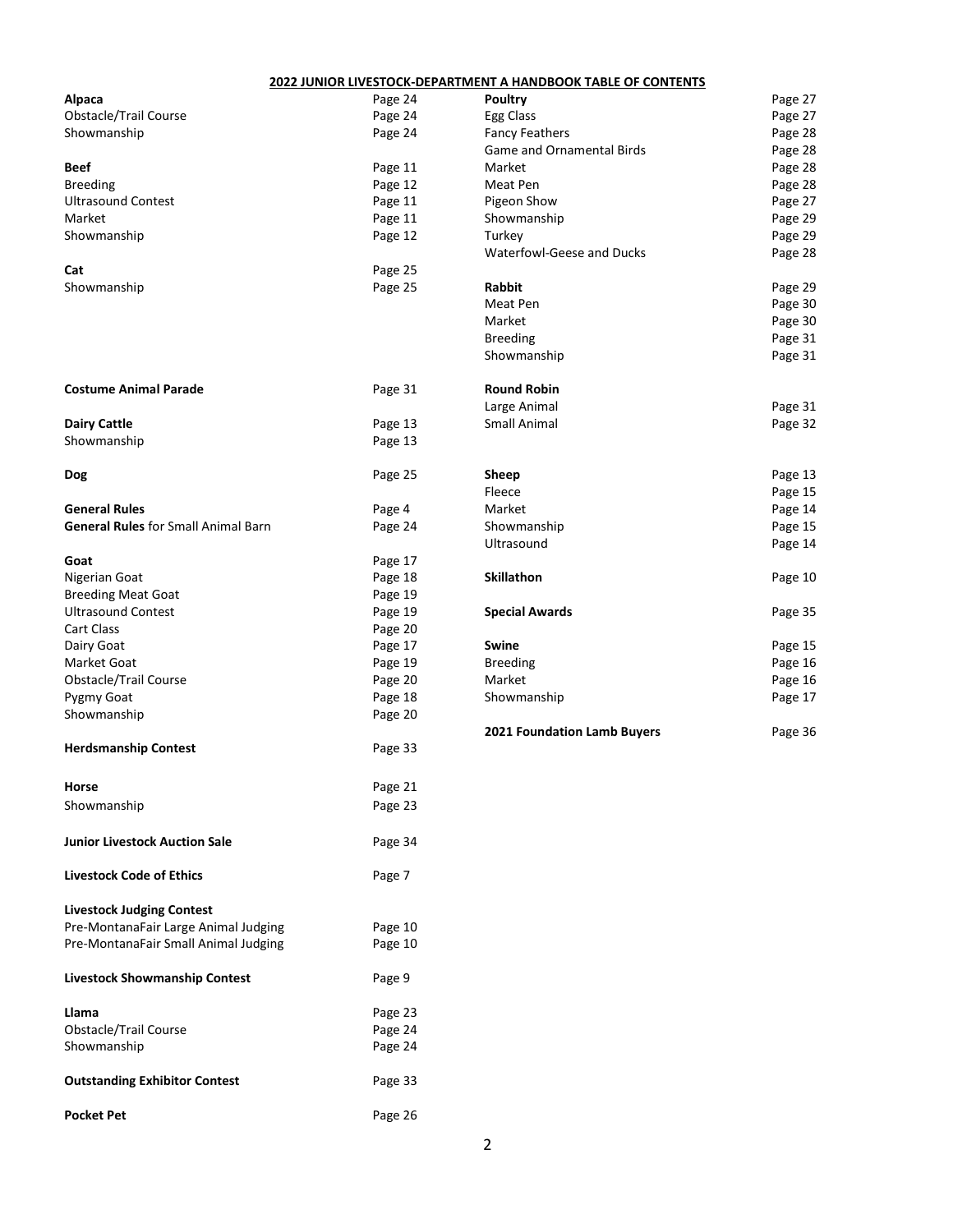#### **2022 Department A (Animal) Schedule**

## **THURSDAY, AUGUST 11**

| 8:00 am-3:00 pm       | Horse Check in @ SuperBarn                                                   |
|-----------------------|------------------------------------------------------------------------------|
| 10-12 and 3:00-4:00pm | Poultry and Rabbit Check in @ Expo                                           |
| 4-5 pm                | Cavy Check In @ Expo                                                         |
| $3:00$ pm             | Mandatory Horse Meeting @ SuperBarn                                          |
| 4:00 pm               | Horse: Div. 70 Class 1; Div. 71 Class 1-5; Champion of Champions @ SuperBarn |
| 6:00 pm               | Cavy Show and Showmanship @ Expo Cavies Check out after the show             |
| 6:30 pm               | Horse Mixer @ SuperBarn                                                      |

# **FRIDAY, AUGUST 12**

| $8:30$ am              | Horse: Div. 70 Class 2-38 @Superbarn                                                                   |
|------------------------|--------------------------------------------------------------------------------------------------------|
| 10-12 and 1:00-4:00 pm | Poultry and Rabbit Check in @ Expo                                                                     |
| $11:00$ am             | Horse: Div. 70 Class 44-48; Trail (Jr. & Sr. Colt to Maturity & Green Horse) @ SuperBarn outdoor arena |
| Noon-3:30 pm           | Pocket Pet Check in @ Expo                                                                             |
| $4:00 \text{ pm}$      | Mandatory Small Animal Meeting @ Expo                                                                  |
| 5:00 pm                | Pocket Pet Check out after Show<br>Pocket Pet Show @ Expo                                              |

# **SATURDAY, AUGUST 13**

| $8:00 \text{ am}$ | Rabbit Show                                                                                                    |
|-------------------|----------------------------------------------------------------------------------------------------------------|
| $8:30$ am         | Horse: Div. 70 Class 39-43 @ SuperBarn                                                                         |
| $8:30$ am         | Horse: Div. 70 Classes 49-55; Horse Show; Trail (Horsemanship Level 1, 2 & 3 & Miniatures) @ SuperBarn Outdoor |
|                   | Arena                                                                                                          |
|                   | Horses Check out after Class 43 is completed but before 2:00 pm                                                |
| 5:00-7:00pm       | 4-H/FFA Sheep, Goat, Llama/Alpaca Check in @ Expo                                                              |
|                   | Breeding Sheep Classification @ Expo                                                                           |
|                   | Sheep Pictures with Goat Pictures to follow                                                                    |
|                   |                                                                                                                |

# **SUNDAY, AUGUST 14**

| $8:00$ am        | Poultry Showmanship, Egg Show, Jr. Pigeon Show, Fancy Feather, Game & Ornamental Bird, Meat Pen, Market |
|------------------|---------------------------------------------------------------------------------------------------------|
|                  | Breeds, Waterfowl, Turkeys, and remaining Poultry Show @ Expo                                           |
|                  | Poultry Check out after show or by 6:00 pm                                                              |
| $9:00-11:00$ am  | 4-H/FFA Beef & Dairy Cattle Check in @ Expo                                                             |
| 10:00am-12:00 pm | Beef Ultrasound @ Expo                                                                                  |
| $1:00$ pm        | Sheep Ultrasound followed by Goat Ultrasound                                                            |

# **MONDAY, AUGUST 15**

| $9:00$ am         | Meat Goat Showmanship, Show; Breeding Meat Goat Show @ Expo                                        |
|-------------------|----------------------------------------------------------------------------------------------------|
| $11:00$ am        | Archery Shoot @ SuperBarn                                                                          |
| $1:00$ pm         | Beef Showmanship @ Expo                                                                            |
|                   | Breeding Beef Show begins 30 minutes after the conclusion of Showmanship; followed by Dairy Cattle |
|                   | Showmanship.                                                                                       |
| $5:00 \text{ pm}$ | Breeding Beef Check out after the Show                                                             |
|                   | Llama/Alpaca Check In @ Expo                                                                       |

# **TUESDAY, AUGUST 16**

| Market Steer and Heifer Show, pictures $\omega$ Expo                   |
|------------------------------------------------------------------------|
| Sheep Showmanship followed by Market Lamb & Breeding Sheep Show @ Expo |
| Small Animal Round Robin Training Clinic @ Expo                        |
| Large Animal Round Robin Training Clinic@ Expo                         |
| Sheep not in the Sale must check out                                   |
| Department N Awards & Showcase @ Expo                                  |
|                                                                        |

#### **WEDNESDAY, AUGUST 17**

| 5:00-8:00 am | Swine Check in @ Expo                                                                                    |
|--------------|----------------------------------------------------------------------------------------------------------|
| 8:30 am      | Dairy Goat, Pygmy Goat, Nigerian Dwarf Goat Shows; Supreme Buck & Doe followed by Goat Cart Class & Goat |
|              | Showmanship @ Expo. Dairy Goat, Pygmy Goat, Nigerian Dwarf Goats Check out after show                    |
| $9:00$ am    | Mandatory Swine Meeting $\omega$ Expo                                                                    |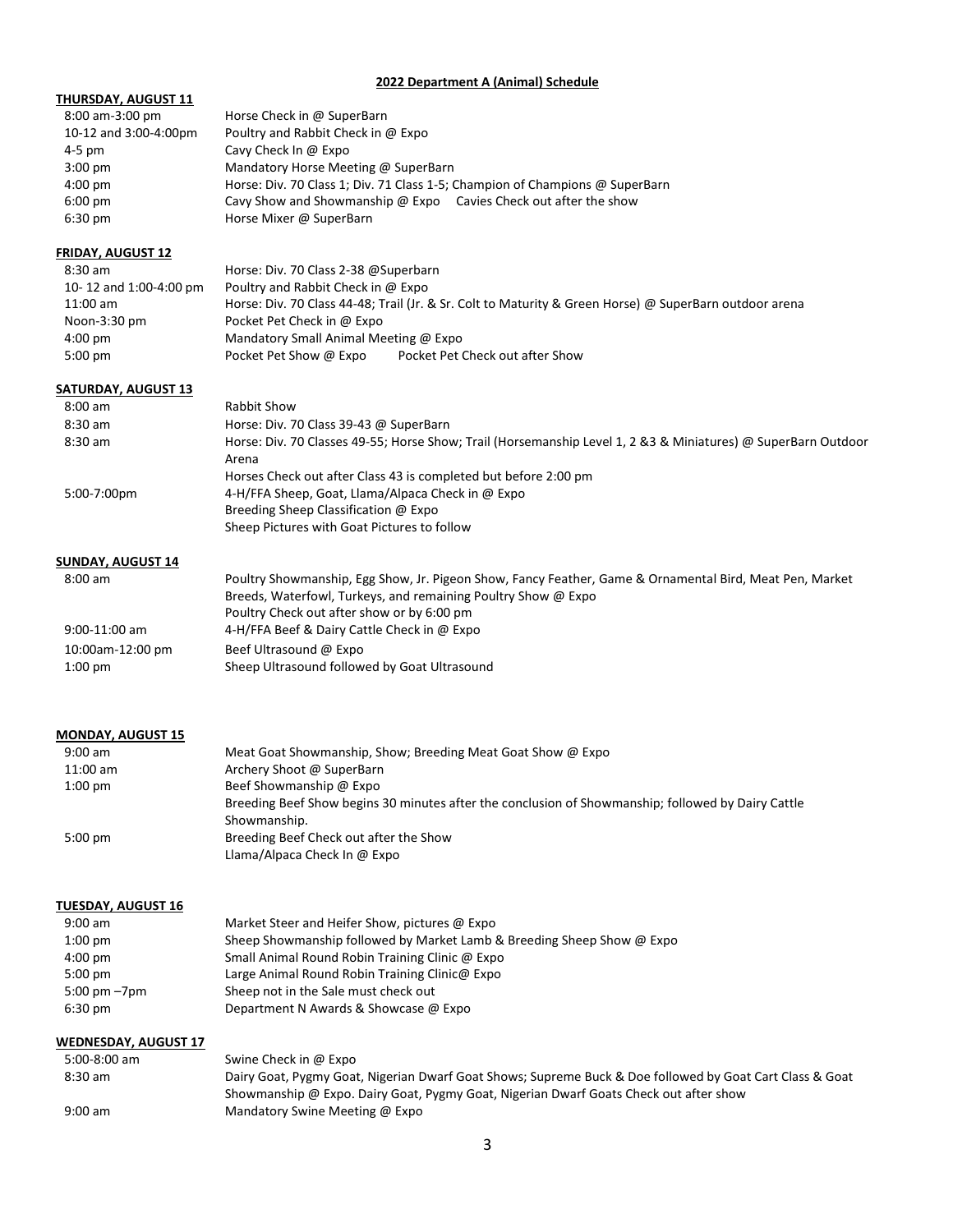| $1:00$ pm         | Market Poultry and Rabbit pictures @ Expo    |
|-------------------|----------------------------------------------|
| $2:00 \text{ pm}$ | Swine Showmanship & pictures @ Expo          |
| 6:30 pm           | Costume Animal Parade @ Expo/Dance to follow |

#### **THURSDAY, AUGUST 18**

| 7:00-8:30 am      | Ag Breakfast - To Still Be Determined                                             |
|-------------------|-----------------------------------------------------------------------------------|
| $8:00$ am         | Market & Breeding Swine Shows @ Expo                                              |
| $2:00 \text{ pm}$ | Llama and Alpaca Show $\omega$ Expo large arena                                   |
| $3:00 \text{ pm}$ | Small Animal Round Robin @ Expo small arena – Small Animals Check out after show  |
|                   | Goat and Lama Obstacle Course will follow Small Animal Round Robin in large arena |

#### **FRIDAY, AUGUST 19**

| 7:00-9:00 am       | All Large and Small Animals not in Round Robin or Junior Livestock Sale Must Check out |
|--------------------|----------------------------------------------------------------------------------------|
| $10:00 \text{ am}$ | Large Animal Round Robin (Senior, Beginner, Junior) @ Expo and Superbarn               |
| $12:00 \text{ pm}$ | All Class Judging $\omega$ Expo small bay                                              |
| $2:00$ pm          | Beef Fitting Contest with Livestock Judging Clinic to follow                           |
| $5:00$ pm          | Round Robin Large Animals not in Junior Livestock Sale Must Check out                  |
| $5:00$ pm          | Root beer Floats                                                                       |
| $6:30 \text{ pm}$  | Department A Awards/Dance to follow                                                    |

#### **SATURDAY, AUGUST 20**

| 11:00 am           | Junior Livestock Sale Preview @ Expo                     |
|--------------------|----------------------------------------------------------|
| 11:30 am           | Junior Livestock Sale Buyer Lunch @ MetraPark Arena      |
| $12:15 \text{ pm}$ | Junior Livestock Sale Exhibitors must have animals ready |
| 12:30 pm           | Junior Livestock Sale @ Expo                             |

#### **JUNIOR LIVESTOCK DEPARTMENT A (Animal)**

**4-H EXTENSION AGENT**: Roni Baker **PHONE**: (406) 256-2828 **SUPERINTENDENTS**: Melody Harris and Kat Pfau **ENTRY FEE**: **\$20 for Yellowstone County 4-H and FFA members**. \$20 for all Out of County. **LATE FEE**: \$50.00 (See Rule 4)

**GENERAL RULES:** MontanaFair will have a veterinarian on call 24 hours a day at the EXHIBITORS expense, or you may contact a veterinarian of your choice.

1. **ELIGIBILITY**: All exhibitors in the Junior Livestock Show must be residents of Montana and be a currently enrolled member of a Montana 4-H club or FFA Chapter regardless of race, creed, color, handicap, sex or national origin. Yellowstone County will verify age, livestock ownership and project requirements of all exhibitors who are not enrolled in Yellowstone County 4-H, by contacting the exhibitors home County 4-H Agent or FFA advisor. All animals entered in MontanaFair must be a part of an enrolled project during the current 4-H year (October 1 through September 30).

**AGE REQUIREMENTS**: A beginner division MontanaFair Junior Livestock exhibitor is 8, 9, or 10 years old on October 1 of the current 4-H year. A junior division MontanaFair Junior Livestock exhibitor is 11, 12, or 13 years old on October 1 of the current 4-H year. A senior division MontanaFair Junior Livestock exhibitor is anyone who has reached 14 years of age and is less than 19 years of age on October 1 of the current 4- H year.

- 2. **RULES**: Exhibitor's failure to comply with rules will result in forfeit of their premium check, dismissal, and/ or other consequences.
- 3. **RESPONSIBILITY FOR EXHIBITS AND MATERIALS**: Neither MontanaFair nor anyone associated with the MontanaFair in the management of this department will be held responsible for the loss of, damage to, or safe return of any article, bird or animal exhibited at MontanaFair either during MontanaFair or while in route to or from MontanaFair. Due care and caution will be exercised to prevent any loss or damage.
- 4. **ENTRY DEADLINE**: Friday, July 1, 2022 by 5:00 pm. All entries MUST be completed and submitted online a[t www.MontanaFair.com](http://www.montanafair.com/) before 5:00 pm. Entries received after 5:00 pm on July 1, 2022 and before 5:00 pm on July 8, 2022 will incur a \$50 per exhibitor late fee. Late fee payment must be made to Yellowstone County 4-H Council and delivered to the Yellowstone County extension Office by 5:00pm on July 15 (not postmarked) or Exhibitor will not exhibit at MontanaFair. Entries submitted after 5:00 pm on July 8, 2022 will not be accepted. **NO EXCEPTIONS.**
- 5. **ARRIVAL OF EXHIBITS**: All Department A and Department N exhibitor packets should be picked up during Department N Interview Judging Day (Mon. August 8). After this date, remaining packets will be disbursed individually at Gate 1 or at the 4-H Office in the Expo Center. Thursday, August 11 8:00 am - 3:00 pm Horse
	- Thursday, August 11 10:00 am 12:00 pm & 3:00 4:00 pm Poultry and Rabbit
	- Thursday, August 11 4:00 pm 5:00 pm Cavy
	- Friday, August 12 10:00 am 12:00 pm & 1:00 4:00 pm Poultry and Rabbit
	- Friday, August 12 12:00pm -3:30 pm Pocket Pets
	- Saturday, August 13 5:00 7:00 pm Sheep, Goats, Llama/Alpacas
	- Sunday, August 14 11:00 am 12:00 pm Beef & Dairy
	- Wednesday, Aug. 17 5:00 8:00 am Swine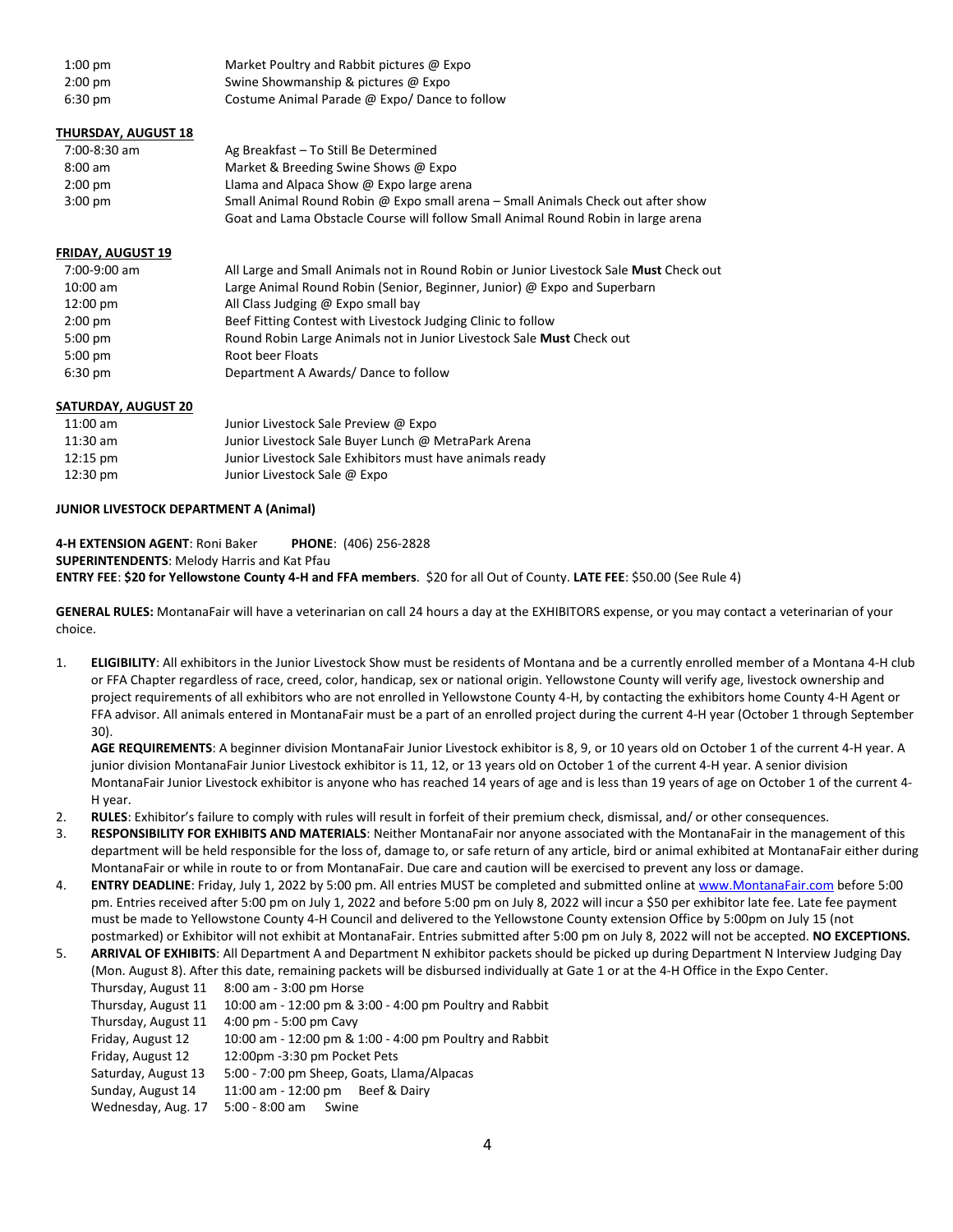**All animals must be checked in during the respective species check in day and time or they will not be allowed to exhibit. All animals must be penned/stalled in their designated species area of the barn/Expo, with their 4-H club/FFA chapter. Open show animals that will be exhibited in the junior livestock show can remain in their pen/stall. Junior animal chairmen are only allowed early check in with approval from the respective species chairman. No exceptions.**

6. **REMOVAL OF EXHIBITS**: The exhibitor must make arrangements with both the Chairman and Superintendent, if the exhibit animal cannot be removed by the removal time stated below. If animals are removed prior to the removal time without permission from the Division Chairman, the exhibitor will forfeit premium monies earned.

Thursday, August 11 **Cavy:** Check out after the show.

Friday, August 12 **Pocket Pets**: Check out after the Show.

Saturday, August 13 **Horse**: Check out after Class 43 is complete but before 2:00 pm

- Sunday, August 14 **Poultry and Rabbit check out after the show or by 6:00 pm**
	- All Small Animal Round Robin exhibitors may also choose to keep their animal at MontanaFair until the Small Animal Round Robin has been completed with the approval of the Small Animal Chairman, Dept. A Superintendent and/or the Extension Agent.
- Monday, Aug. 15 **Breeding Beef**: May check out after the Show unless entered in the Outstanding Exhibitor Contest. **Market Goat**s not in the Sale or staying for Round Robin may check out after the show.
- Tuesday, Aug. 16 **Beef**: If a market beef is NOT selling, it will be released after the show. The animal can leave the MontanaFair grounds. Once the animal is removed, they cannot come back. All exhibitors must clean their stalling area and check out with the Beef Chairman or premiums will be withheld.
	- **Sheep** not in the Sale may check out after the show

Wed., Aug. 17 **Dairy Goats** may check out after the show unless in Round Robin or Obstacle Course.

- Thursday, Aug. 18 **Llamas/Alpacas** check out after the show.
	- Any Small Animals placing Grand or Reserve Champion Showmanship (Seniors, Juniors, and Beginners) and all Best in Show, poultry and cavy that are still in the barn may check out after the Small Animal Round Robin. All remaining animals MUST be removed by end of day.
- Friday, Aug. 19 **Swine**: All non-sale large and small animals must be removed from 7:00 9:00 am unless they are chosen to stay for Round Robin.
- Friday, Aug. 19 All General Livestock must be removed by 9:00 am, except Junior Livestock Sale animals and animals participating in Large Animal Round Robin.
- 7. **ANIMAL QUALITY ASSURANCE TRAINING REQUIREMENT**: All 4-H and FFA members exhibiting in Department A (Junior Livestock) at MontanaFair, are required to attend an MSU Extension **ANIMAL QUALITY ASSURANCE TRAINING (AQA)** (per state guidelines) provided by the 4- H AQA Committee prior to the first MontanaFair entry deadline or exhibitors cannot show. Yellowstone County has added to those guidelines whereas there will be three age brackets for AQA training. Exhibitors must attend AQA as Beginners (4-H age 8-10), again as juniors (4-H age 11- 13), and finally as a senior member (4-H age 14-19). This age is based on the "Exhibitors 4-H Age" - the age as of October 1 of the current 4-H year. Exhibitors must take Animal Quality Assurance the first year they reach each age bracket or the first year they are exhibiting in an animal project. All classes will include the same teaching materials and use the same forms and paperwork. Class content is determined by a committee and updated every two years. A parent or legal guardian must also attend AQA. **NO EXCEPTIONS.**

**MSU EXTENSION 4-H HORSE HELMET POLICY REQUIREMENT:** Participants in any 4-H Horse Project are required to attend an MSU Extension Horse Helmet Workshop once as a beginner/junior 4-H member (4-H age 8-13) and again, as a senior 4-H member (4-H age 14 -19). This age is based on the "Exhibitors 4-H Age" - the age as of October 1 of the current 4-H year. Exhibitors must attend a Horse Helmet Workshop the first year they reach each age bracket or the first year they are exhibiting in an animal project. A parent or legal guardian must also attend the Horse Helmet Workshop. **NO EXCEPTIONS**.

- 8. **PROHIBITED SUBSTANCE, DRUG TESTING, SABOTAGE, TAMPERING, AND INHUMANE TREATMENT:** MontanaFair reserves the right to question the alteration of any animal's physical or physiological structure. As a condition of participation in the MontanaFair, exhibitor agrees to submit to MontanaFair, any animal so entered for immediate testing. Testing will be done immediately following the market shows. Tests may include, but not be limited to blood, tissue and urine. Exhibitor further agrees that the conclusions reached by MontanaFair shall be final, without recourse against the MontanaFair. An exhibitor of any animal(s) producing an analysis with a prohibited substance, sabotage, tampering, unethical fitting or inhumane practices will be barred from future competition at MontanaFair.
- 9. **STALL FEE NOT REQUIRED.**
- 10. **PEN CLEANING & FEED**: Animals must be fed and watered by 9:30 am each day. Do not have water buckets in the cattle stalling area in the Expo. Please water your cattle in the Wash Rack area.The exhibitor must clean pens by 9:30 am. Continue checking water containers throughout the day. Do not leave water buckets unattended in the beef area or tied to stall area with the cattle. The Livestock Committee, Division Chairman, Superintendent and/or Extension Agent will determine the consequences (including the possibility of losing MontanaFair premiums or removal of animal) if this rule is not followed.
- 11. **BEDDING** for the inside of the Expo will be furnished by MontanaFair. However, straw for the outside tie out area will not be provided.
- 12. **PREMIUM CHECKS** will be mailed to exhibitors after the MontanaFair. Do not plan to receive them for at least 45 days after the MontanaFair. Checks from the sale of market animals will be mailed 45-60 days after the MontanaFair. Refer to the Junior Livestock Sale section for sale check information. **The Yellowstone County Extension Office must be notified that a thank you note has been mailed to your buyer, before your sale check can be mailed.**
- 13. 4-H AND FFA MEMBERS exhibiting in the Open Class must abide by Open Class Regulations. No open class animals will be allowed to enter or exhibit in Department A unless the exhibitor is a 4-H or FFA member and the animals have been duly entered in the Junior Livestock Show.
- 14. Exhibitors bringing cattle, horses, and sheep across a county line must obtain a brand inspection certificate or travel permit before leaving home and turn them in at Check In with the animal or be subject to a heavy fine according to Montana Law.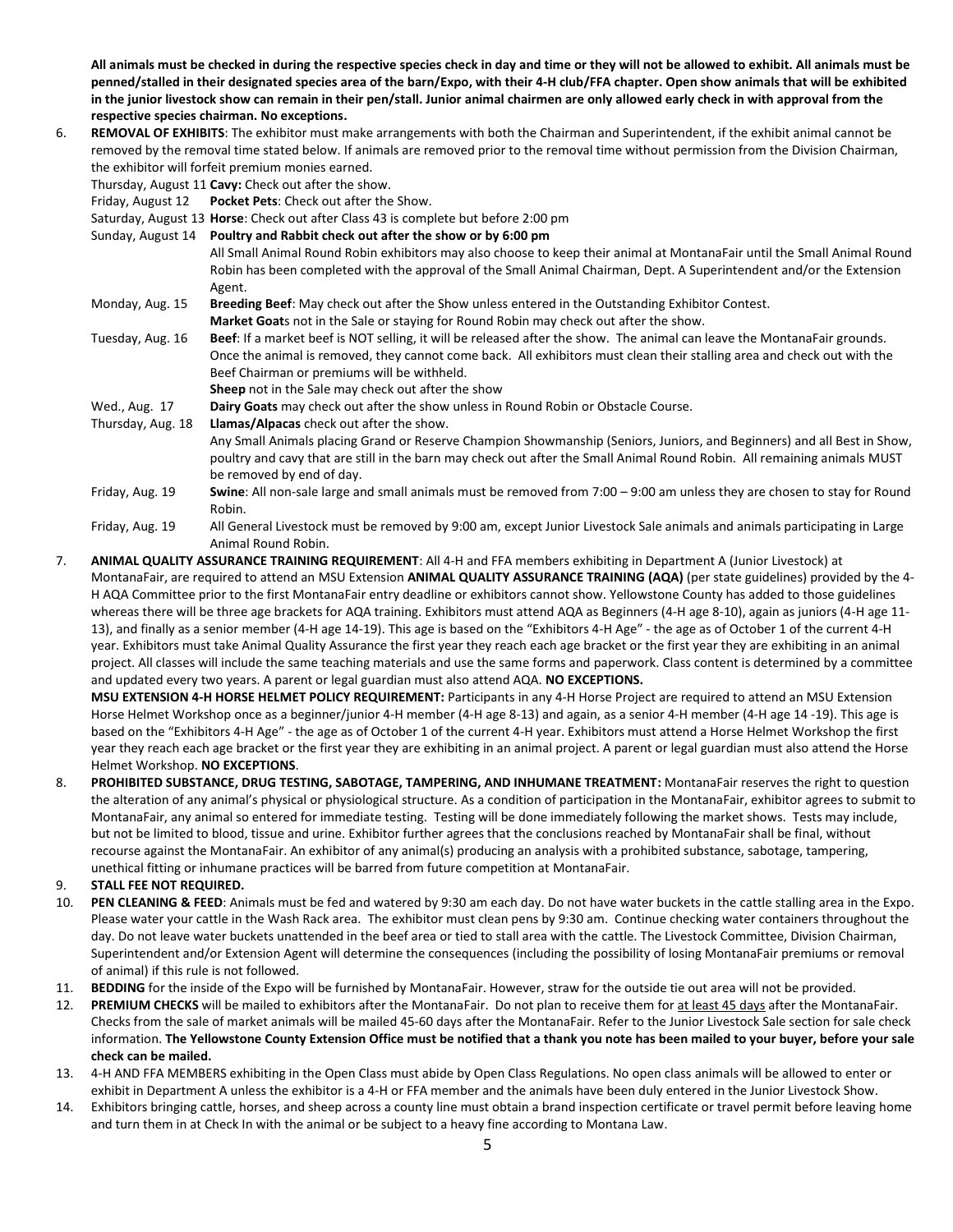- 15. It is the responsibility of the Exhibitor to comply with all health, brand and import rules and regulations as stated upon the Montana Department of Livestock websit[e liv.mt.gov/](http://www.mt.gov/liv) upon entry and arrival at the MontanaFair grounds. Regulations and requirements can change daily; please make sure you know the proper requirements. Direct inquiries to Montana Department of Livestock, Animal Health Division, PO Box 202001, Helena, MT 59620. Phone 406-444-7323.
- 16. **ALL EXHIBITORS MUST SHOW** their own livestock unless they have more than one animal entered in the class. Another 4-H or FFA exhibitor entered in MontanaFair must show the extra animals.
- 17. **EXHIBITOR NUMBERS** must be visible on the exhibitor's back every time they enter the ring. If an exhibitor has two
	- animals in the same class, the person showing the second animal must wear a coordinating back number with letter (i.e., 111A or 111B).
- 18. **CLASS JUDGING**: The judge will visually evaluate and place each class. Numerical and group systems of judging are used. Only 5 Blue ribbon animals are eligible for numerical placing. Premium winners will receive a premium ribbon only. No blue ribbons will be awarded to premium winners.
- 19. **MARKET ANIMAL ULTRASOUND RULES**: Ultrasound will be used on Market Animals exhibited at MontanaFair, instead of actual carcass measurements. By using the ultrasound method, we can evaluate a live animal in much the same way as we evaluate the animal after processing. We will be using the collected data to decide the top carcass in beef, sheep and goat. This data will be used for the MSU Steer of Merit program.
	- The ultrasound will be performed by Certified Ultrasound Technicians who must place ribbons accordingly per standards.
	- Carcass ultrasound must be entered on your MontanaFair entry to compete in the carcass contest. This class is not mandatory. On November 29, 1995, the Yellowstone County Livestock Committee voted to withhold the cost of the ultrasound service from exhibitor sale proceeds.
	- Breeding Beef, Breeding Sheep and Breeding Goats may be ultra-sounded at the exhibitor's expense. Payment is due at the time of the ultrasound.
	- **Ultrasounds will take place at the following times**: **Beef**: Sunday, August 14 10:00 am - 12:00 pm **Sheep**: Sunday, August 14 1:00 pm **Goats**: to follow sheep 20.
- 20**. THERE WILL BE A LIMIT OF FOUR SCRATCHES ON ENTRIES**. MORE THAN FOUR SCRATCHES PER EXHIBITOR MAY RESULT IN A FORFEITURE OF PREMIUM MONEY. ENTRIES WITH MORE THAN FOUR SCRATCHES MAY NOT COMPETE FOR AWARDS.
- 20. **GRIEVANCE POLICY:** All formal protests must be submitted based on the Yellowstone Co. 4-H Grievance Policy. This is available at the Yellowstone County Extension Office or at the 4-H Office in the Expo Center.
- 21. **REQUEST FOR RULE CONSIDERATION**: Exhibitors can request a rule consideration by completing the form available in the 4-H/FFA MontanaFair Office. This request will be reviewed by the appropriate MontanaFair officials. **A rule change consideration is NOT for animal changes or adding classes. Individual species deadlines are strictly enforced**. All exhibitors and parents are highly encouraged to review their MontanaFair entry for accuracy before submitting them online.

All livestock issues that arise (after the first MontanaFair entry deadline through MontanaFair) must be voted on in a timely manner by the committee, which will include Junior Chairman, as per 4-H Council policy.

Votes will be by secret ballot. Division Chairmen will meet daily at 12:00pm. The County Agent cannot vote but only act as a liaison. Decisions will be made by majority vote of those in attendance.

Superintendent(s) and Division Chairmen are an important part of the county 4-H programs. Policy permits Superintendents and/or Division Chairmen to request from the county agent a special rule or guideline for their department to make it run smoothly and/or efficiently.

- 22. All 4-H/FFA Exhibitors showing in 4-H/FFA Livestock events must show, care for, fit and clean their own animals and stalls with minimal adult assistance. Minimal adult assistance for a learning purpose or safety issue is acceptable. Excessive involvement by adults could lead to consequences for the exhibitor to be determined by the Livestock Committee, Division Chairman, Livestock Superintendent(s), and/or Extension Agent.
- 23. First and second place class winners must remain at the show, dressed and ready to go back in the ring until the show is finished. Consequences for leaving may include forfeiting premium money and/or other consequences to be determined by the Livestock Committee, Division Chairman, Superintendent(s) and/or Extension Agent.
- 24. In order to vote on yearly rule and policy changes, adult livestock leaders and junior exhibitors must have attended the discussion of the proposals at the post MontanaFair and/or the September Livestock Meeting. Junior leaders must be 14 years or older by October 1 of the current 4-H year and enrolled in a livestock project. Exhibitors (ages 8-19 years) must be enrolled in the livestock program. \*Horse members, horse leaders and Organizational Leaders enrolled in the prior and current 4-H year can vote at the Horse & Colt Committee meetings. Any rule or policy change must be submitted to the Extension Office on the rule/policy proposal form. Horse related changes will be voted on at the October Horse & Colt Committee meeting.

\*Leaders and Junior Exhibitors in the Horse Project should vote on their related changes. Leaders and Junior Exhibitors in the Small Animal Livestock Committee should vote on their related changes. Leaders and Junior Exhibitors in the Large Animal Livestock Committee should vote on their related changes.

- 25. All members must acknowledge adherence to the **LIVESTOCK CODE OF ETHICS & DRUG WITHDRAWAL** during online registration. These policies will be enforced. All animals are to be treated in a humane manner. Adequate feed, water and shelter are always to be provided. Physically abusing an animal is unacceptable at any time and will not be tolerated. Exhibitors who abuse their animals, for whatever reason, will be disqualified from the show. Striking an animal to cause swelling is absolutely prohibited.
- 26. Exhibitors and families must park in designated 4-H parking areas. Any overnight camping requires an advance registration and a signed MetraPark Agreement in place prior to MontanaFair. Contact the Yellowstone County Extension office about camper spaces at 406-256-2828. Only families that have a member exhibiting at MontanaFair may camp.
- 27. Only animals entered in MontanaFair are allowed to be on the MontanaFair grounds.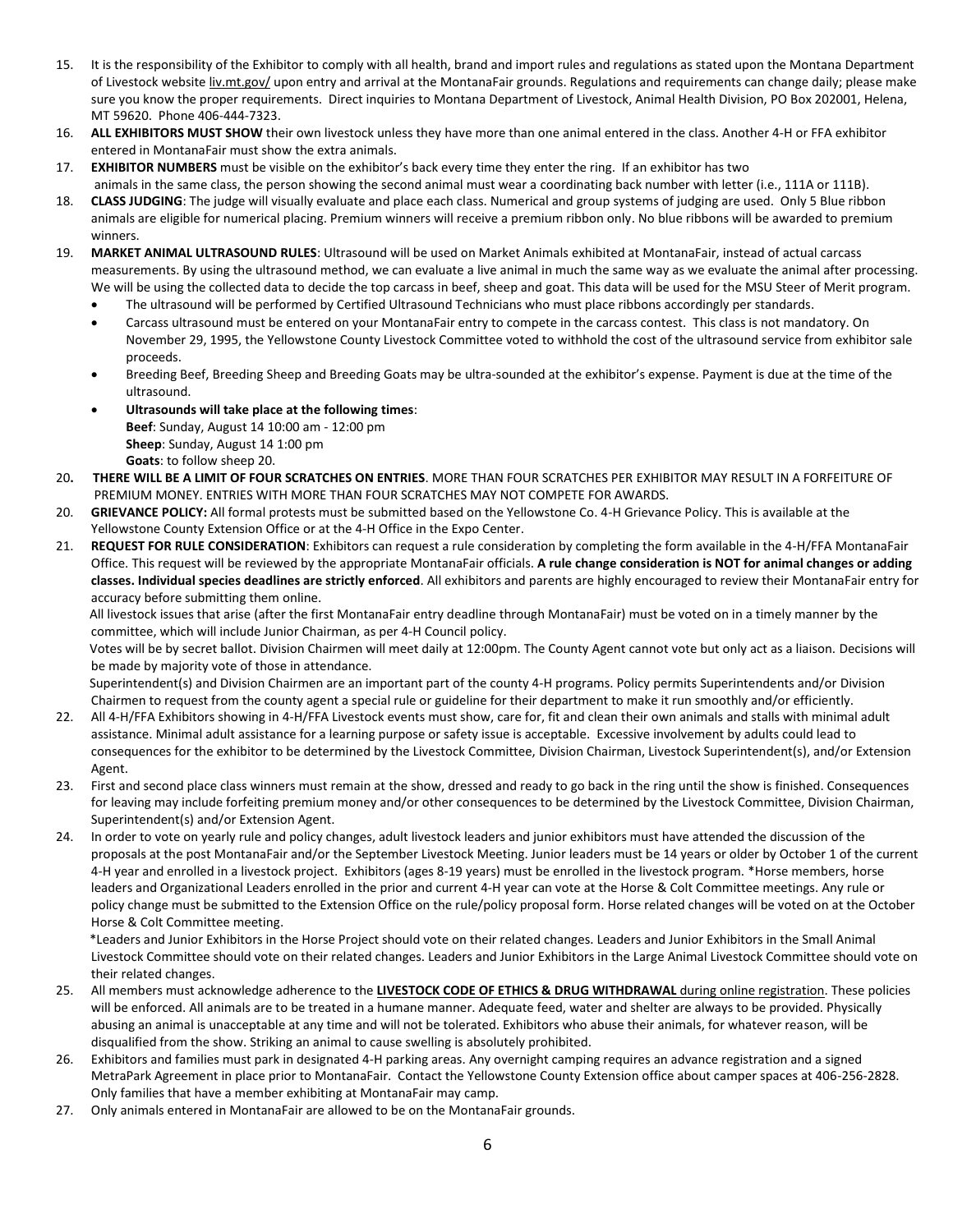- 28. All Market Beef, Swine, Lambs, and Goats must have ear tags for MontanaFair issued at tagging day, upon arrival at MontanaFair. Out of County 4-H or FFA exhibitors will pay \$35 per market animal tagged on tagging day.
- 29. Exhibitors helping at Weigh in on Saturday or Wednesday morning can bring their animals in before the normal arrival time with prior approval by the Division Chairman.
- 30. **Exhibitors cannot exhibit market animals (including females in breeding classes) tagged for MontanaFair at any other County MontanaFair with the exception of the Montana State Fair held in Great Falls. They can show them in open Jackpot shows.**
- 31. All Division Chairman, Superintendents, and the Extension Agent have the right to remove an animal from a class, or the MontanaFair, if it is a safety issue. This includes the Round Robin Contest.
- 32. Judges for MontanaFair will be recommended by a committee of leaders, advisors, and exhibitors at the September meeting. This same committee will rank the names given and then present this list to the Extension Agent. The Extension Agent will contact the judges following the order given. The Extension Agent and the MetraPark official will be the only contact from MontanaFair with the judges while the contract is made.
- 33. Junior Chairmen will be allowed to vote during the 12:00 noon daily Chairman meetings.
- 34. All animals need to be fitted in their own species area.
- 35. No caps, cowboy hats, or other head covers (unless for religious reasons) will be worn during showmanship, market classes, breeding classes, obstacle courses, round robin competitions, sale pictures, or market sale. This rule applies to all exhibitors showing cattle, swine, goats, sheep, llamas, alpacas, rabbits, poultry, cavies, dogs, cats, and pocket pets. This rule does not apply to horse exhibitors. Horse exhibitors see Horse Supplement.
- 36. Exhibitors may bring an in-barn/Expo educational display up to and including the day that animals are checked into the Expo. No premiums will be given but points may be awarded in the Herdsmanship Contest. Each species has its own Herdsmanship Contest.

37. Animal Ownership Deadlines: Animals to be shown at MontanaFair must be in the possession of the exhibitor by: Market Beef: January 8, 2022 **Pocket Pets: May 7, 2022** Breeding Beef and Dairy Cattle: May 7, 2022 Poultry: May 7, 2022 Sheep: May 7, 2022 Market Poultry: See special rules Swine: May 7, 2022 Cavy: May 7, 2022 All Goats: May 7, 2022 Llama & Alpaca: May 7, 2022

- 38. Sheep affected with fungus (ringworm), pink eye, ovine ecthyma (sore mouth), other skin conditions, unsightly blemishes, any communicable disease, or for lesions of epididymitis will be refused entry and removed from the grounds at the discretion of the official MontanaFair vet. The decision of the official show veterinarian is final. Lambs showing signs of continued rectal prolapse will be removed from the Show/MontanaFair immediately.
- 39. Violation of any rule or regulation may result in forfeiture of all premiums and awards, disqualification, expulsion or probation of the exhibitor (or organized groups the exhibitor represents), and the exhibit or livestock involved in the violation. Probation, disqualification, expulsion or other disciplinary action will be final.

#### **LIVESTOCK CODE OF ETHICS**

Montana 4-H is based on principles of positive youth development. 4-H & FFA believe that all producers and exhibitors of livestock have an interest in maintaining a reputation of integrity as well as presenting a positive and progressive image at livestock shows. Because 4-H/FFA believe that all livestock producers want to produce a wholesome, safe, and reliable source of food for the public, the following "4-H Livestock Code of Ethics" has been adopted. Violations of this code are considered unethical in the raising, showing and exhibiting of livestock for 4-H/FFA shows and MontanaFairs.

#### **Sportsmanship**

All exhibitors and their families are encouraged to conduct themselves in a positive, honest, sportsmanlike manner during the shows and at MontanaFair. Losing gracefully is just as important as winning humbly. The following practices are prohibited.

- Unsportsmanlike conduct, such as abusive language to show officials, other exhibitors or spectators is prohibited.
- Misrepresenting the age of the animal for class in which it is shown.
- Criticizing or interfering with the judge, other exhibitors or show officials while at the show or at MontanaFair may result in an individual or group being expelled, placed on probation or declared ineligible to exhibit at the show and at MontanaFair.

#### **Procedure for Reporting Unsportsmanlike Conduct at MontanaFair**

Please use common sense in all situations. Know the whole story and do not make assumptions about what is going on in the incidents you are observing. The committee reviewing the incidents will consist of the 4-H Extension Agent, Department A Superintendent(s) and the Division Chairmen. Infractions carry over from year to year - they are cumulative.

The person reporting unsportsmanlike conduct needs to write up information about the incident including the incident as reported, time, date, species, witnesses, etc. and must then sign the form. This document will be filed in the 4-H MontanaFair Office. The incident will be investigated. The people involved (member(s), adult(s), leader(s), witnesses, Division Chairmen, Superintendent(s) and Extension Agent) will discuss the incident.

At the time of the incident, the 4-H/FFA member or adult needs to:

**A.** Contact the Division Chairperson and discuss the incident they observed. The Division Chairperson will then visit with Roni Baker, Extension Agent and/or the Dept. A Superintendent(s), about the incident. OR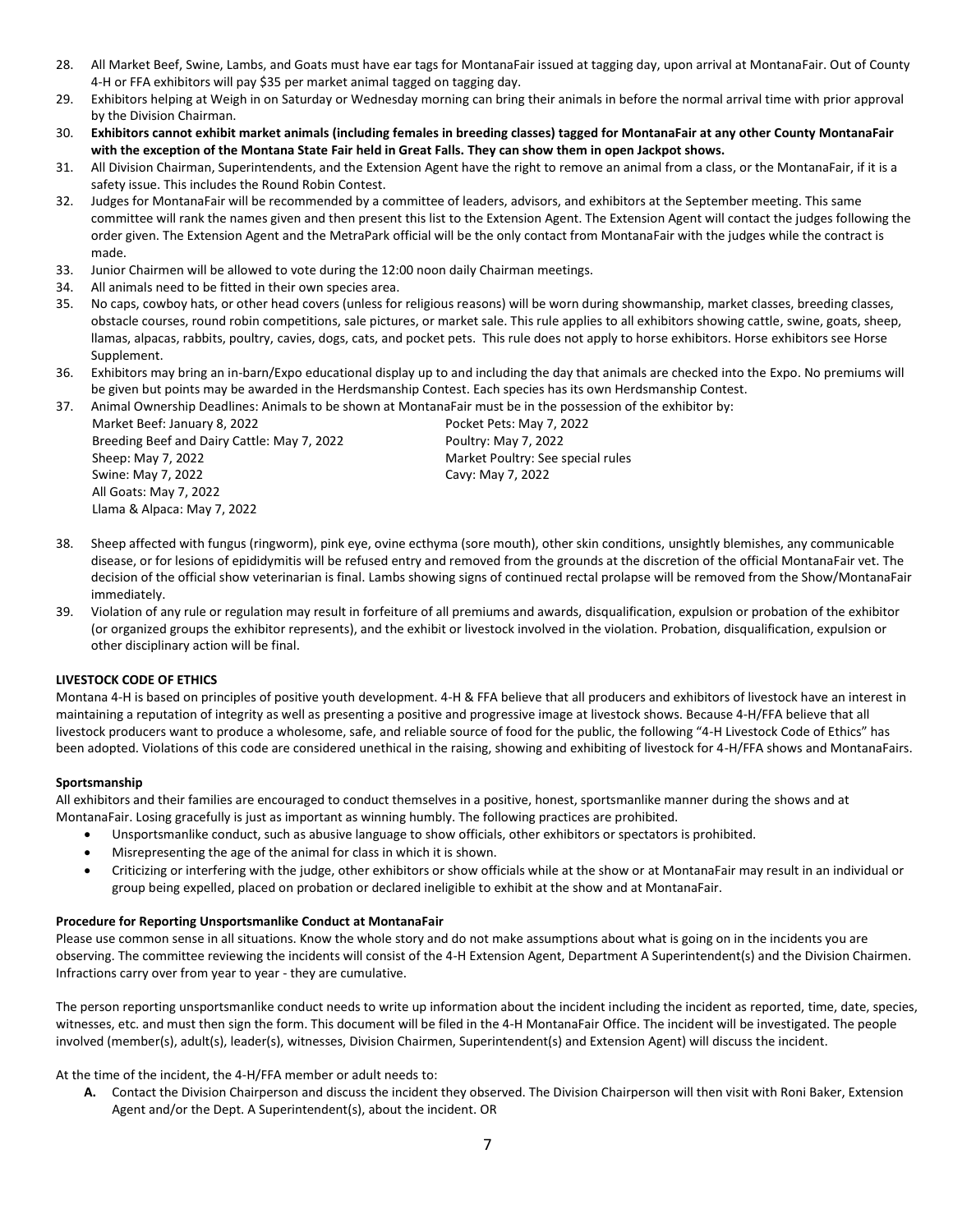- **B.** Contact Roni Baker, Extension Agent, and discuss the incident they observed. This can be done through the 4-H MontanaFair Office in the Expo Center. Roni Baker will then visit with the Division Chairman in that species and/or Department A Superintendent(s). OR
- **C.** Contact the, Department A Superintendent(s) and discuss the incident they observed. This can be done through the 4-H Office in the Expo Center. The superintendent(s) will then visit with the Division Chairman in that species and/or Roni Baker.

#### **First Infraction**

The youth and an adult need to talk to the person(s) involved in the infraction. The division Chairperson needs to write up information about the incident as reported, time, date, species, witnesses, etc. This document will be filed in the 4-H MontanaFair Office. The incident will be investigated. The people involved (member(s), adults, leaders, witnesses, Division Chair(s), Extension agent and Superintendent(s) will discuss the incident.

#### **Second Infraction**

A written warning will be given to the person(s) involved - either youth or adult. Depending on the seriousness of the infraction, the MontanaFair Livestock Committee can determine the extent of the consequences for the second infraction. Consequences can include a warning, no participation in the sale, loss of premiums, adults will be expelled from the barn for the remainder of the MontanaFair, etc. The letter from the 2nd infraction must include two signatures. One signature from the Extension Agent and one from a Livestock Committee Chairman or Superintendent.

#### **Third Infraction**

If a third infraction occurs, the consequences for the adult(s) and youth may be serious and have a lasting effect. Consequences may include expulsion, loss of sale proceeds, losing the option to sell at the MontanaFair, expulsion from future MontanaFairs or any other consequence determined by the committee.

The MontanaFair Livestock Committee will consist of the 4-H Extension Agent, Department A Superintendent(s), Division Chairperson(s), Junior Chairs and the Sale Committee President.

#### **Procedure for Reporting Excessive Adult Involvement**

Please use common sense in all situations. Know the whole story and do not make assumptions about what is going on in the incidents you are observing. For example, excessive adult involvement does not include a parent holding an animal for the next class when the exhibitor is in the ring showing another animal or when a parent is helping lead a steer to tie-outs. Examples of excessive adult involvement include a parent cleaning a pen or a professional fitter grooming an animal.

At the time of the incident, the **4-H/FFA member or adult** needs to:

- A. Contact the Division Chairperson and discuss the incident they observed. The Division Chairperson will then visit with Roni Baker, Extension Agent and/or the Department A Superintendent(s), about the incident. OR
- B. Contact Roni Baker, Extension Agent, and discuss the incident they observed. This can be done through the 4-H MontanaFair Office in the Expo Center. Roni Baker will then visit with the Division Chairman in that species and/or Department A Superintendent(s). OR
- C. Contact the, Department A Superintendent(s) and discuss the incident they observed. This can be done through the 4-H MontanaFair Office in the Expo Center. The superintendent(s) will then visit with the Division Chairman in that species and/or Roni Baker.

#### **First Infraction**

The youth and adult need to talk to the person(s) involved in the infraction. The division Chairperson needs to write up information about the incident as reported, time, date, species, witnesses, etc. This document will be filed in the MontanaFair Livestock Office. The incident will be investigated. The people involved (member(s), adult(s), leader(s), witnesses, Division Chair(s), Extension agent and Superintendent(s) will discuss the incident.

#### **Second Infraction**

A written warning will be given to the person(s) involved - either youth or adult. Depending on the seriousness of the infraction, the MontanaFair Livestock Committee can determine the extent of the consequences for the second infraction. Consequences can include just a warning, no participation in the sale, loss of premiums, adults will be expelled from the barn for the remainder of the MontanaFair, etc. The letter from the 2nd infraction must include two signatures. One signature from the Extension Agent and one from a Livestock Committee Chairman or Superintendent.

#### **Third Infraction**

If a third infraction occurs, the consequences for the adult(s) and youth may be serious and have a lasting effect. Consequences may include expulsion, loss of sale proceeds, losing the option to sell at the MontanaFair, expulsion from future MontanaFairs or any other consequence determined by the committee.

The MontanaFair Livestock Committee will consist of the 4-H Extension Agent, Department A Superintendent(s), Division Chairperson(s), Jr. Chairs and the Sale Committee President.

**Administration of Drugs**. The Yellowstone County Livestock Program does not permit the use of drugs (herbal, natural, or pharmaceutical) or surgical procedures which affect an animals' conformation, appearance, natural color, or behavior except for treating a recognized disease or injury. For the purpose of this code "drug" shall mean any substance commonly used by the medical or veterinary professions that affect the circulatory, respiratory, or central nervous systems of an animal. Only those drugs approved and labeled for use on species specific animals can be administered. Drenches will only be allowed that are formulated by an animal nutrition company/business and labeled for that particular species. It must be administered by a drench gun. No pumping allowed. Livestock requiring any medication should be identified upon arrival to the 4-H MontanaFair Office. Exhibitors should be prepared to present a valid prescription and/ or a written explanation, either or both to be signed by the animal's licensed veterinarian. Any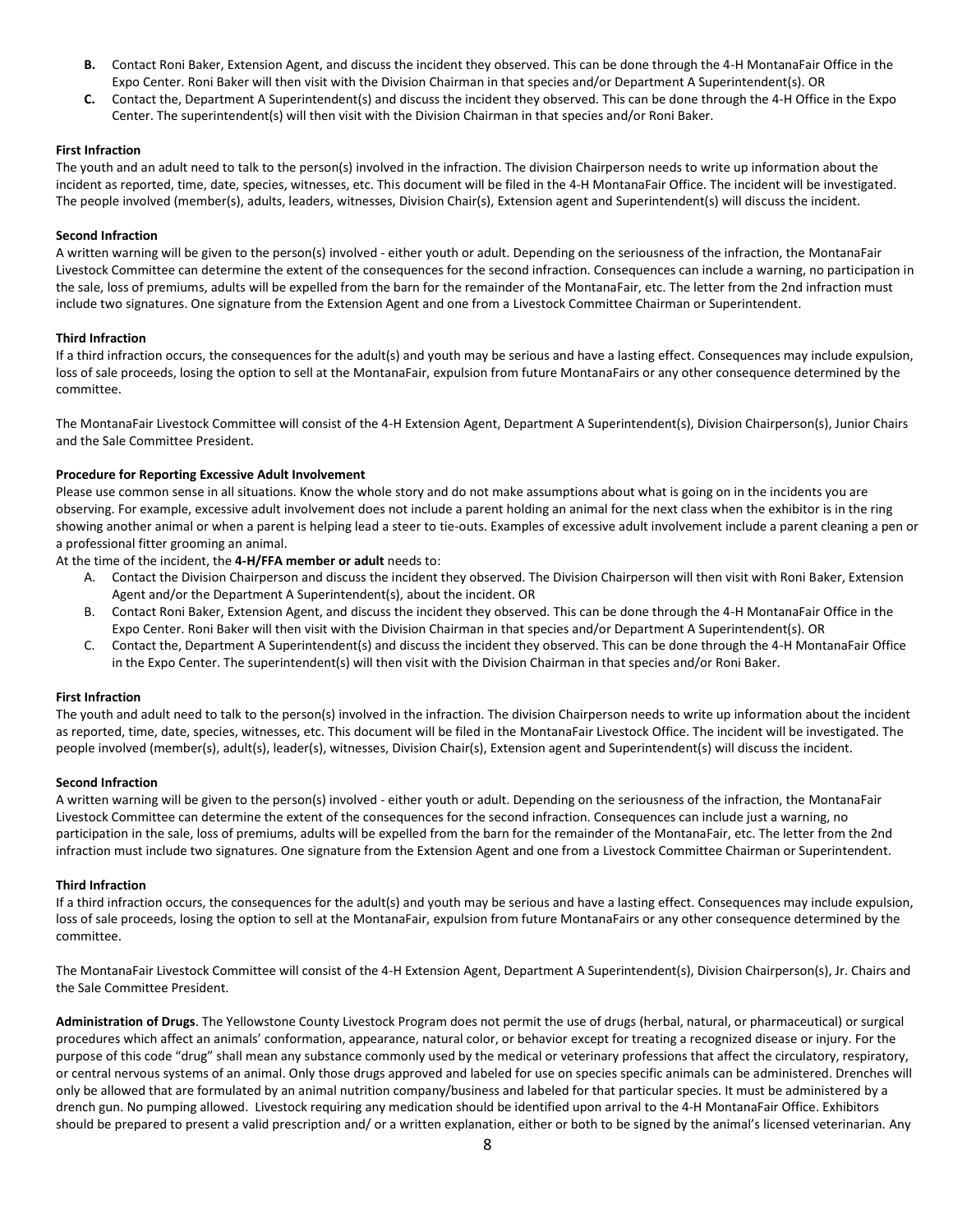required medication or treatment after arrival at the show used to protect the health and welfare of the animal must be prescribed by a licensed veterinarian and approved by the Chairman of that Species, Superintendent, and Extension Agent. Administration of all medications must, at all times, be done in accordance with the specification and/or instructions given in the prescription or directions and be administered in the presence of the Chairman of that species, Superintendent(s) and/or Extension Agent. Liability for the correct administration of the prescribed drug is the responsibility of the Exhibitor and Exhibitor's parent or legal guardian. In addition, the following practices are prohibited and unethical:

- The use of any diuretic on any animal.
- Labels should specifically identify the animals cleared for the use of such substances and the proper dosage.
- The use of alcoholic beverages in feed or administered as a drench.
- Treating or massaging any part of the body, internally or externally, with an irritant, counter-irritant or other substance to temporarily straighten a weak back or loin or to produce unnatural animation.
- Minimizing the effects of cramps by feeding or injecting drugs, depressants, or applying packs or using any artificial contrivance or therapeutic treatment exempting normal exercise.
- Administration of tranquilizers or calming agents (natural, herbal, or pharmaceutical) to calm down animals.
- Surgery of any kind performed to change the natural contour or appearance of the animal's body, teeth, hide or hair. Not included is the removal of teats or horns, clipping or dressing of hair, trimming of hooves, spaying heifers, castrating male animals, or docking tails.
- Insertion of any foreign material under the skin.
- Any attempt to change natural color of any animal, either purebred or crossbred, by changing the color or adding false hair, fleece, or skin at any point, spot or area of the animal's body.
- The natural color of a steer or lamb cannot be altered using any artificial coloring. However, products that match the steers or lambs natural color may be used in the fitting process from the knees and hocks down and on the switch only. For example, black products may be used on a black-legged animal, red on a red-legged animal, and white on a white-legged animal. But under no circumstances can color be used to cover a steer or lamb's natural leg color.

Violations. Any violation of the rules and regulations may result in forfeiture of all premiums and awards, disqualification, expulsion or probation of the Exhibitor or organized groups the Exhibitor represents, and the exhibit or livestock involved in the violation. Probation, disqualification, expulsion or other disciplinary action of the livestock show committee will be final. Such action will require application for readmission under such terms as the committee may prescribe before the group or individual is allowed to exhibit at future shows. The MontanaFair Livestock Committee reserves the right to interpret rules and arbitrarily settle all differences and questions not adequately addressed by the above code of ethics. Consequences for misconduct may be serious and have a lasting effect. We have the right to have any animal removed from MontanaFair. The Livestock Show Committee will consist of 4-H Extension Agent (Roni Baker), Department A Superintendent(s), the Livestock Committee and Sale Committee Presidents, and the Division Chairperson(s).

#### **LIVESTOCK SHOWMANSHIP CONTEST**

- 1. To be eligible for this Division all exhibitors must enter the appropriate Division and class number in their entry.
- 2. All Junior Livestock Exhibitors are permitted to enter the Livestock Showmanship Contest. Exhibitors must do their own fitting and grooming.
- 3. An exhibitor may participate in any Showmanship Division provided exhibitor has animals entered in that species. Eligible animals are those animals entered and shown in their respective divisions and classes. Exhibitors must show their own animals and cannot change the animal between classes, no substitutions.
- 4. If a market animal does not make weight, it will be sent home immediately. No Exceptions
- 5. Scratching a Showmanship entry must be done 24 hours in advance with the Chairman of that species or exhibitor will lose premium money in that species. Swine exhibitors need to scratch by noon on Wednesday prior to the show. Horse exhibitors need to scratch by 2 pm on Thursday prior to the show.
- 6. Unless stated in a special rule, all Showmanship contestants are required to wear a long sleeved, collared, button up white shirt and black pants. Check under each species Special Rules for dress code. Dairy cattle exhibitors wear all white while competing in Showmanship. Vests and jackets are not allowed unless it is an FFA jacket.
- 7. There will be a Senior, Junior and Beginner Division. SEE GENERAL RULE #1 for age requirements.
- 8. Finalists in Beef, Sheep, Market Goat, Dairy Goat, Swine, Horse, Alpaca/Llama will show each type of animal in the Large Animal Round Robin Competition. All exhibitors will show the same species at the same time. Exhibitors placing first and second in their Showmanship class are eligible. Third place is only eligible if Grand or Reserve declines to participate. If the exhibitor declines in one species, they will decline in all species. All showmanship winners must declare immediately after the show. All Large Animal Round Robin exhibitors are required to wear nice pants, long sleeved, button up, collared shirts. FFA jackets and vests are allowed. No other jackets are allowed. No open toed shoes allowed. See Large Animal Round Robin Rules under Division 148.
- 9. Finalists in Cat, Dog, Bird (Poultry and Pigeons), Rabbit, Cavy and Pocket Pets will show each type of animal in the Small Animal Round Robin Competition. No exhibitor shall be allowed to bring more than one type of animal into the Round Robin Competition. In the event an exhibitor holds two or more finalist positions, the alternates will enter all but one of those positions. All Small Animal contestants are required to wear a long sleeved, collared, button up shirt with nice black or blue jeans and close toed shoes. This includes all shows, Showmanship and Round Robin.
- 10. Classes that break down into groups because of size will be given blue, red and white ribbons. The final placing of each division shall be 1st, 2nd, 3rd, 4<sup>th</sup>, and 5th. Plaques and rosettes will be awarded in each Division and to the Grand Champion Showman in Senior, Junior, and Beginner Divisions of the Large and Small Animal Round Robin. Rosettes will be awarded in each division and to the Reserve Champion Showman in Senior, Junior, and Beginner Divisions of the Large and Small Animal Round Robin. Yellowstone County Grand and Reserve Champions for Showmanship will be awarded in all species both Small and Large Animal except for the Horse Divisions.
- 11. Special premium money will be divided among first place winners in all Showmanship Divisions.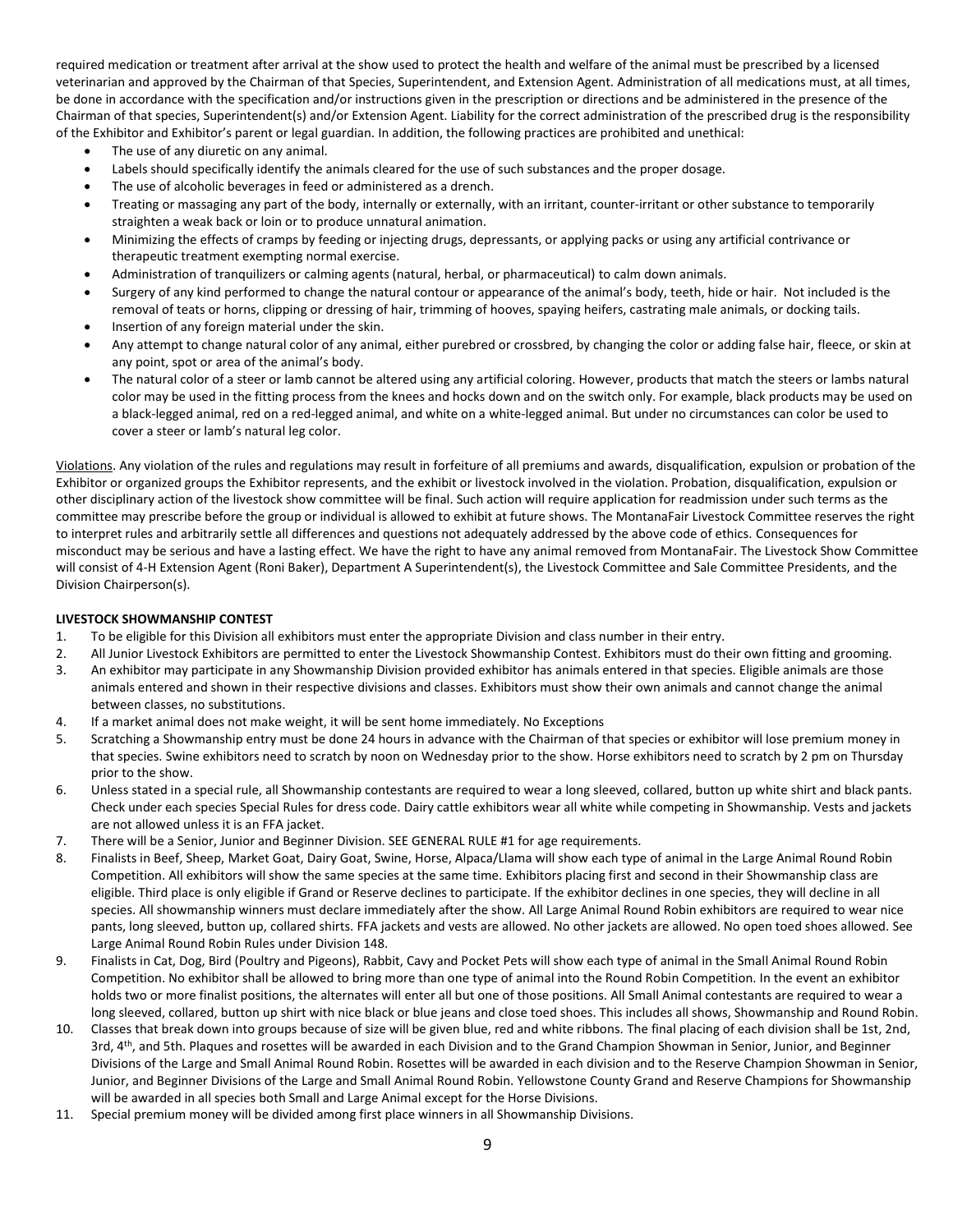12. An exhibitor may add Showmanship at the Jr. Livestock Office in the Expo until 24 hours before the scheduled show time. If you are not entered within that time, you will not be eligible.

## **PRE-MONTANAFAIR LARGE ANIMAL JUDGING CONTESTS**

## **DIVISION 1**

#### **Special Rules:**

- 1. All pre-MontanaFair entries must be selected on your online entry to receive premium money.
- 2. List only one competition for Class 1, (KMON; etc.), Class 2 and Class 3.
- 3. You do not have to attend a Quality Assurance Class to judge in these events.

#### **Class**

- 1 Large Animal Livestock Judging Contest- County or State
- 2 Meats ID Contest-County or State
- 2 Horse Judging Contest-County or State

# **PRE-MONTANAFAIR SMALL ANIMAL JUDGING CONTEST**

# **DIVISION 2**

- **Special Rules:**
- 1. There will be a pre-MontanaFair event to be held on July 23, 2022
- 2. Small Animal Judging will be done the same day as the Skillathon contest. This will be your MontanaFair Small Animal Judging Contest score for the All-Around Contest.
- 3. Registration will be from 8:30 8:45 am the day of the contest. Judging will start at 9:00 am at the MetraPark 4-H Building.
- 4. There will be Beginner, Junior and Senior 4-H Classes.
- 5. Classes may be composed of but not limited to the following: vet tools, eggs, feed ID, pocket pets, cavies, bantams, chickens, chicken meat classes, rabbit meat classes, rabbit fur class, rabbit confirmation class and glossary definitions. Reasons class scores will be used to break ties.
- 6. All contestants and coaches must stay away from the area prior to judging.
- 7. Any contestant found talking during the contest will have his/her judging cards collected immediately and be disqualified from the contest.
- 8. All results are final. Judging cards will not be returned.
- 9. Plaques will be awarded to the highest placing individual in each class.

# **Class**

- 1 4-H Senior
- 2 4-H Junior
- 3 4-H Beginner

# **SKILLATHON CONTEST**

# **DIVISION 3**

# **Special Rules:**

- 1. A Skillathon or "Livestock Learning Laboratory" is an excellent method of involving youth in challenging, learn-by-doing activities. The purpose of the Skillathon is to evaluate member knowledge, their skill in applying that knowledge and their attitudes and understanding of the knowledge and projects. It is designated in a series of mini-learning stations with a facilitator at each station. Each competitor will rotate from station to station attempting to perform specific tasks. There will be two stations in each of the 6 large animal areas and 6 small animal areas. There will be an interview/scoring judge at each station. Twenty points will be available at each station. Members can earn a total of 240 points. Members will rotate through the stations at 5-7-minute intervals.
- 2. Possible Skillathon Station Topics include: Parts ID., Meat ID., Breeds ID, Feeds ID, Feeding Program, Veterinary Tools, Structural Correctness ID, Ear Notching (swine only), Animal Health, Animal Care, and Quality Assurance Selection & Evaluation.
- 3. The Large Animal Skillathon (beef, sheep, swine, horse, alpaca, llama, and goat) will be held at the Metra Park 4-H Building on July 23, 2022, with the check in time being 8:30 am. An alternate date of July 21 from 3-6pm is available for 4-H related conflicts only. To register, sign up in your online entry.
- 4. The Small Animal Skillathon (rabbit, cavy, poultry and pigeons, pocket pets, dog and cat) will be held at the Metra Park 4-H Building on July 23, 2022, with the check in time being 8:30 am. An alternate date of July 21 is available for 4-H related conflicts only. To register, sign up in your online entry
- 5. Ties will be broken by a quiz listing breeds of each animal.
- 1 Small Animal Skillathon Beginner
- 2 Large Animal Skillathon Beginner
- 3 Small Animal Skillathon Junior
- 4 Large Animal Skillathon Junior
- 5 Small Animal Skillathon Senior
- 6 Small Animal Skillathon Senior

# **BEEF SHOW Special Rules:**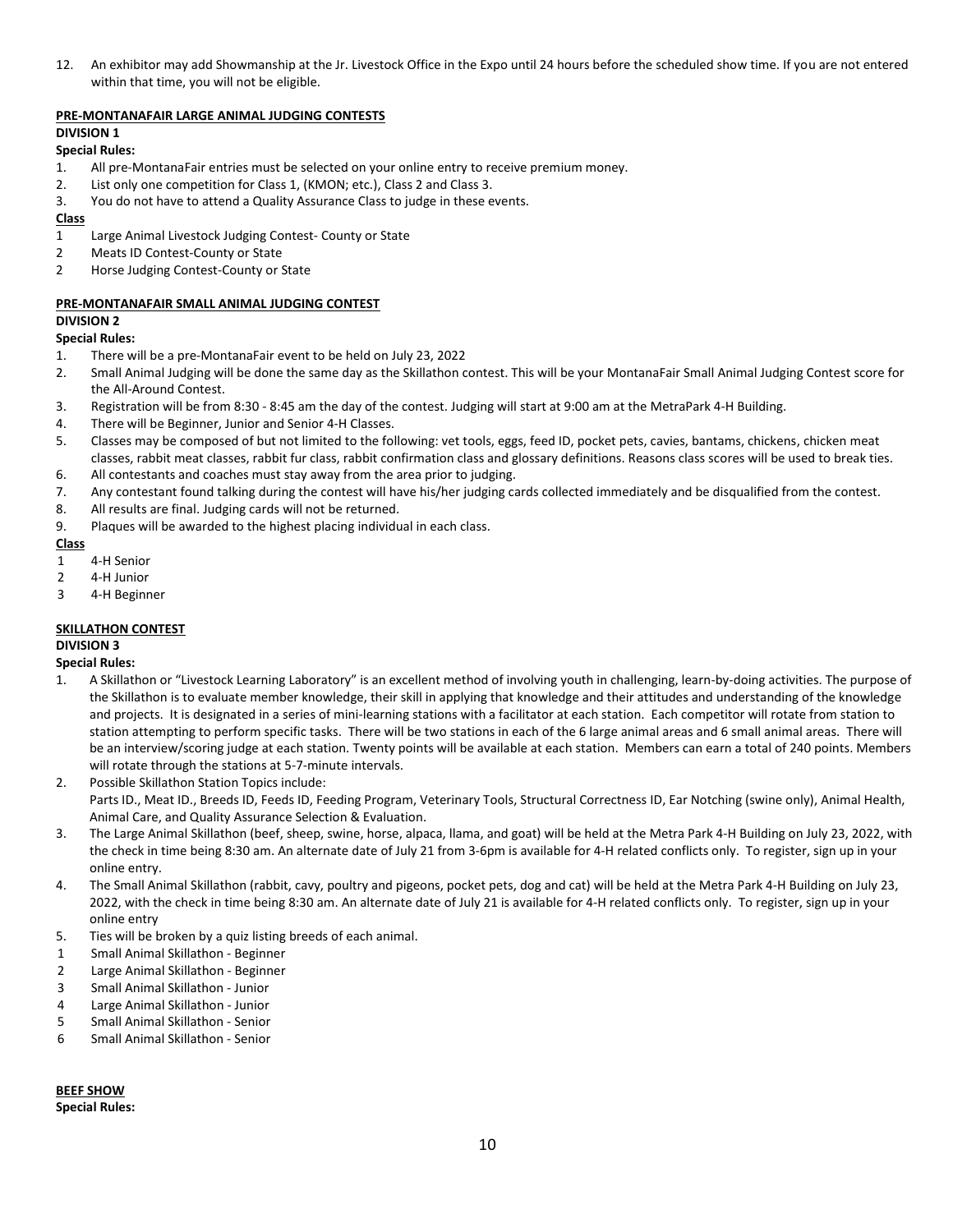- 1. See General Rules for ownership deadlines. The exhibitor must be the primary caretaker and trainer. Lease agreements are not allowed for market beef. Upon check in, all market beef must have ear tags for MontanaFair issued at tagging day.
- 2. Eligible market entries must weigh at least 1100 lbs. If a market animal does not make weight, it will be sent home immediately**.** No Exceptions. Weigh In is from 9 am - Noon on Sunday, August 14. Market animals will go across the scale once during weigh in and must be dry. Any beef over 1,450 lbs. will be sold as a beef weighing 1,450 lbs. No weight slips accepted.
- 3. Each exhibitor may enter three Market Beef on their entry form but before Weigh in on Sunday, they must decide which two they are exhibiting.
- 4. Market Beef will compete in divided classes. Classes will be determined at the time of the show based upon weight and the number of entries. Weights will also be made available to the judge.  $1^{st}$ ,  $2^{nd}$ ,  $3^{rd}$ ,  $4^{th}$ , and  $5^{th}$  place will be selected in each weight class. Grand and Reserve Overall Champion will be selected from the 1<sup>st</sup> and  $2^{nd}$  place winners in each of the weight classes, and then continue to place the top five market animals. If the Grand and/or Reserve Overall Champions are not from Yellowstone County, the judge will also choose a Grand and Reserve Champion Market Beef from Yellowstone County. No additional premium money will be paid out for the Grand or Reserve Overall Yellowstone County Champions.
- 5. The brand inspector will require a proper Bill of Sale on Check-in Day.
- 6. Steers or heifers are eligible to be exhibited in Division 5. Steers must be castrated prior to tagging. Exhibitors must prove the heifer is pregnancy checked open by a veterinarian or certified technician within one week of MontanaFair.
- 7. Number of animals in the ring will be determined based on the size of the arena. Unmanageable animals can be removed from the ring at the discretion of the Division Chairman, Superintendent or Extension Agent.
- 8. You must enter Division 15, Class 1, 2, or 3 on your MontanaFair entry to participate in Showmanship. Exhibitors are required to wear a long sleeved, collared, button or snapped shirt and long pants.
- 9. Market Beef pictures will be taken on Tuesday, August 16, as exhibitors exit the show ring, unless other arrangements are made with the Division Chairman. Appropriate attire is required.
- 10. Neck ropes are recommended to be used on all beef cattle in the barn and in the tie-out area outside.
- 11. All Beef and Dairy tie outs are assigned. You must use the assigned tie outs unless previous arrangements have been made with the beef chairman. All beef and dairy cattle must go to the tie-out area in the evening and return in the morning. Stalling areas will be cleaned each evening.
- 12. Do not leave water buckets unattended in the beef area or tied to the stall area with the cattle.
- 13. The natural color of a steer cannot be altered using any artificial coloring. However, products that match the steer's natural color may be used in the fitting process from the knees and hocks down and on the switch only. For example, black products may be used on a black-legged steer, red on a red-legged steer, and white on a white-legged steer. But under no circumstances can color be used to cover a steer's natural leg color.
- 14. Club Pen of 3 Market Animals
	- One entry per 4-H Club or FFA Chapter 3 market beef must be from the same club or chapter but owned by 3 different exhibitors.
	- Club Pen of 3 Market Steers will be judged on uniformity in size and style.
- 15. Out of County exhibitors (non-Yellowstone County) can sell in the Jr. Livestock Sale ONLY if they are in the top 5 in their market class.
- 16. **Family Animal - One allowed per family in each tagged species**. Only one 4-H/FFA member per family may choose to "Tag" the "Family Animal. "The "Family Animal" is a market animal that has been designated and tagged with an ear tag for MontanaFair. Only a 4-H/FFA family member has tagged only one animal for MontanaFair is eligible to use the "Family Animal" if their original animal:

# **1. DOES NOT MAKE WEIGHT:**

This family member may then show the "Family Animal" at MontanaFair, in the market and showmanship classes the animal qualifies for. If this family members original animal does not make weight during weigh in at MontanaFair, this animal **WILL NOT BE ELIGIBLE TO SELL in the Jr. Livestock Sale at MontanaFair (unless it is required to by placing Overall Grand/ Reserve Grand in Market). NO EXCEPTIONS.**

# **2. IS INJURED OR DEEMED UNFIT TO BE SHOWN AND/OR ATTEND MONTANAFAIR, BY A VET:**

This family member may then show the "Family Animal" at MontanaFair in the market and showmanship classes the animal qualifies for. **This animal WILL BE ELIGIBLE TO SELL in the Jr. Livestock Sale at MontanaFair.** 

#### **3.DIES:**

The family must notify the Yellowstone County 4-H Agent, superintendent, or division chairman within 24 hours of the animal's death and verify with a photo of the animal and tag I.D. This family member may then show the "Family Animal" at MontanaFair in the market and showmanship classes the animal qualifies for. **This animal WILL BE ELIGIBLE TO SELL in the Jr. Livestock Sale at MontanaFair.**

#### **MARKET BEEF**

**DIVISION 5**

# **Class**

- 1 Market Beef (all Breeds and Crossbreeds) born after January 1, 2021
- 2 Market Heifer (all Breeds and Crossbreeds) born after January 1, 2021 (Must be 5 or more tagged to have this Class)
- 3 Club Pen of 3 market beef born after January 1, 2021 (See Beef Show Rule #14)

#### **MARKET BEEF ULTRASOUND**

#### **DIVISION 6**

# **Special Rules:**

1. This class must be selected in your MontanaFair entry to compete. It is not mandatory.

#### **Class**

1 Market Beef (all Breeds and Crossbreeds) born after January 1, 2021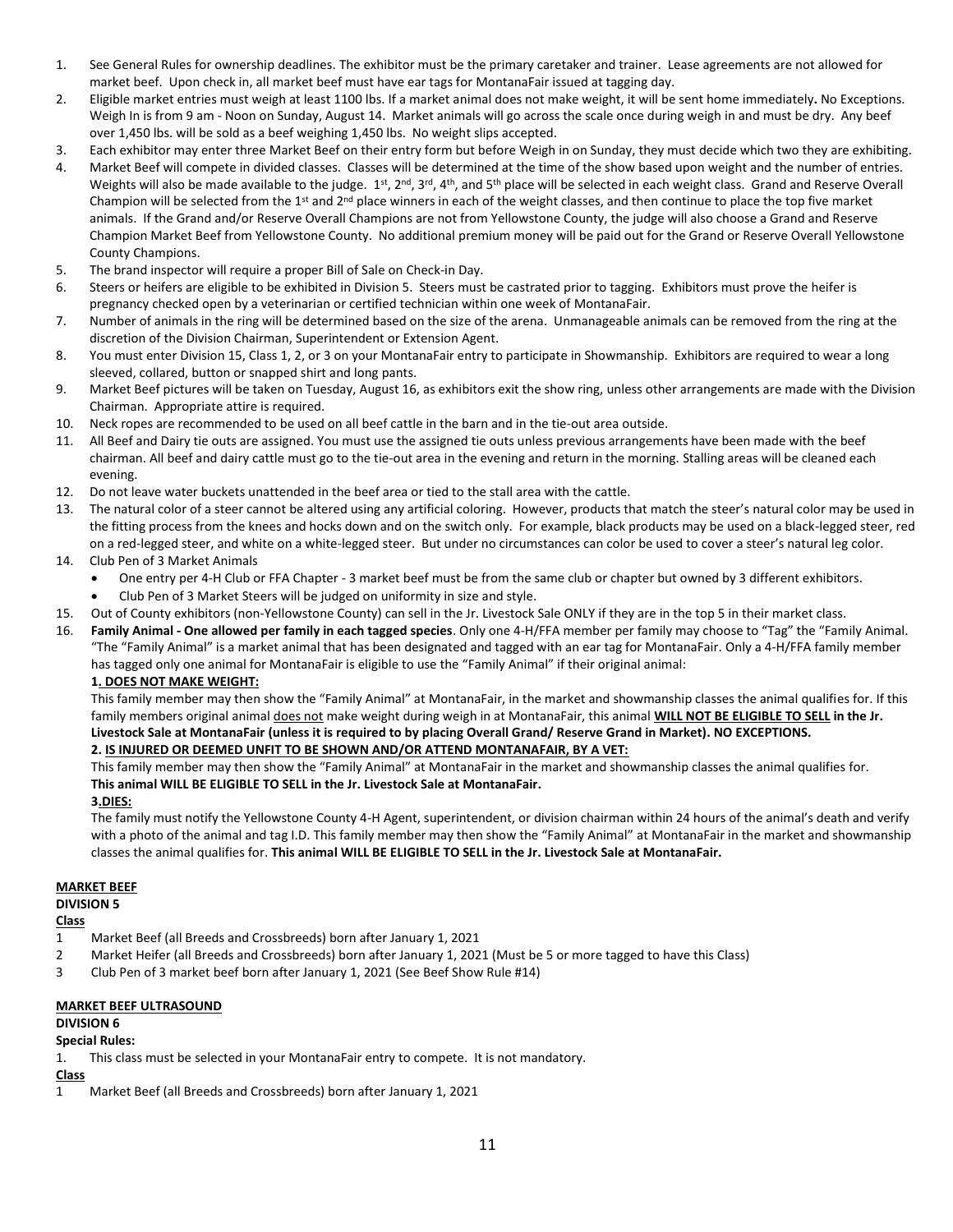#### **BREEDING BEEF**

**DIVISION 8** Angus

- **DIVISION 9** Hereford (Polled or Horned)
- **DIVISION 10** Simmental
- **DIVISION 11** Limousin
- **DIVISION 12** Red Angus
- **DIVISION 13** Salers

# **DIVISION 14** Other Breeds

# **Special Rules:**

- 1. See General Rules for ownership deadlines. The exhibitor must be the primary caretaker and trainer. Lease agreements are optional for breeding beef.
- 2. Each exhibitor may enter two animals per class number.
- 3. The animal may be registered or commercial. If registered, include registration number on the entry form for award purposes.
- 4. If less than 5 animals are entered in a division, they will be moved to Division 14-Other Breeds. All cattle will show by age in the classes together until numbers justify splitting the classes with their own division. For example, if you have a February heifer, you will compete against other February heifers from all breeds unless there are 5 or more within a certain breed.
- 5. Number of animals in the ring will be determined based on the size of the arena. Unmanageable animals can be removed from the ring at the discretion of the Division Chairman or Superintendent or Extension Agent.
- 6. Breeding Beef may leave after the Breeding Beef Show concludes unless you have entered the Outstanding Exhibitor Award Contest with this project. Before leaving, you must check out with the Division Chairman and clean your stalling area.
- 7. You must enter Division 15 Class 1, 2, or 3 on your MontanaFair entry form to participate in Showmanship.
- 8. The calf in all cow/calf pair classes must be a natural born calf to the cow. No grafted or embryo transplant calves are allowed.

# **Class (The same for all Breeds)**

- 1 Junior Heifer Calf, calved March 1, 2022 & after
- 2 Junior Heifer Calf, calved between February 1 & February 30, 2022
- 3 Junior Heifer Calf, calved between January 1 & January 31, 2022
- 4 Late Senior Heifer Calf, calved between November 1 & December 31, 2021
- 5 Early Senior Heifer Calf, calved between September 1 & October 31, 2021
- 6 Late Summer Yearling Heifers, calved between July 1 & August 31, 2021
- 7 Early Summer Yearling Heifers, calved between May 1 & June 30, 2021
- 8 April Junior Yearling Heifers, calved between April 1 & April 30, 2021
- 9 March Junior Yearling Heifers, calved between March 1 & March 31, 2021
- 10 Early Junior Yearling Heifers, calved between February 1 & February 28, 2021
- 11 Early Junior Yearling Heifers, calved between January 1 & January 31, 2021
- 12 Late Senior Yearling Heifers, calved between November 1 & December 31, 2020
- 13 Early Senior Yearling Heifers, calved between September 1 & October 31, 2020
- 14 First Calf Heifers, calved after January 1, 2020 (Cow/Calf Pair)
- 15 Aged Cows, calved before January 1, 2020, with either sex calf at their side (Cow/Calf Pair)
- 16 Heifers bred and owned by exhibitor which calved after January 1, 2022
- 17 Heifers bred and owned by exhibitor which calved between January 1, 2021 & December 31, 2021
- 18 Bull calf, born after January 1, 2022
- 19 Bull calf, born between September 1, 2021 & December 31, 2021
- 20 Bull, born between January 1, 2021 & August 31, 2021

#### **BEEF SHOWMANSHIP**

# **DIVISION 15**

## **Special Rules**:

- 1. For safety reasons, bulls cannot be used in beef showmanship.
- 2. All Showmanship divisions will be "Blow and Go" (i.e., no fitting or adhesives allowed).
- 3. The top 5 Senior Showmen will be selected (but not ranked) and will be required to come back at the conclusion of the junior championship drive and fit their animal in the ring, with the judge evaluating their fitting skills. At the conclusion of fitting, the top 5 Senior Showmen will show their animal again for final ranking.

# **Class**

- 1 Cattle Showmanship Senior
- 2 Cattle Showmanship Beginner
- 3 Cattle Showmanship Junior

#### **DAIRY CATTLE SHOW**

**DIVISION 16 Holstein DIVISION 17 Guernsey DIVISION 18 Brown Swiss DIVISION 19 Jersey DIVISION 20 Other Special Rules:**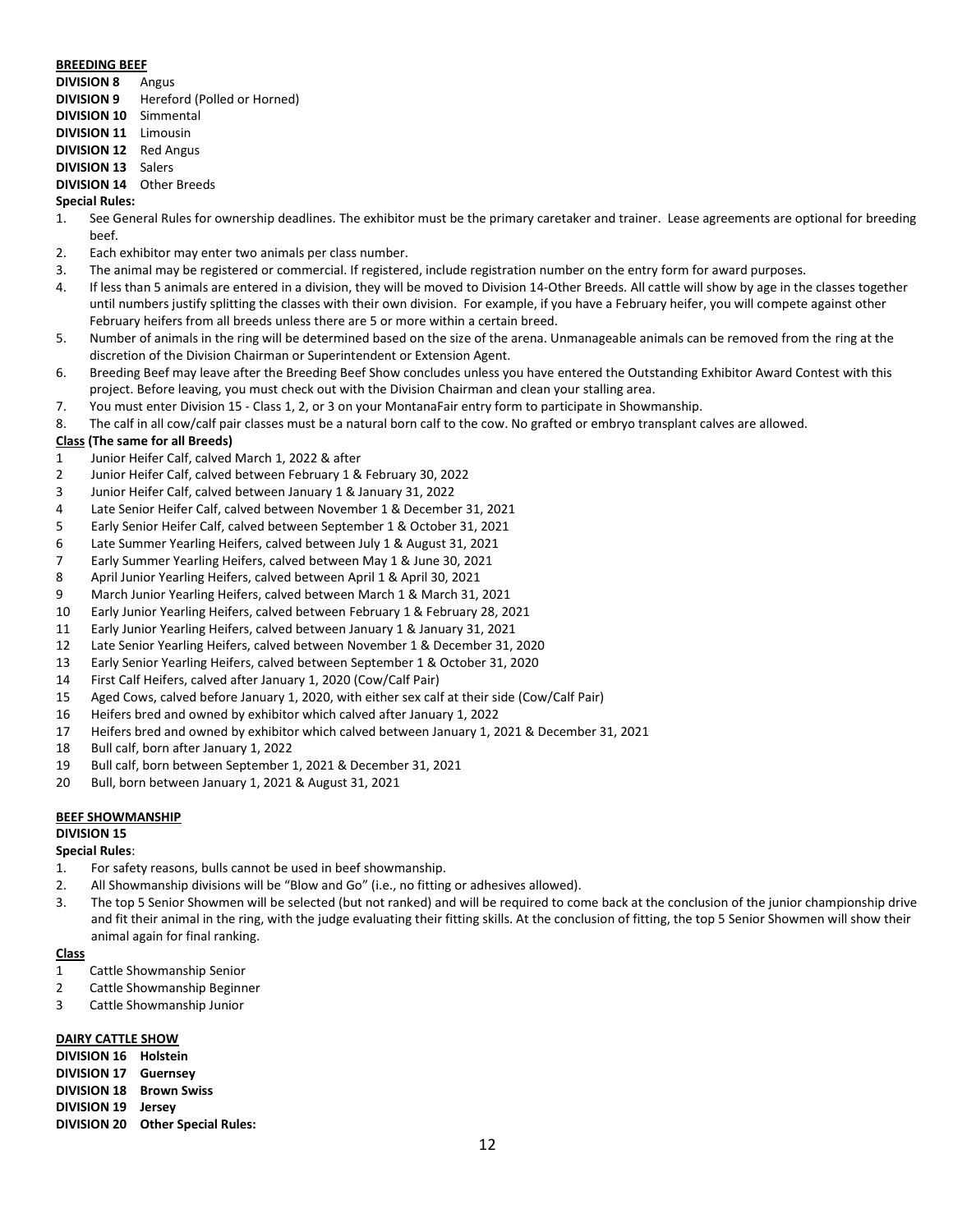- 1. See General Rules for ownership deadlines. The exhibitor must be the primary caretaker and trainer. Lease agreements are optional.
- 2. Each exhibitor may enter two animals per class.
- 3. All horns must be removed on dairy animals and healed over prior to check in. No horns allowed.
- 4. All Exhibitors must show in white shirts and pants.
- 5. If the cow has a large udder, it is reasonable to allow her to be milked down to relieve some pressure the morning of the show. The idea is to present the dairy animal with a full udder. Cows with calves can be bottle fed from saved milk to maintain the fullness and shape of the udder.
- 6. You must enter Division 21 Class 1, 2, or 3 on your MontanaFair entry form to participate in Showmanship.
- 7. All dairy cattle must go to the tie-out area in the evening and return in the morning. Stalling area will be cleaned in the evening after taking cattle to the tie out area.
- 8. Do not leave water buckets unattended in the dairy cattle area or tied to the stall area with the dairy cattle.

# **Class (The same for all Breeds)**

- 1 Heifer Calf, born after August 31, 2021 & over 4 months of age
- 2 Yearling Heifer, born after February 28, 2021 & before September 1, 2021
- 3 Yearling Heifer, born after August 31, 2020 & before March 1, 2021
- 4 Two-Year-Old Cow, born after August 31, 2019 & before September 1, 2020
- 5 Three-Year-Old born after August 31, 2019 & before September 1, 2019
- 6 Four-Year-Old Cow, born after August 31, 2017 & before September 1, 2018
- 7 Aged Cow, five years old and over, born before September 1, 2017

# **DAIRY CATTLE SHOWMANSHIP**

#### **DIVISION 21**

# **Special Rules:**

1. Dairy Cattle Showmanship contestants are required to wear white shirts and pants.

**Class**

- 1 Dairy Cattle Showmanship Senior
- 2 Dairy Cattle Showmanship Beginner
- 3 Dairy Cattle Showmanship Junior

# **SHEEP SHOW**

**Special Rules:**

- 1. See General Rules for ownership deadlines. The exhibitor must be the primary caretaker and trainer. Lease agreements are not allowed for market lambs.
- 2. Lambs must be castrated prior to tagging day. No high ball lambs will be allowed.
- 3. Each exhibitor may enter three Market Lambs in their entry, but before Weigh in on Saturday, they must decide which two they are exhibiting. \*A committee will determine placement of animals in the white, speckle, or black face classes.
- 4. All market animals must be slick shorn prior to arrival at MontanaFair weigh in, for inspection purposes. All wool on the body must be the same length. Wool may be left only on legs starting at the bottom of the belly line. Wool also may be left on the head if following breed standards.
- 5. All market sheep exhibited in Department A at MontanaFair must possess an official scrapie ID tag on tagging day. If the scrapie tag is torn out or damaged beyond recognition, the new scrapie tag number must be reported to the sheep chairman and Yellowstone County Extension Office immediately.
- 6. No health certificate will be needed. Sheep affected with fungus (ringworm), pink eye, ovine ecthyma (sore mouth), other skin conditions, unsightly blemishes, any communicable disease, or for lesions of epididymitis will be refused entry and removed from the grounds at the discretion of the official MontanaFair vet. The decision of the official show veterinarian is final.
- 7. Lambs showing signs of continued rectal prolapse will be removed from the Show/MontanaFair immediately.
- 8. Eligible entries must weigh at least 110 pounds. If a market animal does not make weight, it will be sent home immediately. No Exceptions. Any lamb over 150 lbs. will be sold as a lamb weighing 150 lbs. Weigh in is on Saturday, August 13 from 5 pm-7 pm. Market lambs will go across the scale once. No weight slips accepted.
- 9. Market Lamb pictures will be taken on Saturday, August 13 from 5 pm-7 pm. Long pants are mandatory. No open toed shoes allowed. Bring your number. Each Exhibitor must have a picture taken with each lamb they entered. If no picture is taken, you will not show.
- 10. Market Lambs will compete in the Lightweight, Middleweight, or Heavyweight Division based on their weight. In order to compete in the Lightweight, Middleweight and Heavyweight Divisions, a minimum of 35 head of lambs must be entered in their respective white face, speckle face, or black face class. The Lightweight, Middleweight and Heavyweight Division will be broken down according to weight at the time of Weigh in at MontanaFair. First and second place weight class winners then compete for the Junior Market Lamb Champions. Then the first and second place winners from each weight class will compete for the Division Champions. If the Grand and/or Reserve Overall are not from Yellowstone County, the judge will choose a Grand and Reserve Champion Market Lamb from Yellowstone County. No additional premium money will be paid out for these Division Championships or the Grand and Reserve Overall Yellowstone County Champions. 1st, 2<sup>nd</sup>, 3<sup>rd</sup>, 4<sup>th</sup> and 5<sup>th</sup> place will be selected in each weight class.
- 11. There will be a maximum of 20 lambs in a weight class. The minimum number in each class will be five. If the number of lambs in a class does not meet the minimum, the class will be placed into the next class, moving from white face to speckle face to black face.
- 12. No chains or collars are allowed on the necks of the sheep.
- 13. You must enter Division 48 Class 1, 2, or 3 on your MontanaFair entry form to participate in Showmanship. Exhibitors are required to wear a long sleeved, collared, button or snapped shirt and long pants.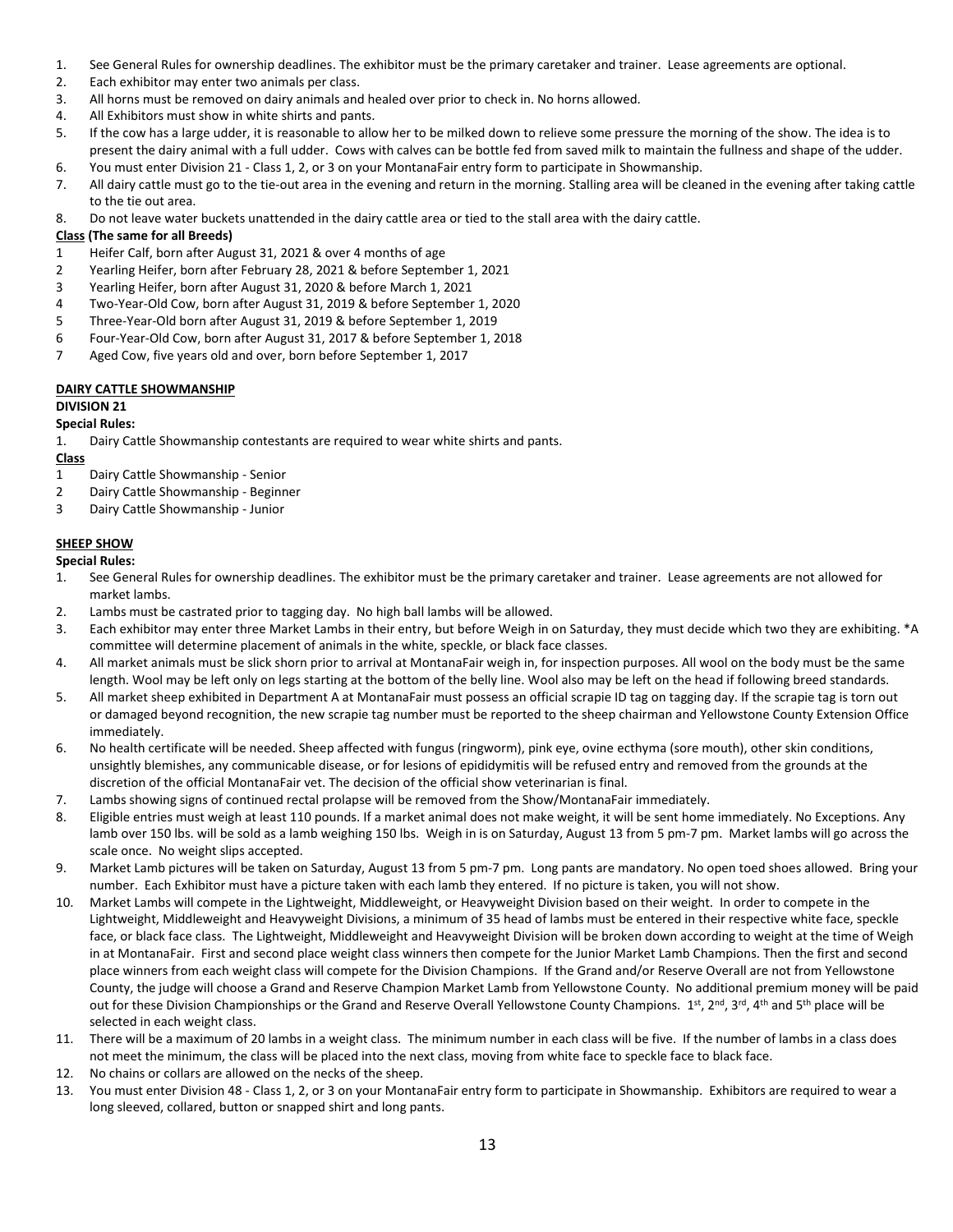- 14. All market lambs will be mouthed for age upon the entrance to MontanaFair. Any market lamb that does not have all 8 milk teeth will not be eligible for showing in the market class. Any lamb that is in question will be verified by the County Extension Agent, Department A Superintendents, and/or the Official Show Veterinarian at the time of check in.
- 15. When showing a lamb, if the exhibitor is lifting a lamb to set its feet, the exhibitor must place a hand under the lamb's chest floor. Lambs front feet must remain on the ground while shown, except for setting feet
- 16. Club Pen of 3 Market Lambs:
	- One entry per 4-H Club or FFA Chapter 3 lambs must be from the same club or chapter but owned by 3 different exhibitors.
	- Club Pen of 3 Market Lambs will be judged on uniformity in size and style.
- 17. Out of County exhibitors (non Yellowstone County) can sell in the Jr. Livestock Sale ONLY if they are in the top 5 in their market class**.**
- 18. **Family Animal - One allowed per family in each tagged species**. Only one 4-H/FFA member per family may choose to "Tag" the "Family Animal. "The "Family Animal" is a market animal that has been designated and tagged with an ear tag for MontanaFair. Only a 4-H/FFA family member has tagged only one animal for MontanaFair is eligible to use the "Family Animal" if their original animal:

# **1. DOES NOT MAKE WEIGHT:**

This family member may then show the "Family Animal" at MontanaFair, in the market and showmanship classes the animal qualifies for. If this family member 's original animal does not make weight during weigh in at MontanaFair, this animal **WILL NOT BE ELIGIBLE TO SELL in the Jr. Livestock Sale at MontanaFair (unless it is required to by placing Overall Grand/ Reserve Grand in Market). NO EXCEPTIONS.**

# **2. IS INJURED OR DEEMED UNFIT TO BE SHOWN AND/OR ATTEND MONTANAFAIR, BY A VET:**

This family member may then show the "Family Animal" at MontanaFair in the market and showmanship classes the animal qualifies for. **This animal WILL BE ELIGIBLE TO SELL in the Jr. Livestock Sale at MontanaFair.** 

# **3.DIES:**

The family must notify the Yellowstone County 4-H Agent, superintendent, or division chairman within 24 hours of the animal's death and verify with a photo of the animal and tag I.D. This family member may then show the "Family Animal" at MontanaFair in the market and showmanship classes the animal qualifies for. **This animal WILL BE ELIGIBLE TO SELL in the Jr. Livestock Sale at MontanaFair.**

# **MARKET LAMBS**

# **DIVISION 27**

# **Class**

- 1 White Face (White Face Crosses and Breeds)
- 2 Speckled Face (White face/Black Face Cross only)
- 3 Black Face (Suffolk, Hampshire, Black Face Crosses)
- 4 Club Pen of 3 Lambs. See Sheep Rule #16

# **MARKET LAMB ULTRASOUND**

# **DIVISION 28**

# **Special Rules:**

- 1. Lambs must be market weight (110 lbs. and up) to be ultrasounded.
- 2. This class must be selected in your MontanaFair entry to compete. It is not mandatory.

# **Class**

1 Market Lamb Carcass

# **BREEDING SHEEP AND LAMBS**

# **DIVISION 29-39 are to be fitted and shown in fleece**

**DIVISION 29** Merino **DIVISION 30** Rambouillet **DIVISION 31** Targhee **DIVISION 32** Columbia **DIVISION 33** Colored Sheep **DIVISION 34** Crossbreeds (wool) **DIVISION 35** Dorset **DIVISION 36** Speckled Face Cross (Meat) **DIVISION 37** Suffolk **DIVISION 38** Hampshire **DIVISION 39** Blackface Cross (Meat) **DIVISION 40-46 must be slick shorn DIVISION 40** Shropshire **DIVISION 41** Southdown **DIVISION 42** Wether Sire & Dam-Whiteface & white face cross **DIVISION 43** Wether Sire & Dam-Speckled Face **DIVISION 44** Wether Sire & Dam-Suffolk **DIVISION 45** Wether Sire & Dam-Hampshire **DIVISION 46** Wether Sire & Dam-Blackface Cross **DIVISION 47** All Other Breeds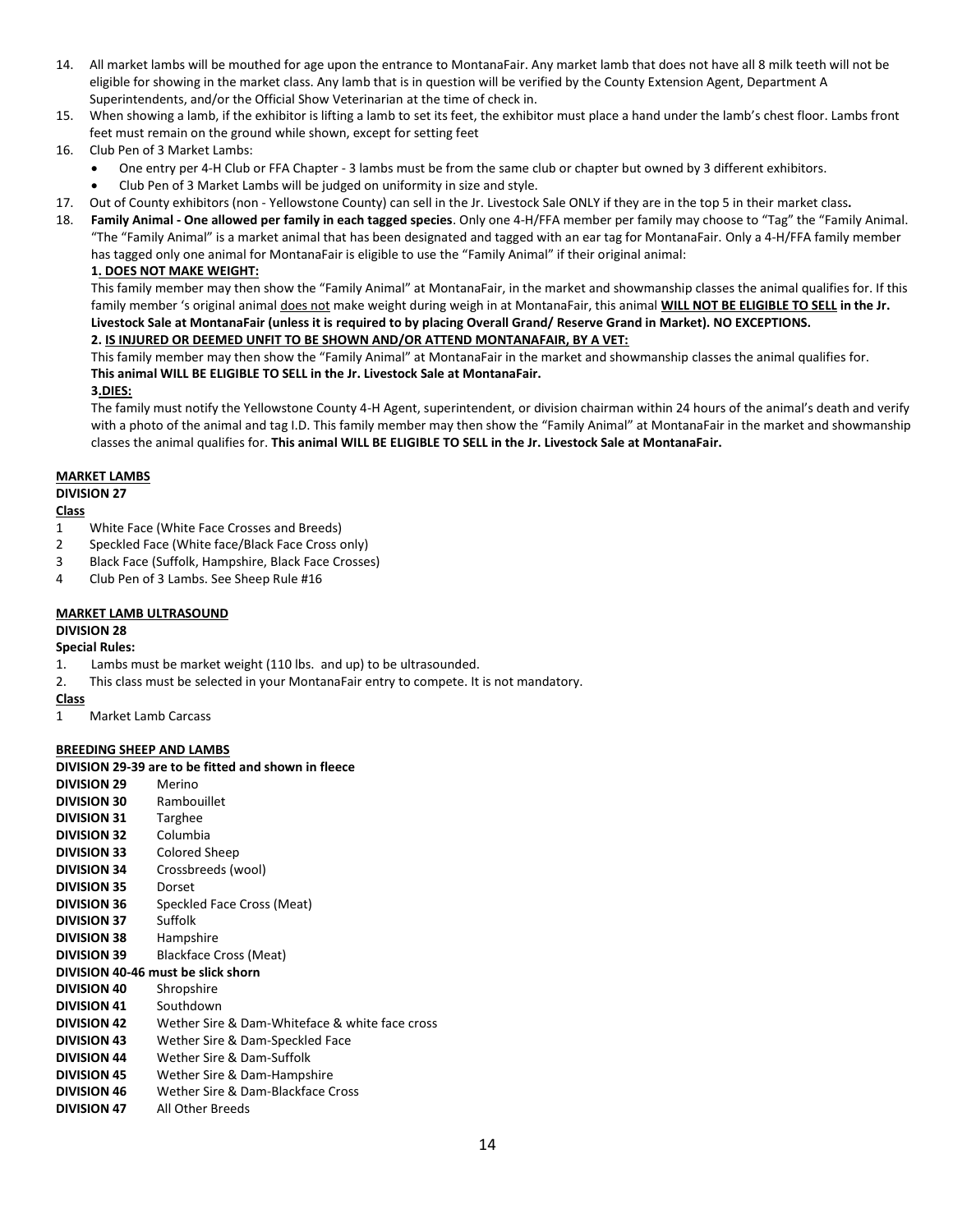# **Special Rules:**

- 1. See General Rules for ownership deadlines. The exhibitor must be the primary caretaker or trainer. Lease agreements are optional.
- 2. Each exhibitor may enter two animals per class.
- 3. Each exhibitor may enter one trio and breeder flock per breed division. Animals entered in the trio or breeders flock must be entered individually in one other class number.
- 4. Ages of the animals are determined as of January 1, 2022.
- 5. Divisions 29-39 are to be fitted and shown in fleece. Divisions 40-46 must be slick shorn.
- 6. Crossbreeds wool (Division 34) animals MUST be crossed with a wool breed. Sheep's wool must be a minimum of 1½". Sheep will be checked to be sure they are entered in the right division and class. If there is a dispute on the placement, the judge will determine the animal placement.
- 7. Breeding Sheep must be properly groomed (fit) to show. Painting with natural colors to enhance fleece is allowed. (Example: Light Brown paint on wool breeds; white paint on meat breeds.)
- 8. Each Exhibitor must find a sheep chairman during Check In to review proper classification of your breeding sheep.
- 9. If less than 5 animals are entered in a Division, they will be moved to Division 47 Other Breeds.
- 10. You must enter Division 48, Class 1, 2 or 3 on your MontanaFair entry to participate in Showmanship.
- 11. Wether Sire & Dam (Division 42-46) is **NOT** a division for your market Wether lamb. The Wether sheep breeding division was created for youth wanting to show their market lamb female (all other classes are offered in this division) in the breeding sheep project. Because of the genetic makeup of a "Wether" (club lamb) producing sheep, the Exhibitor needs to compete against the same type sheep.

# **Class (The same for all Breeds)**

- 1 Ram Lamb born after January 1, 2022
- 2 Yearling Ram
- 3 Ram, 2 or 3 years old only
- 4 Ewe Lamb born after January 1, 2022
- 5 Yearling Ewe
- 6 Ewe, 2 or 3 years old only
- 7 Trio (1 ram lamb and 2 ewe lambs)
- 9 Breeder's Flock can be 4 head (1 ram any age, 2 mature ewes aged, or yearling & 1 ewe lamb)

# **SHEEP SHOWMANSHIP**

# **DIVISION 48**

# **Class**

- 1 Sheep Showmanship Senior
- 2 Sheep Showmanship Beginning
- 3 Sheep Showmanship Junior

# **SHEEP FLEECE CONTEST**

# **DIVISION 49**

# **Special Rules:**

- 1. All wool exhibits must be delivered to the Expo by 7:00 pm Saturday, August 13.
- 2. Entries are limited to two entries per exhibitor in any class.
- 3. All wool must be Montana grown.
- 4. Wool shorn in 2020 or 2021 is eligible.
- 5. Shorn wool (no more than 12 months growth)
- 6. Preparation fleeces should be tied with paper twine, flesh side out and then placed in a plastic garbage bag.
- 7. Any plastic twine will disqualify a fleece.

# **Class**

- 1 Crossbred & Black Wool Fleeces
- 2 Purebred Ewe Fleece
- 3 Purebred Ram Fleece

# **SWINE SHOW**

**Special Rules:**

- 1. See General Rules for ownership deadlines. The Exhibitor must be the primary caretaker and trainer. Lease agreements are not allowed in market swine.
- 2. Eligible entries must weigh at least 230 pounds. If a market animal does not make weight, it will be sent home immediately. Hogs weighing over 330 pounds at weigh in will be sent home immediately. **No Exceptions**. Check in will be from 5 to 8 am on Wednesday, August 17. Market animals will go across the scale once during check in. Any swine over 300 lbs. in the Jr. Livestock Sale will be sold as a swine weighing 300 lbs. No weight slips accepted.
- 3. All swine will be inspected by the MontanaFair Veterinarian before being unloaded. For this reason, swine attending MontanaFair do not need to have a health certificate within 20 days of exhibit stating they have no contagious diseases. **EXCEPTION:** Metra Park, under the advisement from the State of Montana may require an inspection. If so, these must be presented at check in and be available for examination for the duration of exhibit.
- 4. Each exhibitor may enter three Market Swine on their entry form, **Before** weigh in on Wednesday, they must decide which two they are exhibiting. Upon arrival, all market swine must have ear tags for MontanaFair that were issued and put in at tagging day, May 7, 2022.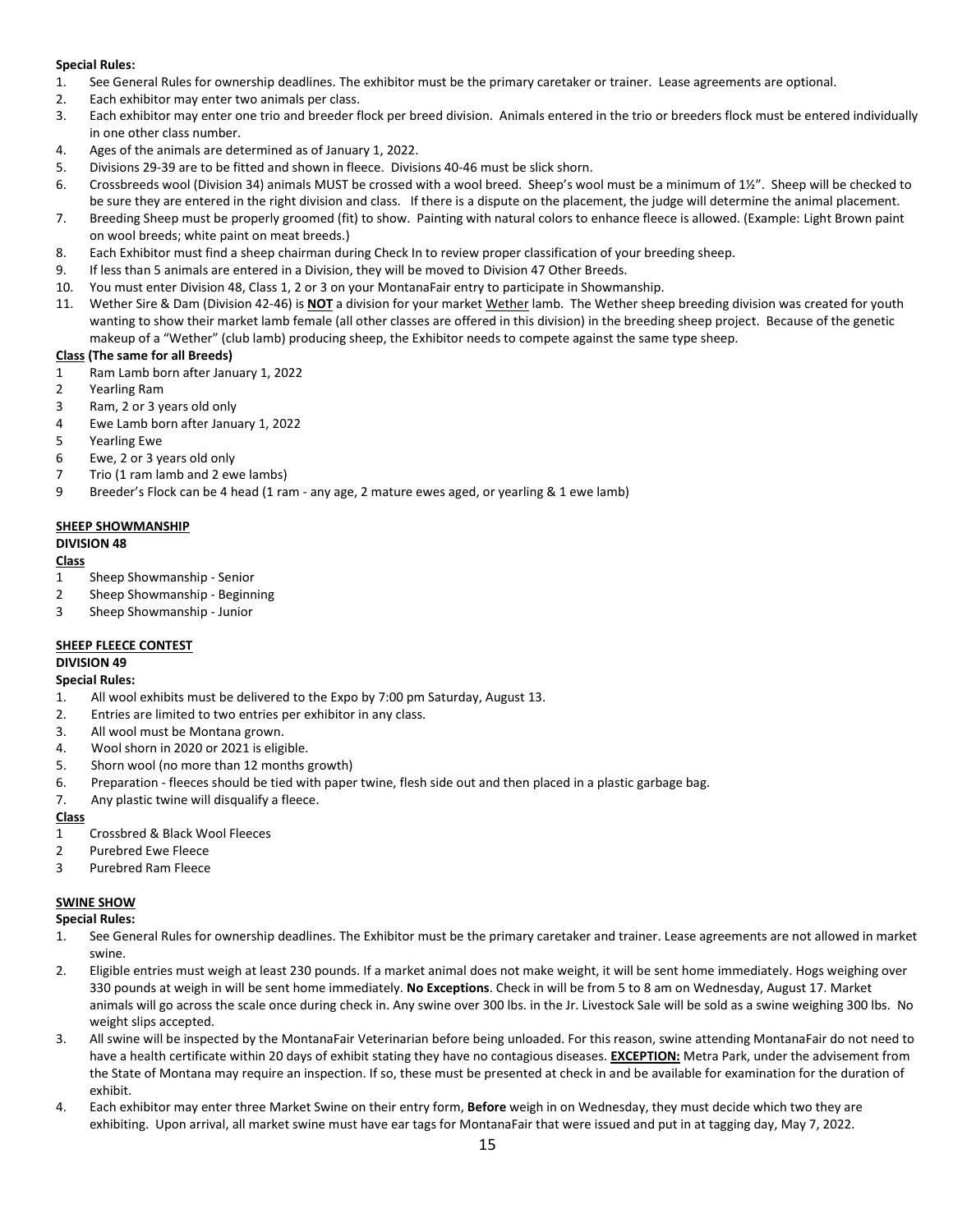- 5. Swine Show Order: Lightweight Gilts, Light weight Barrows, Medium weight Gilts, Medium weight Barrows, Heavy weight Gilts, Heavy weight Barrows.
- 6. Market Swine will compete in the Purebred Class or Crossbred Gilt and Crossbred Barrow (Lightweight, Mediumweight, or Heavyweight) classes based on their weight. These Divisions will be broken down according to weight at the time of Weigh in at MontanaFair and then broken down into class order. First and second place class winners will then compete for the Division Championship. The winners from each division in the Purebred, and Crossbred Gilt Lightweight, Middleweight, and Heavyweight and Crossbred Barrow Lightweight, Middleweight, and Heavyweight will compete for the Grand and Reserve Overall. A Grand and Reserve Champion Gilt and a Grand and Reserve Champion Barrow WILL NOT be selected. They will compete in the final drive by weight division winners to determine the overall grand and reserve champions. If the Grand and/or Reserve Overall are not from Yellowstone County, the judge will choose a Grand and Reserve Market Swine from Yellowstone County. No additional premium money will be paid out for these Division Championships nor the Grand and Reserve Overall Yellowstone County Champions.  $1^{st}$ ,  $2^{nd}$ ,  $3^{rd}$ ,  $4^{th}$  and  $5^{th}$  place will be selected in each weight class.
- 7. Gilts shown in the market division may also be shown under Breeding Swine.
- 8. There will be no more than 10-12 swine shown in the ring at one time.
- 9. Market Swine pictures will be taken on Wednesday following the Swine Showmanship Show unless other arrangements are made with the Division Chairman. Long pants are mandatory. No open toed shoes. Bring your number.
- 10. All swine must be castrated prior to tagging.
- 11. Adults who are not Show Ring board men, Division Chairmen, or other Show Officials are not allowed in the Show Holding Area.
- 12. Check out times for market swine not in the sale, will be from 7 am 9 am on Friday, August 19. All swine leaving must be checked out with a swine chairman.
- 13. You must enter Division 56, Class 1, 2 or 3 on your MontanaFair entry form to participate in Showmanship. You are required to wear a long sleeved, collared, button or snapped shirt and long pants.
- 14. All swine must be clean at weigh in and will be checked. Skin must be visible for Vet inspection. Take dirty pigs off grounds to be cleaned (Do Not unload on grounds to clean. You must be on grounds and in line before check in deadline.
- Animals will be inspected by the chairman before they are unloaded. Swine that are not clean will not be permitted to weigh in. 15. Club Pen of 3 Market Swine
	- One entry per 4-H Club or FFA Chapter 3 swine must be from the same club or chapter but owned by 3 different exhibitors.
		- Club Pen of 3 Market Swine will be judged on uniformity in size and style.
- 16. There will be 2 pigs per pen. Divider panels will not be provided. You must bring your own if you are going to separate hogs.
- 17. Out of County exhibitors (non Yellowstone County) can sell in the Jr. Livestock Sale ONLY if they are in the top 5 in their market class.
- 18. **Family Animal - One allowed per family in each tagged species**. Only one 4-H/FFA member per family may choose to Tag the Family Animal. The Family Animal is a market animal that has been designated and tagged with an ear tag for MontanaFair. Only a 4-H/FFA family member that has tagged only one animal for MontanaFair, is eligible to use the Family Animal **if** their original animal:

#### **1. DOES NOT MAKE WEIGHT:**

This family member may then show the Family Animal at MontanaFair, in the market and showmanship classes the animal qualifies for. If this family member 's original animal does not make weight during weigh in at MontanaFair, this animal **WILL NOT BE ELIGIBLE TO SELL in the Jr. Livestock Sale at MontanaFair (unless it is required to by placing Overall Grand/ Reserve Grand in Market). NO EXCEPTIONS. 2. IS INJURED OR DEEMED UNFIT TO BE SHOWN AND/OR ATTEND MONTANAFAIR, BY A VET:**

This family member may then show the Family Animal at MontanaFair in the market and showmanship classes the animal qualifies for. **This animal WILL BE ELIGIBLE TO SELL in the Jr. Livestock Sale at MontanaFair.** 

**3.DIES:**

The family must notify the Yellowstone County 4-H Agent, superintendent, or division chairman within 24 hours of the animal's death and verify with a photo of the animal and tag I.D. This family member may then show the Family Animal at MontanaFair in the market and showmanship classes the animal qualifies for. **This animal WILL BE ELIGIBLE TO SELL in the Jr. Livestock Sale at MontanaFair.**

#### **MARKET SWINE**

# **DIVISION 51 (ALL BREEDS COMPETING)**

#### **Class**

- 1 Purebred Market Swine born after January 1, 2022 You must have registration papers in order to compete in this class and bring them to the 4-H MontanaFair Office. If the 4-H MontanaFair Office (in the Expo) does not have your purebred papers by 5 pm on Friday, July 8, your purebred entry will be moved into the Crossbred Market Class**.** There must be 5 or more purebreds exhibited in this class, if not, exhibitors will be moved to the Crossbred class.
- 2 Crossbred Market Gilt born after January 1, 2022
- 3 Crossbred Market Barrow born after January 1, 2022
- 4 Club Pen of 3 Swine born after January 1, 2022 (See Swine Show Rule #15)

# **BREEDING SWINE**

# **DIVISION 52**

# **Special Rules:**

- 1. There will be no more than 10-12 gilts shown in the ring at one time.
- 2. You cannot bring a gilt only as a breeding swine exhibit. It must also be tagged as a market swine. Eligible entries must weigh at least 230 pounds. If a market animal does not make weight, it will be sent home immediately. Hogs weighing over 330 pounds at weigh in will be sent home immediately. No Exceptions.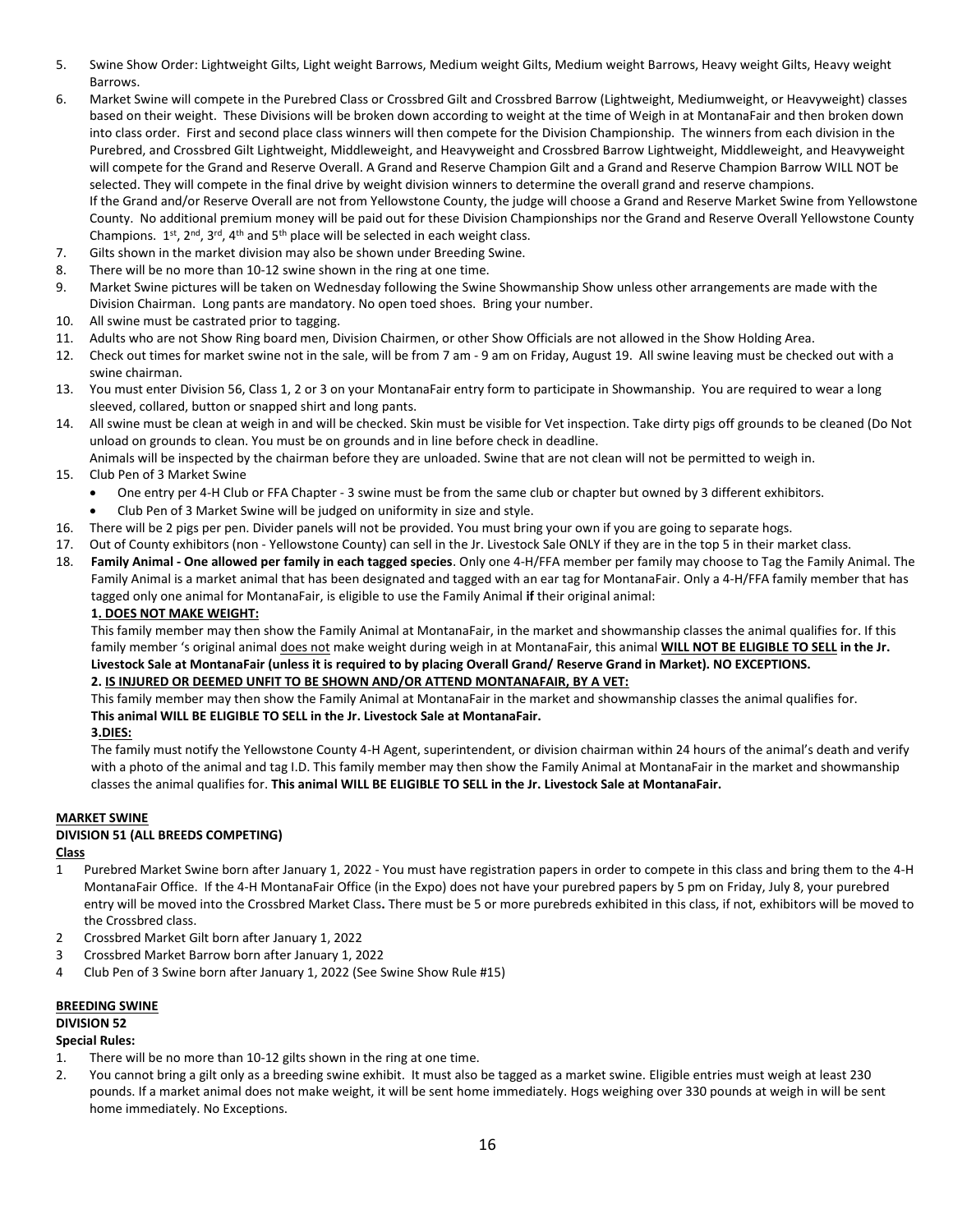- 3. You must enter Division 56, Class 1, 2 or 3 on your MontanaFair entry form to participate in Showmanship.
- 4. In breeding, if less than 5 animals are entered in Class 1, they will be moved to Class 2.

## **Special Rules:**

1. Specify the breed on your entry. If you are showing a Purebred breeding swine, you must have registration papers to compete in that class and bring them to the 4-H MontanaFair Office. **If the 4-H MontanaFair Office in the Expo does not have your purebred paperwork by 5pm on Friday, July 8, your purebred entry will be moved to the crossbred class**. **NO EXCEPTIONS**

#### **Class - Purebred**

1 Junior Gilt, born after January 1, 2022

### **Class - Crossbreed**

2 Junior Gilt, born after January 1, 2022

#### **SWINE SHOWMANSHIP**

**DIVISION 56**

#### **Special Rules:**

1. An exhibitor may change the animal between Showmanship classes in swine for safety reasons with the approval of the Division chairman. All decisions are at the discretion of the Division Chairmen. Also see General Showmanship Rules.

#### **Class**

- 1 Swine Showmanship Senior
- 2 Swine Showmanship Beginner
- 3 Swine Showmanship Junior

#### **DAIRY GOAT**

# **DIVISION 57**

#### **Special Rules:**

- 1. See General Rules for ownership deadlines. The exhibitor must be the primary caretaker and trainer. Lease agreements are optional.
- 2. All goats exhibited in Department A at MontanaFair must possess an official scrapie ID tag at animal check in or show proof of tattoo ID.
- 3. Each exhibitor may enter two animals per Class Number except Class 16 Milk Class.
- 4. Horned goats can be shown in the dairy class, (if goats are dehorned, they must be healed over prior to Check In). Horn scurs will be approved by the Division Chairman at the time of check in.
- 5. All does in milk will be milked out. Milking does will be milked out between 6:00 pm and 7:00 pm on Tuesday, August 16, before the show. The milk out judge will check does as they finish milking. Does not milked out and checked by 7:00 pm will not show on Wednesday.
- 6. All Dairy goats (does and wethers) must be clipped to  $\frac{1}{2}$  inch or shorter.
- 7. You must enter Division 64, Class 1, 2 or 3 in your MontanaFair entry to participate in Showmanship. You are required to wear a long sleeved, collared, button or snapped shirt and long pants.
- 8. Purebred will include American Does.
- 9. Yearling Does that are in milk must show as a Senior Doe.
- 10. For the Pet Dry Doe class, does older than 24 months, not in milk, may be entered.
- 11. For the milking class, exhibitors will enter milk collected in the provided container during a timed one-minute period under the supervision of the show chairman. A weight will be recorded. Exhibitors must provide their own milking stand and may enter only one doe in this class. This contest will take place at the end of the Dairy Goat Show.
- 12. A goat entered in the milk class must be entered in one of the doe goat classes.
- 13. Goats must be led without dragging. They can be prompted by tapping on the rear or a small tug on the tail. Judge or chairman will remove exhibitor if deemed unsafe.

#### **Class**

# **Junior Does not in Milk**

- 1 Purebred Junior Does, born April 1, 2022 and after
- 2 Recorded Grade and Grade Junior Does born April 1, 2022 and after
- 3 Purebred Junior Does, born December 1, 2021 to March 31, 2022
- 4 Recorded Grade and Grade Junior Does born December 1, 2021 to March 31, 2022
- 5 Purebred Junior Does, 12-24 months not in milk
- 6 Recorded Grade and Grade Junior Does, 12-24 months not in milk
- 7 Dry doe class, doe older than 24 months, not in milk

#### **Senior Does in Milk**

- 8 Purebred Senior Does, yearling in milk
- 9 Recorded Grade and Grade Senior Does, yearling in milk
- 10 Purebred Senior Does, 2 years in milk
- 11 Recorded Grade and Grade Senior Does, 2 years in milk
- 12 Purebred Senior Does, 3 to 4 years in milk
- 13 Recorded Grade and Grade Senior Does, 3 to 4 years in milk
- 14 Purebred Senior Does, 5 years old and older in milk
- 15 Recorded Grade and Grade Senior Does, 5 years old and older in milk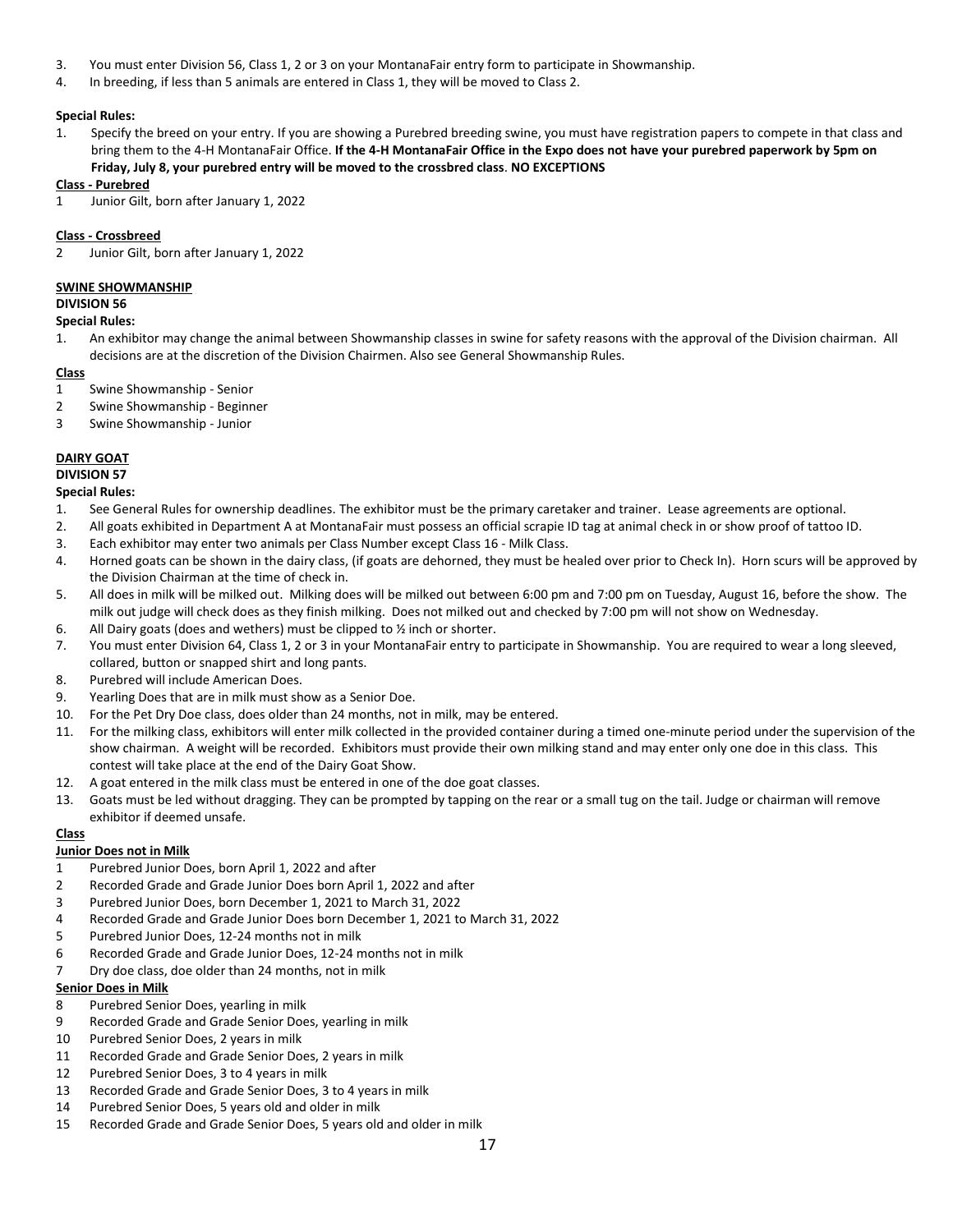### 16 Milk Class

#### **Other Classes**

- 17 Wethers born April 1, 2022 and after
- 18 Wethers born on or before March 31, 2022
- 19 Wethers one year and older
- 20 Other Breeds Female For all breeds not shown in another Division.
- 21 Mohair or Fleece Class from does or wethers of any age. Fleece is judged on the animal.

### **Buck Goat Classes**

- 22 Buckling born after January 1, 2022
- 23 Yearling Buck
- 24 Buck, 2 or 3 years only

# **PYGMY GOATS/MINIATURE**

### **DIVISION 58**

#### **Special Rules:**

- 1. See General Rules for ownership deadlines. The exhibitor must be the primary caretaker. Lease agreements are optional.
- 2. Each exhibitor may enter two animals per class.
- 3. Horned or dehorned pygmy goats may be shown. If dehorned, they must be healed up prior to check in.
- 4. Exhibitors are required to wear a long sleeved, collared, button or snapped shirt and long pants.
- 5. The maximum height for females is 22" at the shoulders, male 23" at the shoulders. They may be measured.
- 6. No body clipped pygmy goats will be allowed to show.
- 7. You must enter Division 64, Class 1, 2 or 3 in your MontanaFair entry to participate in Showmanship.
- 8. All goats exhibited in Department A at MontanaFair must possess an official scrapie ID tag or show tattoo ID at time of Check In.
- 9. Goats must be led without dragging. They can be prompted by tapping on the rear or a small tug on the tail. Judge or chairman will remove exhibitor if deemed unsafe.

# **Class**

- 1 Doe kid born on or after April 1, 2022
- 2 Doe kid born on or before March 31, 2022
- 3 Doe 1 yr. to 2 yrs. old born before March 31, 2021
- 4 Doe 2 yrs. old and older
- 5 Wether kid born on or after April 1, 2022
- 6 Wether kid born on or before March 31, 2022
- 7 Wether 1 yr. to 2 yrs., born before March 31, 2021
- 8 Wethers 2 yrs. and older
- 9 Buckling born after Jan 1, 2022
- 10 Yearling Buck
- 11 Buck 2 or 3 years only

# **NIGERIAN GOATS**

# **DIVISION 59**

**Special Rules**:

- 1. See General Rules for ownership deadlines. The exhibitor must be the primary caretaker. Lease agreements are optional.
- 2. Each exhibitor may enter two animals per class number.
- 3. Horned or dehorned goats are permitted.
- 4. Exhibitors are required to wear a long sleeved, collared, button or snapped shirt and long pants.
- 5. You must enter Division 64, Class 1, 2 or 3 in your MontanaFair entry to participate in Showmanship.
- 6. All goats exhibited in Department A at the MontanaFair must possess an official scrapie ID tag at animal Check In or show proof of tattoo ID.
- 7. Nigerian goats will be body clipped.
- 8. Goats must be led without dragging. They can be prompted by tapping on the rear or a small
- tug on the tail. Judge or chairman will remove exhibitor if deemed unsafe.

# **Class**

- 1 Doe kid born on or after January 1, 2022
- 2 Doe yearlings born between January 1, 2021 and December 31, 2021
- 3 Doe born before January 1, 2021
- 4 Wether kid born on or after January 1, 2022
- 5 Wether yearlings born between January 1, 2021 and December 31, 2021
- 6 Wether born before January 1, 2021
- 7 Buckling born after January 1, 2022
- 8 Yearling Buck
- 9 Buck, 2 or 3 years only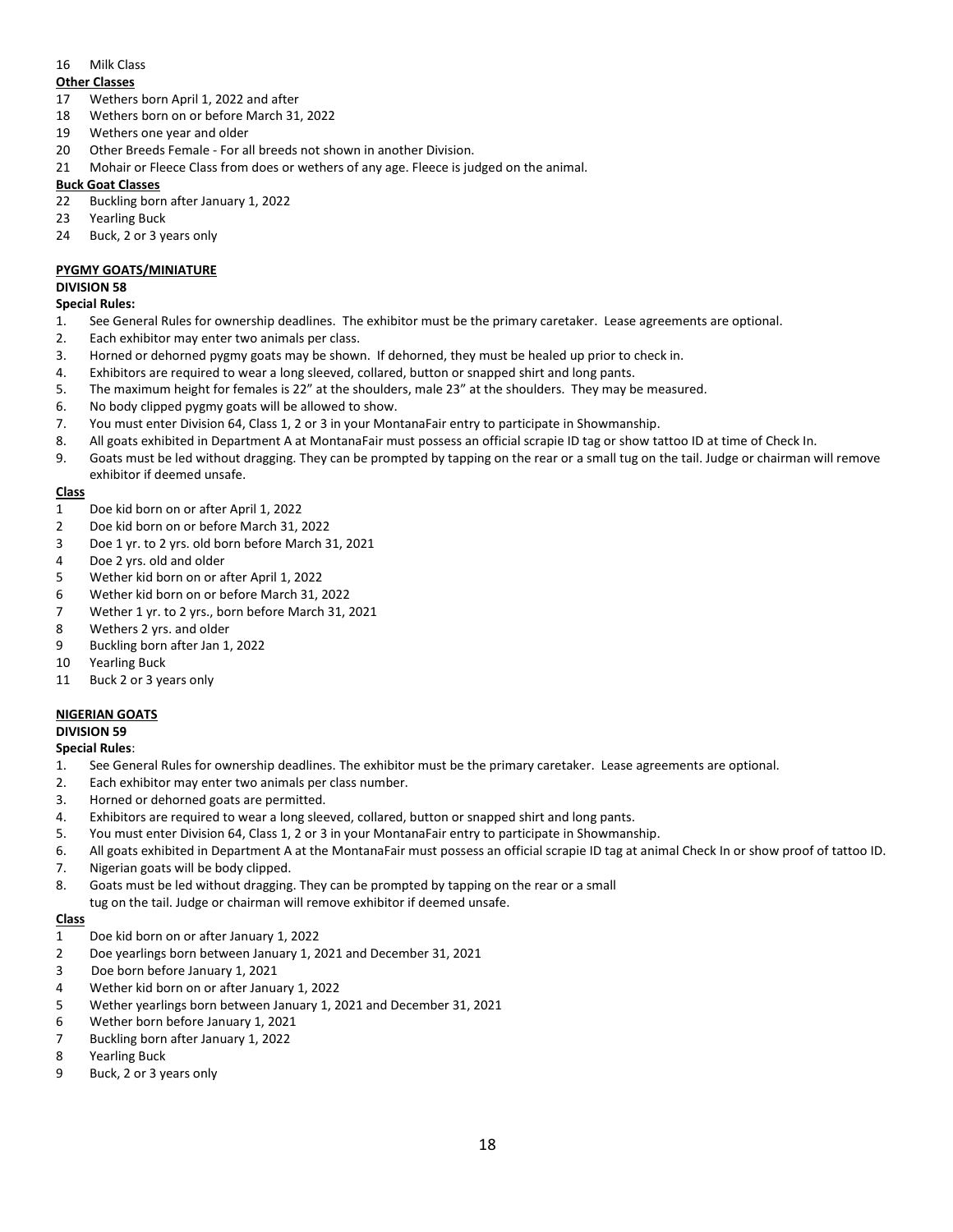# **MARKET GOAT DIVISION 60**

### **Special Rules:**

- 1. See General Rules for ownership deadlines. The exhibitor must be the primary caretaker. Lease agreements are not allowed in market goats.
- 2. Each exhibitor may enter three market goats in their entry, before weigh in on Saturday, they must decide which two they are exhibiting.
- 3. All market goats must have ear tags for MontanaFair issued at tagging day, upon arrival at MontanaFair.
- 4. Exhibitors are required to wear a long sleeved, collared, button or snapped shirt and long pants.
- 5. Market goats must be body clipped to 3/8" of hair or less before check in.
- 6. Milk teeth must be in place. Animal's age: no breaking of skin, or eruption of two permanent front teeth. Wethers or does will not be more than one year old.
- 7. The Champion and Reserve Market Goats must sell. All market goat Exhibitors have the option to sell. All goats will be sold by the pound.
- 8. You must enter Division 65, Class 1, 2 or 3 in your entry to participate in Meat Goat Showmanship.
- 9. Market goat pictures will take place on Saturday, August 13 after sheep pictures. Long pants are required. No open toed shoes allowed. Bring your number.
- 10. Market Goats will compete in the Lightweight, Middleweight, or Heavyweight Division based on their weight. The Lightweight, Middleweight, and Heavyweight Division will be broken down according to weight at the time of Weigh in at MontanaFair. First and second place weight class winners will compete for the Division Champions. No additional premium money will be paid out for these Division Championships. 1st, 2<sup>nd</sup>, 3<sup>rd</sup>, 3<sup>rd</sup>, 4<sup>th</sup>, and 5<sup>th</sup> place will be selected in each weight class.
- 11. Male goats must be castrated prior to tagging day.
- 12. Eligible entries must weigh at least 50 pounds. If a market animal does not make weight, it will be sent home immediately. No Exceptions. Anything weighing over 115 pounds will sell at 115 pounds.
- 13. Club Pen of 3 Market Goats
	- One entry per 4-H Club or FFA Chapter 3 goats must be from the same club or chapter but owned by 3 different exhibitors
	- One market goat tagged per owner.
	- Club pen of 3 market goats will be judged on uniformity in size and style.
- 14. Goats must be led without dragging. They can be prompted by tapping on the rear or a small tug on the tail. Judge or chairman will remove exhibitor if deemed unsafe.
- 15. **Out of County exhibitors (non - Yellowstone County) can sell in the Jr. Livestock Sale ONLY if they are in the top 5 in their market class.**
- 16. **Family Animal - One allowed per family in each tagged species**. Only one 4-H/FFA member per family may choose to "Tag" the "Family Animal. "The "Family Animal" is a market animal that has been designated and tagged with an ear tag for MontanaFair. Only a 4-H/FFA family member has tagged only one animal for MontanaFair is eligible to use the "Family Animal" if their original animal:

#### **1. DOES NOT MAKE WEIGHT:**

This family member may then show the "Family Animal" at MontanaFair, in the market and showmanship classes the animal qualifies for. If this family member 's original animal does not make weight during weigh in at MontanaFair, this animal **WILL NOT BE ELIGIBLE TO SELL in the Jr. Livestock Sale at MontanaFair (unless it is required to by placing Overall Grand/ Reserve Grand in Market). NO EXCEPTIONS.**

# **2. IS INJURED OR DEEMED UNFIT TO BE SHOWN AND/OR ATTEND MONTANAFAIR, BY A VET:**

This family member may then show the "Family Animal" at MontanaFair in the market and showmanship classes the animal qualifies for. **This animal WILL BE ELIGIBLE TO SELL in the Jr. Livestock Sale at MontanaFair.** 

## **3.DIES:**

The family must notify the Yellowstone County 4-H Agent, superintendent, or division chairman within 24 hours of the animal's death and verify with a photo of the animal and tag I.D. This family member may then show the "Family Animal" at MontanaFair in the market and showmanship classes the animal qualifies for. **This animal WILL BE ELIGIBLE TO SELL in the Jr. Livestock Sale at MontanaFair.**

# **Class**

- 1 Market Goat Doe or Wether
- 2 Club Pen of 3 Goats (See Market Goat Show Rule #13)

# **MARKET GOAT ULTRASOUND**

# **DIVISION 61**

# **Special Rule:**

1. This class must be selected in your MontanaFair entry to compete. It is not mandatory.

# **Class**

1 Market Goat - Doe or Wether

# **BREEDING MEAT GOAT**

# **DIVISION 62**

#### **Special Rules:**

- 1. See General Rules for ownership deadlines. The exhibitor must be the primary caretaker and trainer. Lease agreements are optional.
- 2. All goats exhibited in Department A at MontanaFair must possess an official scrapie ID tag at animal Check In or show proof of tattoo ID.
- 3. Each exhibitor may enter two animals per class.
- 4. Horned goats can be shown.

# **Class**

1 Doe kid - 12 month & younger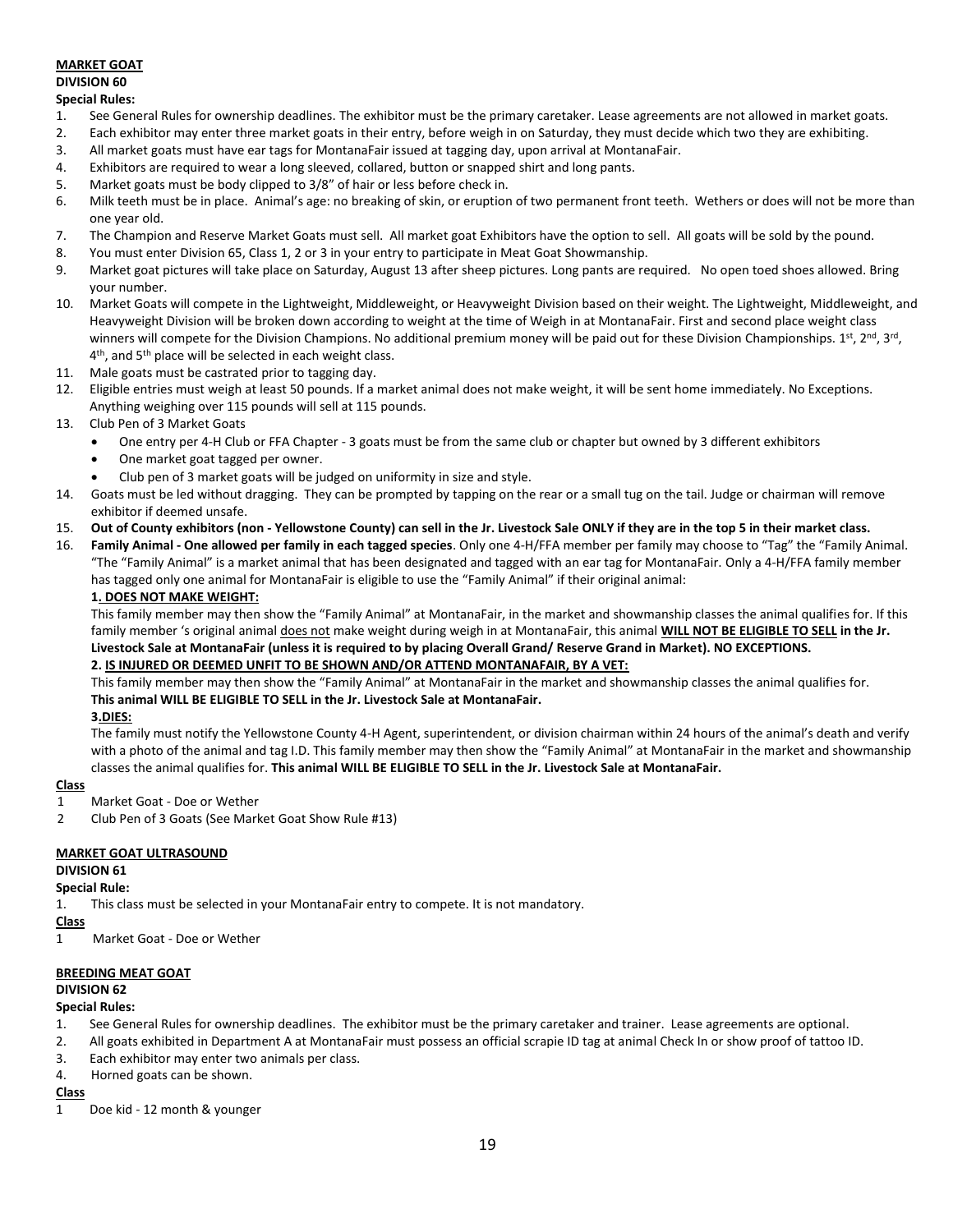- 2 Junior Doe 12 24 months old
- 3 Senior Doe 2 3 years old
- 4 Senior Doe 3 years and older
- 5 Wethers, Pet 1 year and older
- 6 Buckling born after January 1, 2022
- 7 Yearling Buck
- 8 Buck, 2 or 3 years only

# **GOAT CART**

**DIVISION 63**

### **Special Rules:**

- 1. A goat entered in the goat cart division must be entered in a regular goat class. Members may have one entry per class. Dairy, Miniature, Nigerian and Meat goats will compete against each other.
- 2. Exhibitors are required to wear a long sleeved, collared, button or snapped shirt and long pants.

#### **Class**

- 1 Pulled cart: Exhibitor will lead the goat pulling the cart
- 2 Driven carts: Exhibitor will ride while driving the goat

#### **GOAT SHOWMANSHIP**

#### **DIVISION 64**

#### **Special Rules:**

- 1. Goat Showmanship contestants are required to wear a long sleeved, collared, button or snapped shirt and long pants.
- 2. First and second place overall Beginner, Junior and Senior showman in Goat Showmanship will be in the Large Animal Round Robin. Also see General Showmanship Rules.
- 3. Goats entered in Division: 57, 58 & 59 can be entered in Division 64. Any goat used for the meat goat showmanship class can't be entered in Division 64. No bucks will be allowed in any showmanship classes.

#### **Class**

- 1 Goat Showmanship Senior
- 2 Goat Showmanship Beginner
- 3 Goat Showmanship Junior

# **MEAT GOAT SHOWMANSHIP**

#### **DIVISION 65**

# **Special Rules:**

- 1. Meat Goat Showmanship contestants are required to wear a long sleeved, collared, button or snapped shirt and long pants.
- 2. First and second place overall Beginner, Junior and Senior showman in Goat Showmanship will be in the Large Animal Round Robin. Also see General Showmanship Rules.
- 3. Only goats shown in the Division 60 and 62 can be shown in meat goat showmanship.
- 4. No bucks will be allowed in any showmanship classes.
- 5. Meat Goat Showmanship is a brace class only.

# **Class**

- 1 Goat Showmanship Senior
- 2 Goat Showmanship Beginner
- 3 Goat Showmanship Junior

# **GOAT OBSTACLE/TRAIL COURSE**

# **DIVISION 66**

# **Special Rules:**

- 1. A goat used for obstacle/trail course must be entered in a regular goat class too. Dairy, Pygmy, Angora, and Meat Goats will compete against each other.
- 2. Goat show clothes are required: long pants are mandatory and no open toed shoes.
- 3. Obstacles may include, but are not limited to, stairs, ramp, teeter ramp, water obstacle, log walk along and tire obstacle.
- 4. The time limit is dependent upon the course. It will be set prior to class. Judging will be determined by a time limit and total of points.
- 5. The exhibitor may choose what type of collar and/ or leash they would like to use. The chairman and/or judge may disqualify anyone who is excessive in handling their animal.

# **Class**

- 1 Goat Obstacle/Trail Course Senior
- 2 Goat Obstacle/Trail Course Beginner
- 3 Goat Obstacle/Trail Course Junior

**HORSE SHOW DIVISION 70**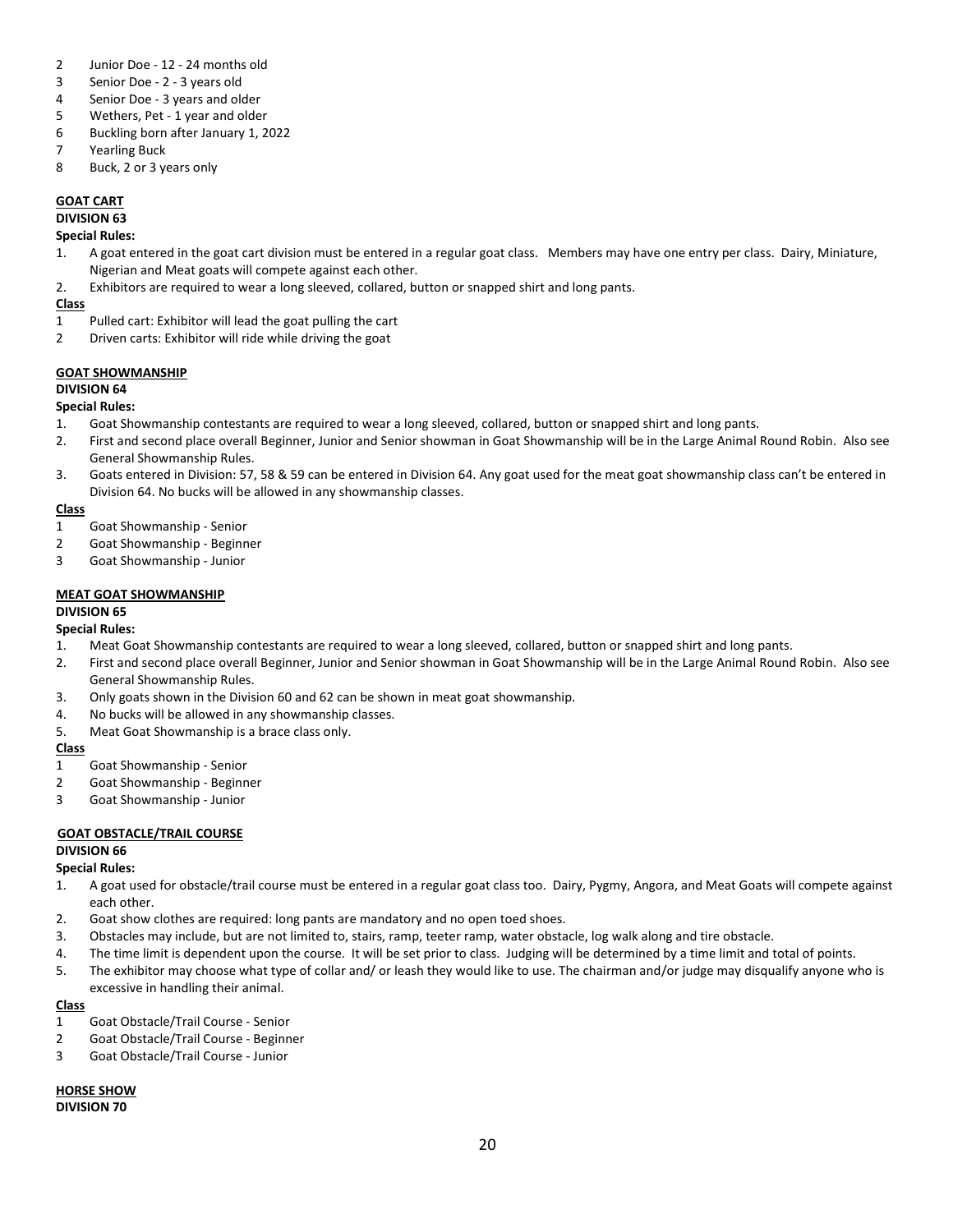**Special Rules:** All Exhibitors should have a copy of the current Yellowstone County Horse & Colt Policy dated February 2022. Members and parents must sign off on their horse ID cards, that they have read the policy.

- 1. All Yellowstone County Horse Project members wishing to exhibit must turn in a horse identification card and proof of 4 in 1 vaccination, (Influenza, Tetanus, Eastern Equine and Western Equine Encephalitis) to their horse leader. The horse leader will make sure the ID card is complete and turn into the 4-H Extension Office by June 15, 2022. FFA and Out of County exhibitors will be mailed an ID card upon receipt of online MontanaFair entry and are to return it to the MontanaFair office within 10 days. Lease Agreements are optional. Incomplete and/or late ID cards will be reviewed at the June or July Horse and Colt meeting by the committee and dealt with on a case-by-case basis. Penalty for missing the deadline may or may not include being ineligible to show at MontanaFair.
- 2. Exhibition horses originating outside of Montana must have a health certificate. A negative COGGINS TEST for Equine Infections Anemia within the previous 6 months is required on all exhibition horses over 6 months of age originating outside of Montana. This must be shown at Check In.
- 3. All horses will be stalled in their assigned stalls and will arrive during the scheduled Check In. Registration packets must be picked up by Check In, Thursday, August 11 by 3 pm at the 4-H MontanaFair Office in the Expo. To extend the Check In, you must come before the Horse and Colt Committee by the July 2022 meeting to get approval.
- 4. Each exhibitor may enter one animal per class number.
- 5. Horses shown in Classes 2-8 and 20-26 must be mature, gentle and well trained.
- 6. Exhibitors are required to regularly feed, care for, and exercise their horses.
- 7. There will be Senior, Beginner, and Junior Showmanship Divisions (Note General Rule #1 Age Requirements). **AGE REQUIREMENTS**: A beginner division MontanaFair Junior Livestock exhibitor is 8, 9, or 10 years old on October 1 of the current 4-H year. A junior division MontanaFair Junior Livestock exhibitor is 11,12, or 13 years old on October 1 of the current 4-H year. A senior division MontanaFair Junior Livestock exhibitor is anyone who has reached 14 years of age and is less than 19 years of age on October 1 of the current 4-H year.
- 8. To be eligible in Showmanship, all exhibitors must enter Division 71, Classes 1, 2, 3, 4 or 5 on their entry. The first and second place beginner, junior and senior showman will advance to the Large Animal Round Robin (see Division 148). Miniature horses are eligible for Showmanship.
- 9. All exhibitors MUST show in their assessed project class at MontanaFair to show in any other horse class or forfeit premiums and awards for those other horse classes.
- 10. Horses shown in trail classes must be the same horses shown in project classes. An exhibitor may not show the same horse in more than one trail class. Neither the horse nor the exhibitor can compete against him or herself.
- 11. The dress code from the current Yellowstone County Horse Policy will be followed. Neatness is the first requirement regarding a rider's attire. Equipment stewards shall eliminate those contestants who do not conform. WESTERN:
	- Long sleeved, button or snap shirt with a collar.
	- Western type pants, western boots and a western type hat (felt or straw).
	- Vests, sweaters, jackets, chaps, gloves, and ties are optional.
	- Spurs are optional unless otherwise prohibited (bareback and showmanship).
	- Hair that is shoulder length or longer must be contained in a net or braid.

ENGLISH:

- Hunt coat (pink, red or scarlet coats are prohibited unless earned as a member of a recognized hunt), breeches, English type blouse or shirt with sleeves, hunt boots. A helmet is required, and it is recommended the helmet should follow ASTM or SEI standards.
- Stocks, chokers, or ties required.
- Gloves, unrowelled spurs and crop or bat are optional.
- Hair that is shoulder length or longer must be contained in a net or braid.

SADDLE SEAT:

- Conservative solid color jacket and Jodhpurs are required.
- Derby, soft hat or top hat, Jodhpur boots.
- Gloves, stock, chokers, or ties are required.
- Unrowelled spurs and crop are optional.
- Hair that is shoulder length or longer must be contained in a net or braid.
- BAREBACK EQUITATION AND SHOWMANSHIP:
- Western or English attire is allowed. If wearing English attire, long sleeved shirt must be worn without the jacket. Chaps, spurs, crops and bats are prohibited.
- 12. All horses 5 years or older must be ridden one handed when using a curb bit. **EXCEPTIONS:** Green horses 5 years or older in Level 1 and Level 2 may be ridden in a snaffle with two hands. Roping reins may only be used in barrels, poles and team penning.
- 13. Team Penning will be a drawpot format for all participants in Level 4 and above. Rules will be posted at MontanaFair and will be in the exhibitor's MontanaFair packet.
- 14. Exhibitor's horses must stay until check out time, on Saturday, August 13. Exhibitors must clean stalls before leaving and check out with their horse leader or Chairman or forfeit their premium money. Horses will not be hauled in and out during MontanaFair.
- 15. Mares with foals at side are not allowed at MontanaFair.
- 16. No adults can ride exhibitor's project horses at the MontanaFair. Only members can ride their project horses. **EXCEPTION:** A committee will determine 2 adults to ride 4-H exhibitor's horses for herd holding in Ranch and Team Sorting.
- 17. In trail, the exhibitor will have two attempts at an obstacle and then they must move to the next obstacle. Also, in trail, ties will be broken by one obstacle pre-determined by the judge before the class starts. The individual scores for that obstacle will determine the tiebreaker for final placing.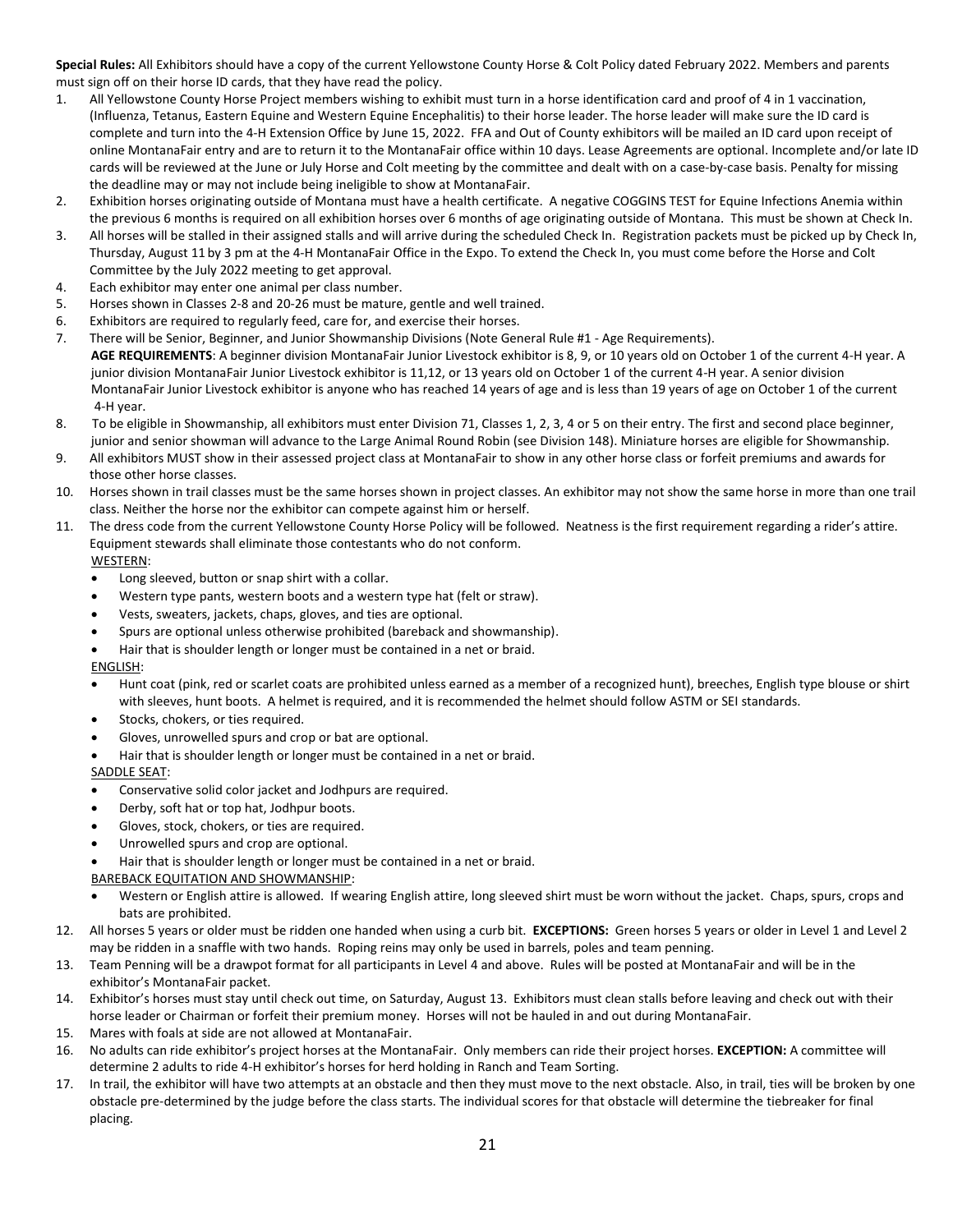- 18. Lead shanks with chains may in no way come in contact with the horse.
- 19. State Horse Show rules will be used for bits and equipment.
- 20. All traveling trophies will be awarded to the highest placing Yellowstone County 4-H exhibitor in class.
- 21. Horsemanship Contest entries must have been submitted by the deadline. The contest is based on a written test and scores from various horse shows. The MontanaFair horse judge will judge the horsemanship pattern during MontanaFair. Results will be checked by a committee prior to awards being given or the awards will be held.
- 22. **\***Must be assessed in Horsemanship 4 and above to enter these classes and must be at least 12 years of age or older in the current 4-H year.
- 23. **\*\***The exhibitor must be accompanied in the cart by an adult. Signed assessments by the 4-H Leader must accompany the MontanaFair entry. If entered in the Miniature Horse Driving Class, an adult is not required in the cart but is required to be in the Driving Area.
- 24. \*\*\*Colt to Maturity and Green Horse projects only.
- 25. A project horse may be exhibited by up to two 4-H members. They must be part of immediate family and may be shared only for a period of one year and not be riding at the same level. One of the showing exhibitors must be in Horse Level 1, 2 or 3. Neither the horse nor the member can compete against himself or herself. Each exhibitor must provide a Horse ID card for the horse by the June 15 Horse ID Card deadline.
- 26. At the judge's discretion, in concern for humane treatment of the horse, any exhibitor using a lame or otherwise unsound horse shall be excused from the arena.
- 27. Any abuse or mistreatment of a horse by anyone on the grounds, which may be considered cruel and abusive, is prohibited including excessive schooling. The judge/superintendent/chairman may disqualify anyone mistreating an animal and may ask them to leave the grounds. Awards may be forfeited for all horse classes for the exhibitor.
- 28. Level 7 requirements must be completed by the second year an Exhibitor is in Level 7 for the county award of \$100. Only Yellowstone County 4-H exhibitors are eligible for the \$100 award. Exhibitors may continue to ride in Level 7 in subsequent years, however, county awards are only available through the second year if not awarded in the first year.
- 29. Bareback- Western Horsemanship Level 1 & 2 (walk/trot) Helmet required. Approval of horse leader required to be in this class.
- 30. Bareback Junior is 13 years and younger. Bareback Senior is 14 years and older.
- 31. Introduction to reining- Western Horsemanship (level 1& 2) No costume or music. Walk/Trot only. The pattern committee will make the pattern. Helmet required.
- 32. Freestyle Reining- Western Horsemanship Levels 3 thru 7 Exhibitor makes their own pattern with costume. Music is optional.
- 33. Horse ID cards must be signed by the member, parent, and leader. It must include a picture of the horse.
- 34. Ranch horse levels 3 & 4 may compete in team penning. Team penning partners may be designated on MontanaFair entry forms. Other members that do not designate teams will be randomly drawn for teams and notified prior to MontanaFair.
- 35. Miniature horse for classes 52-55 are done as a Self-Determined project. All Self Determined requirements must be done by the fair entry deadline. Classes are In Hand Trail and In Hand Jumping only. NO SHOWMANSHIP.

- 1. CTM 1 Yearling at halter Filly and Gelding
- 2. English Horsemanship I
- 3. English Horsemanship II
- 4. English Horsemanship III
- 5. English Horsemanship IV
- 6. English Horsemanship V
- 7. English Horsemanship VI
- 8. English Horsemanship VII
- 9. English Equitation Senior Exhibitor
- 10. English Equitation Walk Trot Level 1 only
- 11. English Equitation Beginner Exhibitor
- 12. English Equitation Junior Exhibitor
- 13. CTM 2/GH1 English (Rail work) \*\*\*
- 14. CTM 3/GH 2 English \*\*\*
- 15. CTM 4/GH 3 English \*\*\*
- 16. CTM 5/GH 4 English \*\*\*
- 17. Bareback Level 1/2 Walk Trot only –Helmet required
- 18. Bareback Senior Exhibitor
- 19. Bareback Junior Exhibitor
- 20. Western Horsemanship I
- 21. Western Horsemanship II
- 22. Western Horsemanship III
- 23. Western Horsemanship IV
- 24. Western Horsemanship V
- 25. Western Horsemanship VI
- 26. Western Horsemanship VII
- 27. Western Equitation Senior Exhibitor
- 28. Western Equitation Walk Trot Level 1 only
- 29. Western Equitation Beginner Exhibitor
- 30. Western Equitation Junior Exhibitor
- 31. CTM 2/GH 1 Western (Rail Work) \*\*\*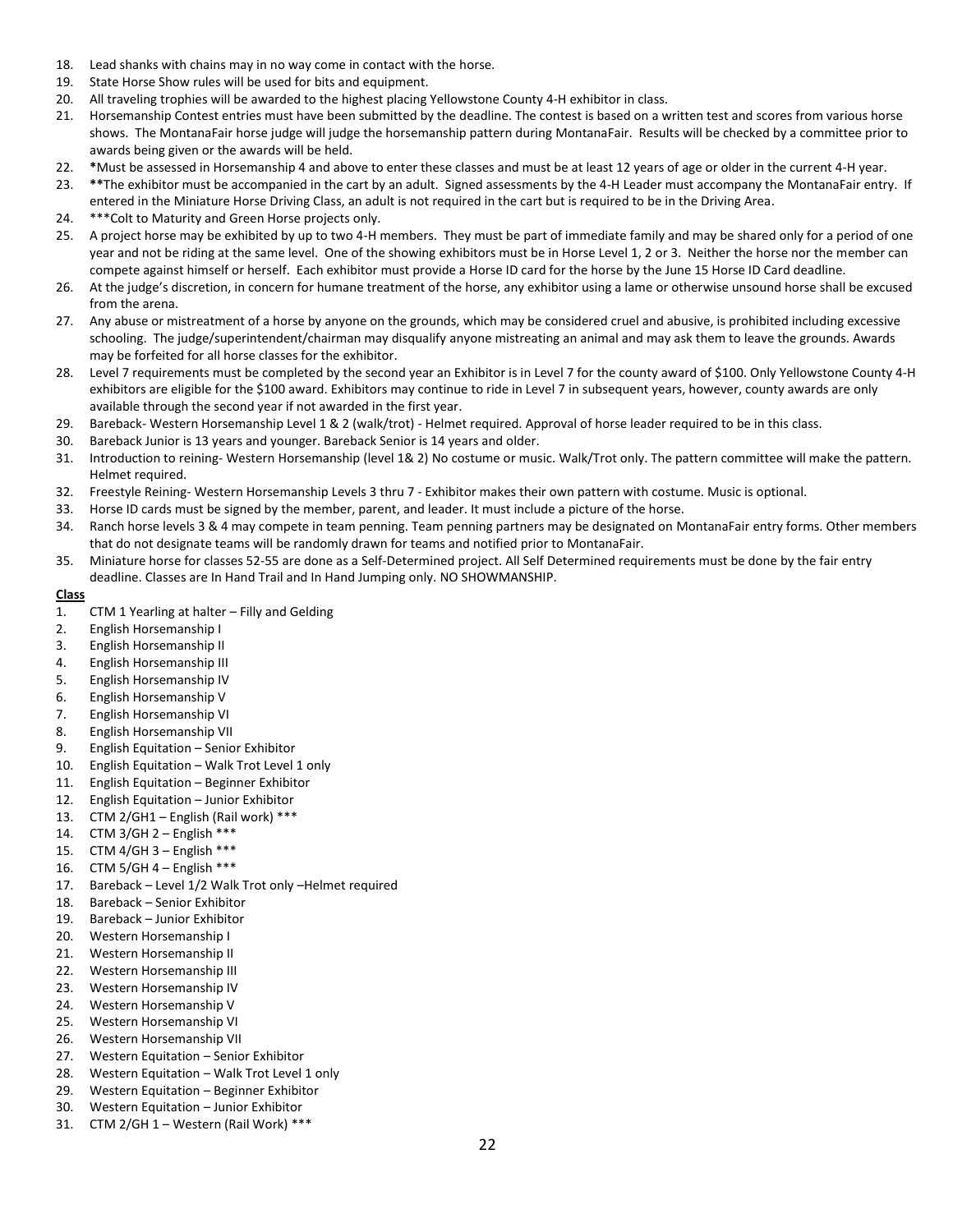- 32. CTM 3/GH 2 Western\*\*\*
- 33. CTM 4/GH 3 Western \*\*\*
- 34. CTM 5/GH 4 Western \*\*\*
- 35. Reinsmanship I (Ground Driving) \*
- 36. Reinsmanship II
- 37. Intro to Reining Level 1/2 Walt Trot Helmet required
- 38. Free Style Reining
- 39. Ranch Horse I
- 40. Ranch Horse II
- 41. Ranch Horse III
- 42. Ranch Horse IV
- 43. Team Penning \*(If cattle are available)
- 44. Trail Junior Age Exhibitor (Western Horsemanship Level 4 & up)
- 45. Trail Senior Age Exhibitor \* (Western Horsemanship Level 4 & up)
- 46. Trail CTM 1/yearling
- 47. Trail CTM 2-3/GH 1-2\*
- 48. Trail CTM 4 -5/GH 3-4\*
- 49. Trail Western Horsemanship Level I
- 50. Trail Western Horsemanship Level II
- 51. Trail Western Horsemanship Level III
- 52. Miniature In Hand Trail 13 and under
- 53. Miniature In Hand Trail 14 and over
- 54. Miniature In Hand Jumping 13 and under
- 55. Miniature In Hand Jumping 14 and over

# **HORSE SHOWMANSHIP**

# **DIVISION 71**

# **Special Rules:**

- 1. Exhibitors will be judged according to the Showmanship section of the 4-H Horse Project Manual.
- 2. Horses shown in Showmanship classes must be the same horses shown in project classes. An exhibitor may not show the same horse in more than one Showmanship class. Neither the horse nor the exhibitor can compete against him or herself.
- 3. The Champion of Champions Showmanship contest is the top two individuals in Beginner, Junior and Senior Showmanship and the Colt/Green Horse project. Traveling trophy awarded to top Yellowstone County 4-H member exhibitor. When entering the All Around you must specify which Showmanship you want your points in, if entering two horse Showmanship classes you must specify in order to receive your Showmanship points.
- 4. The first and second place Beginner, Junior and Senior Showman may show in the Large Animal Round Robin.
- 5. All 4-H members exhibiting horses can participate in Showmanship. This includes exhibitors in the Miniature Horse Self Determined project.
- 5. Also see General Showmanship Rules.

# **Class**

- 1 Horse Showmanship Senior
- 2 Horse Showmanship Beginner
- 3 Horse Showmanship Junior
- 4 Colt and Green Horse Showmanship Senior
- 5 Colt and Green Horse Showmanship Junior

# **LLAMA SHOW**

# **DIVISION 76**

# **Special Rules:**

- 1. See General Rules for ownership deadlines. Each exhibitor may enter two animals per class. The exhibitor must be the primary caretaker.
- 2. For show, all exhibitors must wear long sleeved, collared, button up white shirts and black pants. This does not apply to Round Robin.
- 3. Animals must be at least five months old before arriving at MontanaFair.
- 4. The animals may be male or female. No stud llamas will be allowed at MontanaFair.
- 5. Exhibitors must be signed up for the llama project.
- 6. Exhibitors must enter Division 81, Class 1, 2 or 3 in their MontanaFair entry to participate in Showmanship.

# **Class**

- 1 Llama Male
- 2 Llama Female

# **LLAMA OBSTACLE/TRAIL COURSE**

**DIVISION 77 Special Rules:**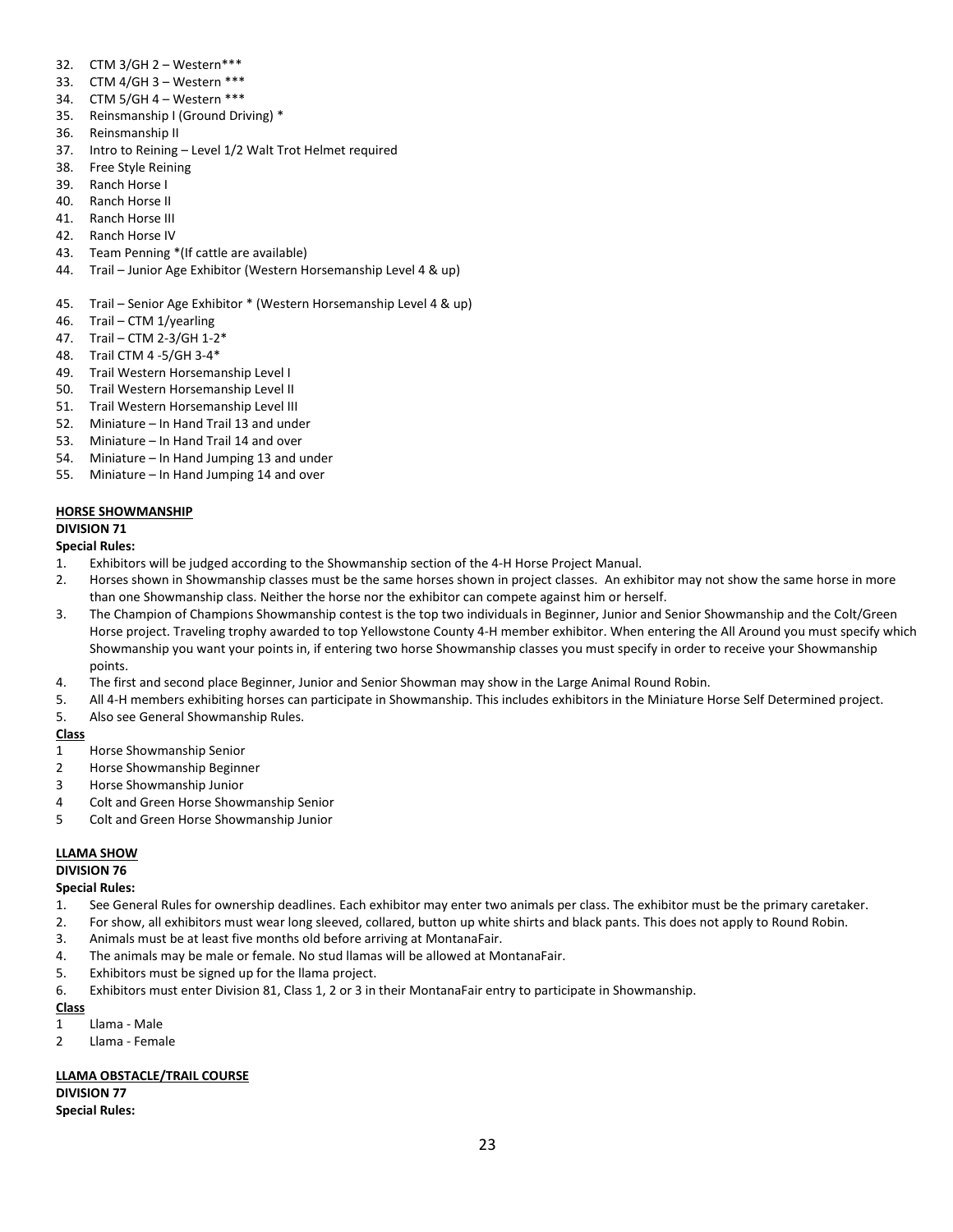- 1. Obstacles may include, but are not limited to, stairs, ramp, teeter ramp, water obstacle, log walk along and tire obstacle.
- 2. The time limit depends upon the course. It will be set prior to the class.

1 Llama - Obstacle/Trail Course

# **ALPACA SHOW**

# **DIVISION 79**

# **Special Rules:**

- 1. See General Rules for ownership deadlines. Each exhibitor may enter two animals per class. The exhibitor must be the primary caretaker.
- 2. For show, all exhibitors must wear long sleeved, collared, button up white shirts and black pants. This does not apply to Round Robin.
- 3. Animals must be at least six months old before arriving at MontanaFair.
- 4. The animals may be male or female. No stud alpacas will be allowed at MontanaFair.
- 5. Exhibitors must be signed up for the Llama/Alpaca project.
- 6. Exhibitors must enter Division 81, Class 1, 2 or 3 in your MontanaFair entry to participate in Showmanship**.**

# **Class**

- 1 Suri
- 2 Huacayas

# **ALPACA OBSTACLE/TRAIL COURSE**

# **DIVISION 80**

# **Special Rules:**

- 1. Obstacles may include, but are not limited to, stairs, ramp, teeter ramp, water obstacle, log walk along and tire obstacle.
- 2. The time limit depends upon the course. It will be set prior to the class.

# **Class**

1 Alpaca - Obstacle/Trail Course

# **LLAMA & ALPACA SHOWMANSHIP**

# **DIVISION 81**

# **Class**

- 1 Llama/Alpaca Showmanship Senior
- 2 Llama/Alpaca Showmanship Beginner
- 3 Llama/Alpaca Showmanship Junior

# **LLAMA & ALPACA WOOL & FLEECE CONTEST**

# **DIVISION 82**

# **Special Rules:**

- 1. All wool and fleece exhibits must be delivered to the Llama/Alpaca barn in the Expo by 10:00 am Sunday, August 14.
- 2. Entries are limited to two from any exhibitor in any class. Entries must be from an animal being shown at MontanaFair.
- 3. All wool/fleece must be Montana grown.
- 4. Wool/fleece shorn in 2021 or 2022 is eligible.
- 5. Shorn wool /fleece (no more than 12 months growth)
- 6. Preparation fleeces should be tied with paper twine, flesh side out and then placed in a clear plastic bag.
- 7. Any plastic twine will disqualify a fleece.
- 8. Fleece and the wool will be judged separately.

# **Class**

- 1 Llama Fleece
- 2 Suri Wool
- 3 Huacaya Wool

# **SMALL ANIMAL BARN**

# **GENERAL RULES**

- 1. There will be a **mandatory Small Animal meeting** on Friday, August 12 at 4 pm in the Expo.
- 2. All animals will be shown on the show table except some Game & Ornamental birds which will be at the judge's discretion.
- 3. First and second place class winners must remain dressed and ready to go back in the ring until the show is finished. Consequences for leaving may include forfeiting premium money and/or other consequences to be determined by the Livestock Committee, Division Chairman, Superintendent and/or Extension Agent.
- 4. All Small Animal contestants are required to wear a long sleeved, collared, button up shirt with nice black or blue jeans and close toed shoes. This includes all shows, Showmanship and Round Robin.

**CAT SHOW DIVISION 84 Special Rules:**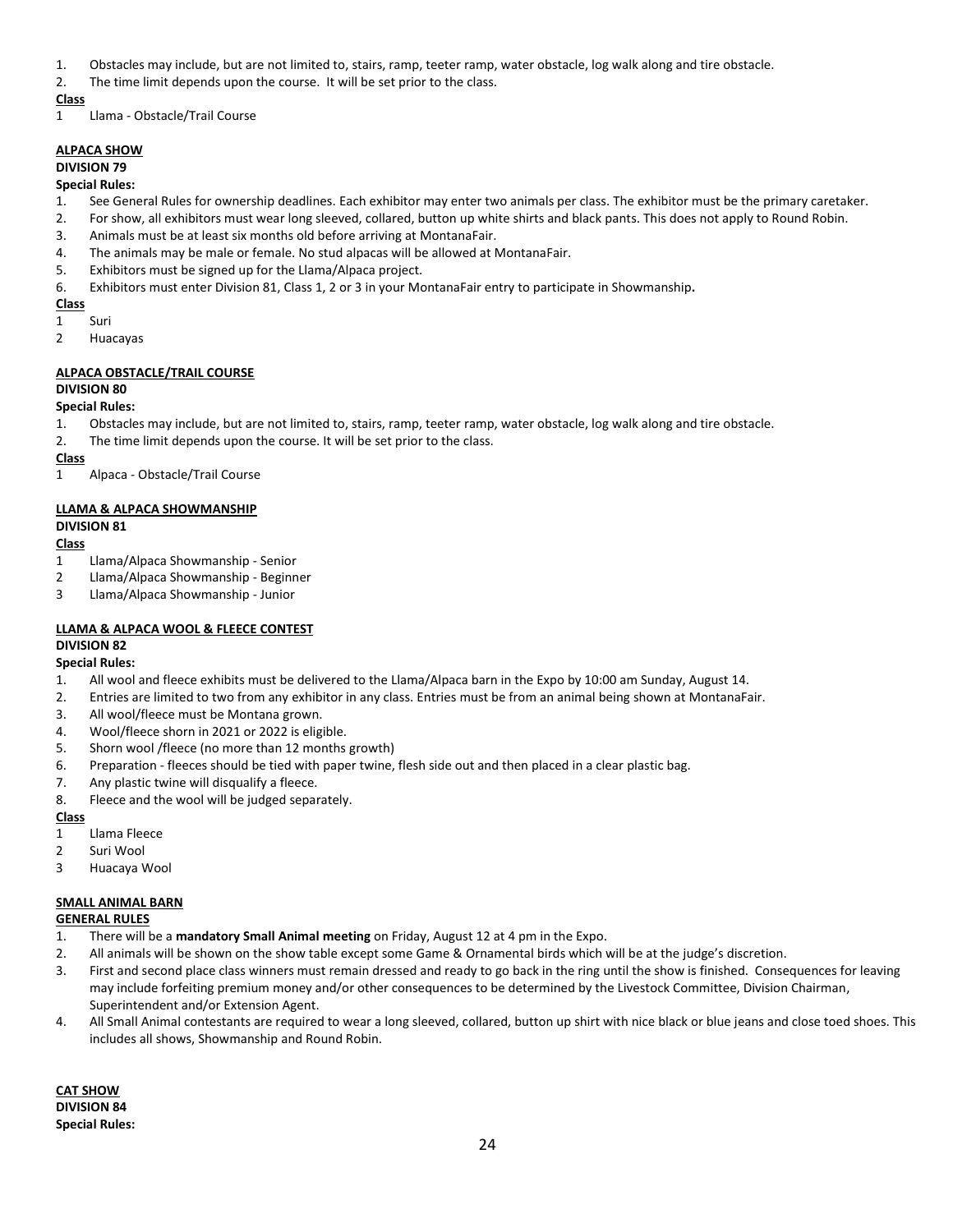- 1. The MontanaFair Cat Show is held pre-MontanaFair. Be sure to include it in your MontanaFair entry if you participated. Each Exhibitor may enter two cats of any gender. (1 male & 1 female, 2 males, 2 females)
- 2. Exhibitors may enter classes below & Showmanship classes in Division 85. First and second place Beginner, Junior and Senior Showman will advance to the Small Animal Round Robin (see Division 149).
- 3. All members showing cat will be required to wear a long sleeved, collared, button up shirt with nice black or blue jeans and close toed shoes. This includes Round Robin.
- 4. Projects can be recorded from the previous year, after the Cat Show is completed (i.e., the Cat Show was May 2022, but you did something after that) it may be reflected in your books.

- 1 Males
- 2 Females

# **CAT SHOWMANSHIP**

#### **DIVISION 85**

#### **Class**

- 1 Cat Showmanship Senior
- 2 Cat Showmanship Beginner
- 3 Cat Showmanship Junior

# **DOG SHOW**

#### **Special Rules:**

- 1**.** The MontanaFair Dog Show will be held pre-fair. Be sure to include it in your MontanaFair entry if you are participating.
- 2. Each exhibitor may enter more than one dog per class number, except in Showmanship. If two dogs are entered in the same class and the dog needs to go back into the show ring, the exhibitor is responsible to find another 4-H/FFA exhibitor at the fair to show that animal.
- 3. AKC exercises will be used and AKC rules will be followed. If a dog relieves themselves at any time while in the ring for judging during the pattern, a white ribbon will be given, and the dog could be disqualified. This will be at the discretion of the judge.
- 4. The dress code for the dog show shall be a long sleeved, collared, button up shirt with nice black or blue jeans. No open toed shoes allowed.
- 5. If possible, out of county judges must be hired.
- 6. Prong collars cannot be used at fair.
- 7. The dog must appear clean and well taken care of to show. Grooming is a must and dogs will be "prejudged" for disqualification if they do not appear to be in a healthy state. This will also include illness or injury.
- 8. Exhibitors may enter Showmanship classes in Division 87. First and second place Beginner, Junior and Senior Showman will advance to the Small Animal Round Robin (see Division 149).
- 9. Current vaccinations are mandatory to show.
- 10. Dogs that are a potential safety risk may be excused by the judge.

# **DOG OBEDIENCE**

# **DIVISION 86**

#### **Class**

- 1. Beginner Novice
- 2. Novice

# **DOG SHOWMANSHIP**

# **DIVISION 87**

# **Class**

- 1. Dog Showmanship Senior
- 2. Dog Showmanship Beginner
- 3. Dog Showmanship Junior

#### **DOG RALLY**

#### **DIVISION 88**

# **Class**

1. Novice

# **CAVY (GUINEA PIG) SHOW**

# **DIVISION 89**

# **Special Rules:**

- 1. Cavies CANNOT be entered in the Pocket Pet Division.
- 2. Cavies must be checked into the Expo on Thursday, August 11, between 4:00 5:00 pm**.** All exhibitors must check in with the Barn Chairman or will not be allowed to show. Cavies will go home after the shows on Thursday.
- 3. Each exhibitor may enter two animals per class, maximum of eight cavies. Animals must be owned by May 7, 2022 to show at MontanaFair. The exhibitor must be the primary caretaker or trainer. Lease agreements are optional.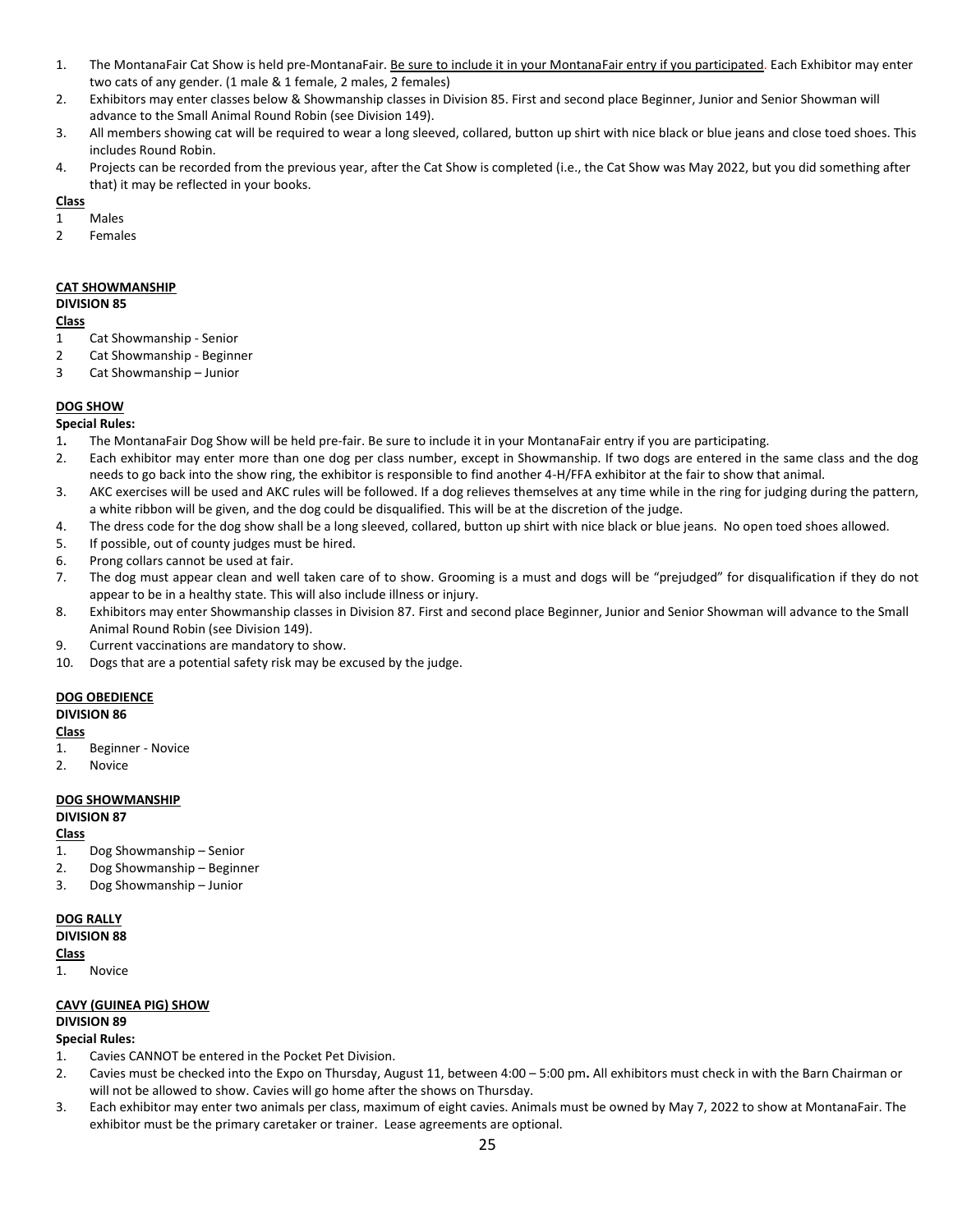- 4. All members showing Cavy will be required to wear a long sleeved, collared, button up shirt with nice black or blue jeans and closed toed shoes**.**  This includes Showmanship and Round Robin.
- 5. Cavies must be in an escape proof cage that the exhibitor supplies.
- 6. Exhibitors must enter Division 90, Classes 1, 2, or 3 in your entry for Showmanship. First and second place Beginner, Junior and Senior Showman will advance to the Small Animal Round Robin (See Division 149).

- 1 Senior Boar born before February 1, 2022
- 2 Junior Boar born after February 1, 2022, but before May 1, 2022
- 3 Senior Sow born before February 1, 2022
- 4 Junior Sow born after February 1, 2022, but before May 1, 2022

# **CAVY SHOWMANSHIP**

# **DIVISION 90**

# **Class**

- 1 Cavy Showmanship Senior
- 2 Cavy Showmanship Beginner
- 3 Cavy Showmanship Junior

# **POCKET PETS SHOW**

# **DIVISION 91**

# **Special Rules:**

- 1. Pocket pets are considered to be any small animal, bird, reptile, or other creature that a member has been learning about in 4-H. Guinea Pigs (Cavies) CANNOT be entered in this Division. Enter Cavies under Division 89. Exhibitors must be enrolled in one skill level of the pocket pet project.
- 2. Pocket pets check in at the Expo from 12:00-3:30 pm on Friday, August 12 or they will not be allowed to show. All exhibitors must check in with the Division Chairman or will not be allowed to show. All pocket pets must be taken home after the show that day.
- 3. Interview judging will be held for all exhibitors. Judging will be on the exhibit, not on conformation. When handed the microphone, Senior exhibitors will have a 5-minute time limit. Junior exhibitors will have 3- minutes and Beginner exhibitors will get 2- minutes for exhibitors to speak about their animal. Specific questions asked by the judge will not be included in those times.
- 4. All pocket pets must be confined to an escape proof cage suitable for that particular species, while they are at the MontanaFair. Exhibitors must provide their own cages. It is the responsibility of the exhibitor to provide for the health and welfare of the animal while it is at the MontanaFair.
- 5. Exhibitors may be asked to handle their pets at the judge's discretion.
- 6. Any pet showing signs of illness will be removed from the building immediately at the discretion of the division chairman.
- 7. Exhibitors must be enrolled in only one skill level each year. Exhibitors are allowed to enter up to two animals from different species in their skill level.
- 8. See General Rules for ownership deadlines. The Exhibitor must be the primary caretaker or trainer. Lease agreements are optional.
- 9. All members showing Pocket Pets will be required to wear a long sleeved, collared, button up shirt with nice black or blue jeans and closed toes shoes**.** This includes Showmanship and Round Robin.
- 10. First and second place Beginner, Junior and Senior Showman will advance to the Small Animal Round Robin (see Division 149).
- 11. Animal species **must be identified on MontanaFair Entry** (e.g., lizard, snake) along with birth date. If birth date is not known, please put purchase date.

# **Class**

- 1 Pocket Pet Showmanship Senior (no more than 2 species)
- 2 Pocket Pet Showmanship Beginner (no more than 2 species)
- 3 Pocket Pet Showmanship Junior (no more than 2 species)

# **POULTRY SHOW**

# **DIVISION 95 - 117**

# **Special Rules:**

- 1. Birds are brought to the Expo on Thursday, August 11, between 10am -12pm and 3 pm to 4 pm and OR on Friday, August 12, between 10 am to 12pm and 1 pm to 4 pm. Any poultry not present by 4:00 pm on Friday will not be allowed to show. All Exhibitors must check in with the Barn Chairman or will not be allowed to show.
- 2. Birds entered in trio or pairs will not be permitted to compete for individual prizes nor compete as part of another trio, pair or Meat Pen.
- 3. Exhibitors may enter two entries in each class in all Divisions **excluding** Divisions 95, 98, 100 and 101, not to exceed a total of ten entries. Two entries will be dependent upon availability of cages, space, and overall number of entries.
- 4. Each Exhibitor may enter a total of 10 entries in Divisions 107-116. No more than 15 total fowl entries in Divisions 99-116 excluding Division 101.
- 5. Cages are provided by MontanaFair.
- 6. All animals will be checked for health upon arrival. Any sick or diseased animals will be disqualified and sent home.
- 7. Exhibitors must enter Division 117, Class 1, 2 or 3 on your MontanaFair entry to participate in Showmanship. Any animal may be shown in Showmanship if it is entered in another class. All Showmanship animals must be gentle enough so that they can be handled by other exhibitors without danger to the animal or the exhibitor. First and second place Beginner, Junior and Senior Showmen will advance to the Small Animal Round Robin (See Division 149).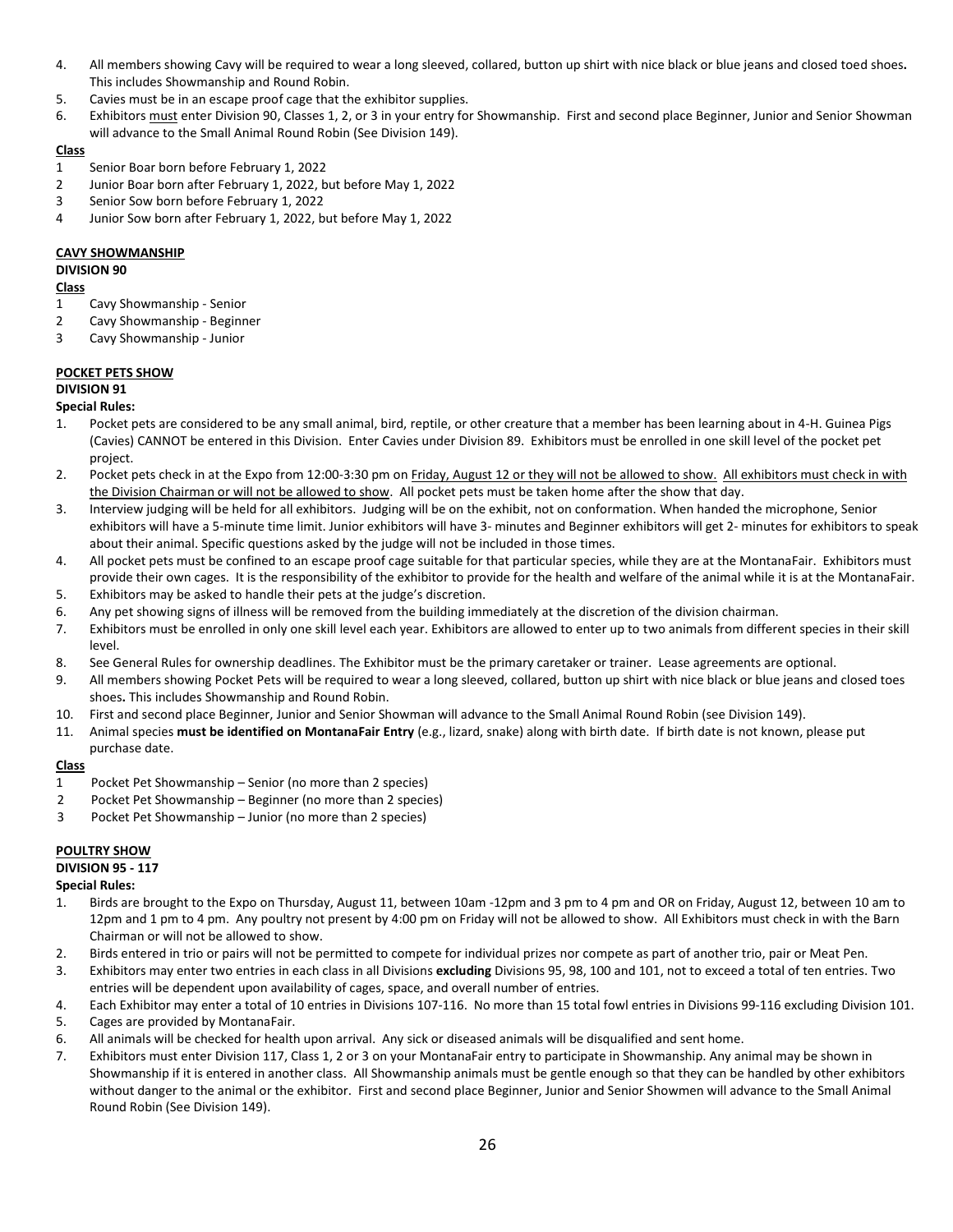- 8. Exhibitors may bring an in–barn educational display up to and including the day that animals are checked in. No premiums will be given but points may be awarded in the Herdsmanship Contest. Each species has its own Herdsmanship Contest.
- 9. All members showing Poultry will be required to wear a long sleeved, collared, button up shirt with nice black or blue jeans and closed toes shoes**.** This includes Showmanship and Round Robin.
- 10. See General Rules for ownership deadlines. The exhibitor must be the primary caretaker or trainer. Lease agreements are optional. **This does not include the Market Poultry Division 101.**
- 11. If less than five (5) animals are entered in a Division, they will be combined with a like Class or Division.
- 12. No animals may be shown more than once except in Fancy Feathers Division.
- 13. Best in Show Male is chosen from the Grand Champion Ribbon Males in each Division. Best in Show Female will be chosen from the Grand Champion Ribbon Females in each Division. Divisions included in this are 97, 99, 102-106 classes 1-4 and 107-116 classes 1-4 only. No pairs or trios will compete. Your bird must compete against birds of the same age & sex to compete for Grand and Reserve.
- 14. Poultry need to be hatched by May 7, 2022 except for the Market Poultry entries.

# **EGG CLASS**

# **DIVISION 95**

# **Special Rules**:

- 1. Exhibitors may submit only one entry per class consisting of one dozen eggs of the same size, shape and color in cardboard egg cartons.
- 2. Entries must check in the Small Animal barn in the Expo by Friday, August 12, at 4:00 pm check in time or they will not be allowed to compete**.**
- 3. Exhibitors entering the Egg Class Division must have shown a bird in the Poultry Show and the eggs entered must come from birds owned by the exhibitor. Do not put names on egg cartons.
- 4. One decorated egg from any bird owned by the exhibitor may be used. If it is not a diorama and is larger than 12" across/wide, please make certain it has a protective cover on it.
- 5. Decorated eggs will not compete for the Overall Grand or Reserve Champion.

#### **Class**

- 1 White Eggs
- 2 Brown Eggs
- 3 Colored Eggs
- 4 Bantam Eggs
- 5 Turkey, Duck, Goose, Pigeon or Ornamental Bird (Specify)
- 6 Decorated Egg

# **PIGEON SHOW**

# **DIVISION 97**

# **Special Rule:**

1. Exhibitors may enter two entries in each class.

# **Class**

- 1 Cock one year old and older
- 2 Cock less than one year
- 3 Hen one year old and older
- 4 Hen less than one year

# **FANCY FEATHERS**

# **DIVISION 98**

#### **Special Rules:**

1. One Fancy Feather entry per Exhibitor. Any bird entered in another class and in show quality condition that can be handled by the exhibitor and be judged without harm to people or birds can show in this class.

# **Class**

1 One bird, any age or sex

# **GAME AND ORNAMENTAL BIRDS**

#### **DIVISION 99**

# **Special Rules:**

1. All game birds are not considered game birds. (e.g., Old English Game and Modern Game are chickens and should be entered in the proper Poultry Division and Class.)

#### **Class**

- 1 Male Guinea, peacock, chukar, quail or any other game or ornamental bird not listed
- 2 Female Guinea, peacock, chukar, quail or any other game or ornamental bird not listed

# **MEAT PEN**

# **DIVISION 100**

#### **Special Rules:**

1. Exhibitor may have only one entry per class.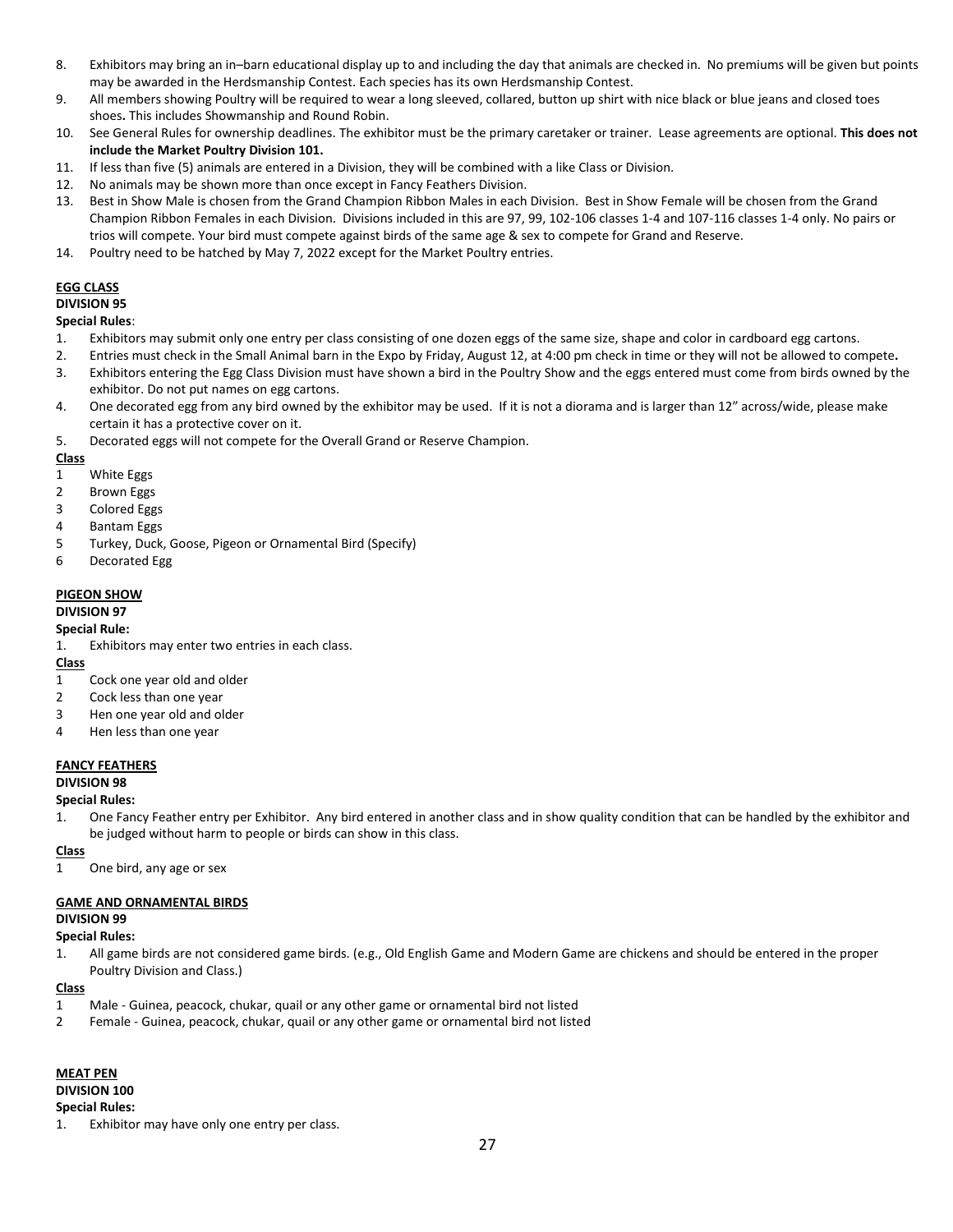- 2. An entry consists of 3 like birds.
- 3. May not be shown in any other division.

- 1 Pen of three young males
- 2 Pen of three young females

# **MARKET POULTRY**

# **DIVISION 100**

# **Special Rules:**

- 1. Birds may NOT be shown in any other class or division. No exceptions.
- 2. Poultry Market Breeds (Meat) include: Chicken (Jersey Giants, Plymouth Rock, Brahmas, Cochins (Standard), Cornish, Cornish Rock Crosses, Orpingtons and other dual-purpose chickens). Turkeys, Heavy Breed Ducks (Pekin, Muscovy) and Geese. If market birds do not make weight, they will be moved to a breed class.
	- Broilers (Fryers) 2.5 to 3.5 pounds hatched by June 13, 2022
	- Roasters 6.5 to 8.5 pounds hatched by June 13, 2022
	- Female Ducks 6 to 7 pounds hatched by June 13, 2022
	- Male Ducks 10 to 12 pounds hatched by June 13, 2022
	- Turkey Hens: 18-23 pounds hatched by April 13, 2022
	- Turkey Toms: 25-35 pounds hatched by April 13, 2022
	- Geese 12 to 16 pounds hatched by April 13, 2022
- 3. Grand Champion and Reserve Champion Market Poultry MUST sell in the Junior Livestock Sale.
- 4. Market Poultry pictures will be taken Wednesday, August 17, at 1: 00 pm. Appropriate show clothes are required.
- 5. Market poultry must be declared by the MontanaFair entry deadline. **Photo and description must be submitted by 5 pm on July 15, 2022 to the 4-H MontanaFair Office.**
- 6. Exhibitors may exhibit 2 Market Poultry. It can be 2 toms or 2 hens or one of each.

# **Class**

- 1 Male fowl (6 months or younger)
- 2 Female fowl (6 months or younger)

# **WATERFOWL**

# DIVISION 101 Geese

DIVISION 102 Heavy Weight Ducks (Appleyard, Aylesbury, Muscovy, Pekin, Rouen, Saxony) DIVISION 103 Middle Weight Ducks (Buff, Cayuga, Crested, Swedish) DIVISION 104 Light Weight Ducks (Campell, Magpie, Runner, Welsh Harlequin) DIVISION 105 Bantam Ducks (Call, East Indie, Mallard)

# **Special Rules:**

1. Exhibitor may have only one entry per class.

# **Class**

- 1 Male fowl one year old and over
- 2 Male fowl less than one year old
- 3 Female fowl one year old and over
- 4 Female fowl less than one year old
- 5 Old Pair one male and one female, one year old and over
- 6 Young Pair one male and one female, less than one year

# **TURKEY**

# **DIVISION 106**

# **Special Rules:**

1. Exhibitor may have only one entry per class.

# **Class**

- 1 Male fowl one year old and older
- 2 Male fowl less than one year old
- 3 Female fowl one year old and older
- 4 Female fowl less than one year old
- 5 Old Pair one male and one female, one year old and older
- 6 Young Pair one male and one female, less than one year old

# **POULTRY**

DIVISION 107 Chickens-Feather Leg DIVISION 108 Chickens-Cochins (Standard) DIVISION 109 Chickens-Clean Leg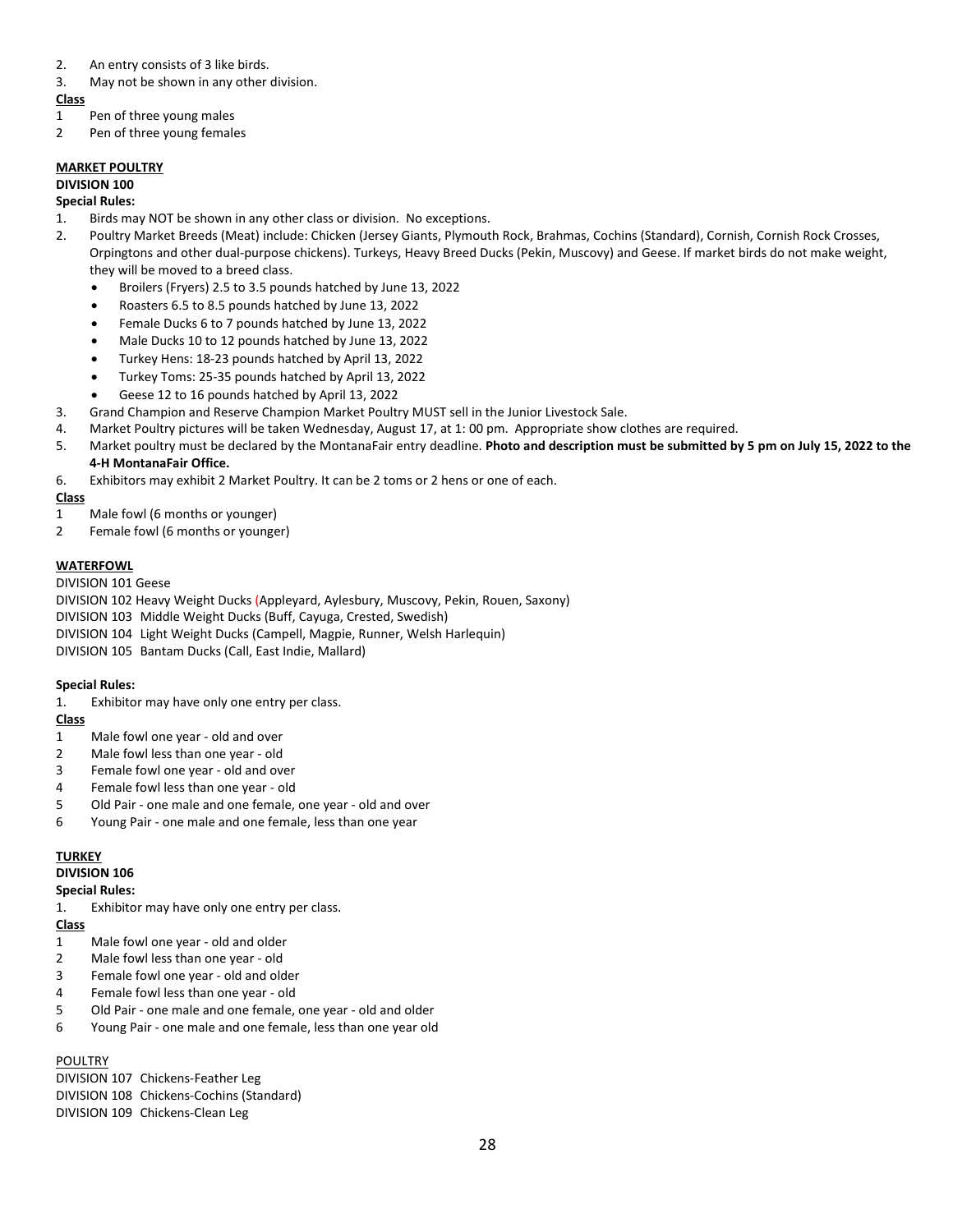DIVISION 110 Chickens-Crested - Clean Leg

- DIVISION 111 Chickens-Crested Feather Leg
- DIVISION 112 Bantams-Feather Leg
- DIVISION 113 Bantams-Cochins
- DIVISION 114 Bantams-Clean Leg
- DIVISION 115 Bantams-Crested Feather Leg (Houdans and Silkies)
- DIVISION 116 Bantams-Crested Clean Leg

# **Class**

- 1 Male fowl one year old and older
- 2 Male fowl less than one year old
- 3 Female fowl one year old and older
- 4 Female fowl less than one year old
- 5 Old Trio one male and two females, one year old and older
- 6 Young Trio one male and two females, less than one year old

# **POULTRY SHOWMANSHIP**

# **DIVISION 117**

# **Class**

- 1 Poultry Showmanship Senior
- 2 Poultry Showmanship Beginner
- 3 Poultry Showmanship Junior

# **RABBIT SHOW**

**Special Rules**:

- 1. Rabbits check in at the Expo on Thursday, August 11 between 10 am to 12 pm and 3 pm to 4 pm OR on Friday, Auust. 12, between 10 am to 12 pm and 1 pm to 4 pm. Any rabbit not present by 4 pm on Friday afternoon will not be allowed to show. All exhibitors must check in with the Small Animal Barn Chairman or will not be allowed to show.
- 2. Each exhibitor may enter two entries in each class not to exceed a total of 10 entries in Divisions 122–136.
- 3. Each exhibitor may enter only one animal in each fur class. Each rabbit may only be entered in one fur class. Each of the animal(s) must also be entered in one of the rabbit breed Divisions 122-136 to be eligible to compete. They may be entered in Rex Fur–Division 119, Normal Fur– Division 120, or Wool–Division 121.
- 4. Exhibitors may bring an in-barn educational display up to and including the day that animals are checked in. No premiums will be given but points may be awarded in the Herdsmanship Contest. Each species has its own Herdsmanship Contest.
- 5. All animals will be checked for health upon arrival. Any sick or diseased animals will be disqualified and sent home immediately.
- 6. If less than 5 animals are entered in a Division they are combined with like Class or Division.
- 7. The dress code for all rabbit shows will be long sleeved, collared, button up white shirts and black pants. No open toed shoes.
- 8. Animals must be owned by the exhibitor by May 7, 2022 to show at MontanaFair. The exhibitor must be the primary caretaker or trainer. Lease agreements are optional.
- 9. Exhibitors must enter Division 141, Class 1, 2 or 3 in your fair entry to participate in Showmanship. First and second place Beginner, Junior and Senior Showman will advance to the Small Animal Round Robin (See Division 149).
- 10. Overall Best in Show Male is chosen from the Grand Champion Males in each Division. Best in Show Female will be chosen from the Grand Champion Females in each Division.
- 11. Rabbits must be born by May 7, 2022 with the exception of the Market Rabbit entries.

# **REX FUR**

# **DIVISION 119**

**Class**

1 One rabbit – 6 months and older

# **NORMAL FUR**

**DIVISION 120**

# **Class**

1 One rabbit – 6 months and older

# **WOOL (Satin/Other)**

**DIVISION 121**

# **Class**

1 One rabbit – 6 months and older

# **RABBITS**

Division 122 Dutch Division 123 Netherland Dwarf Division 124 Small Breed–Less than five pounds. (e.g., Himalayan, Florida White, Dwarf Hotot, Tans, & American Fuzzy)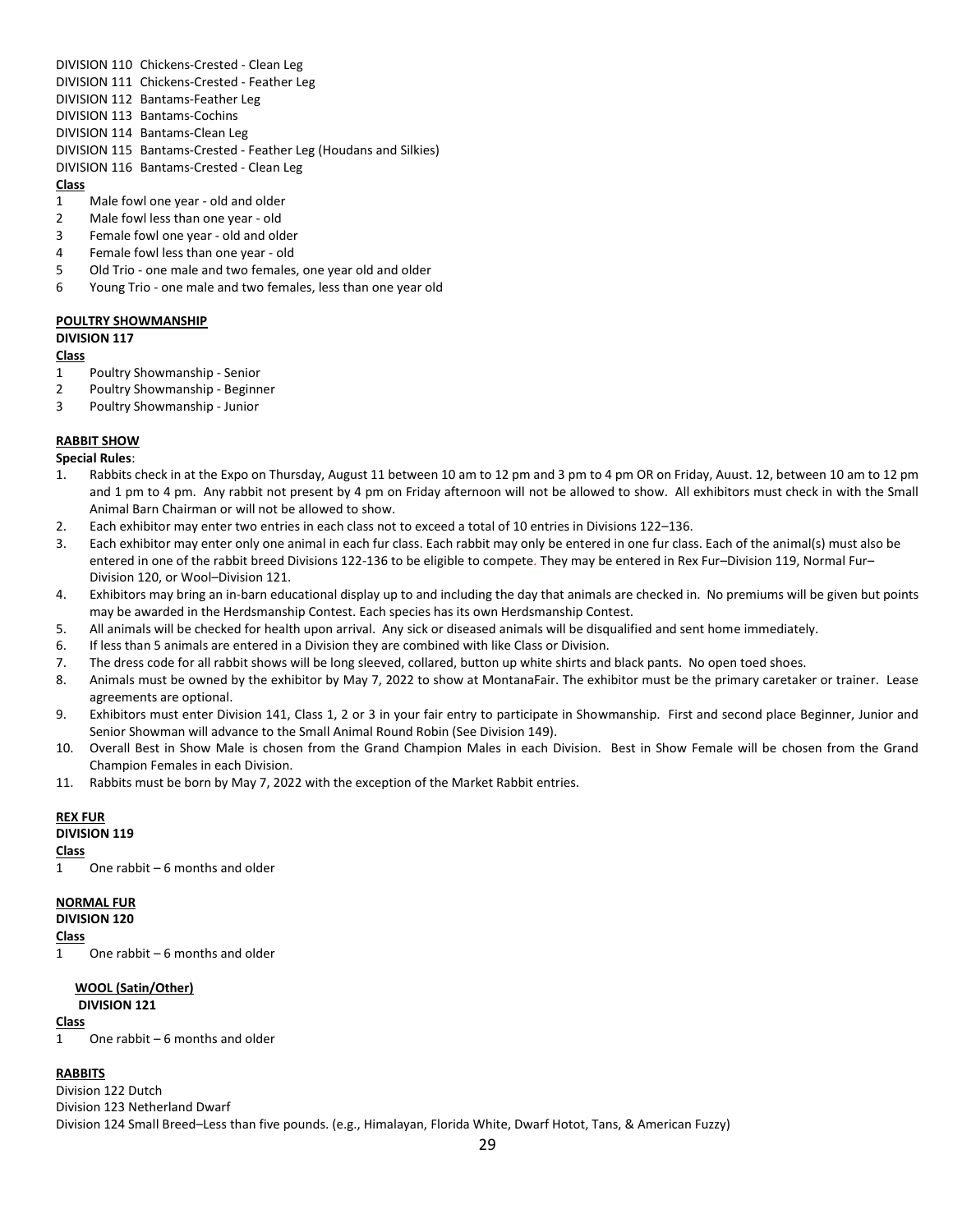Division 125 Medium Breed-Five to ten pounds. (e.g., Silver Martin, Havana, English Spot)

- Division 126 Large Breed-Over ten pounds. (e.g., French Lop, English Lop)
- Division 127 Small Crossbreed (Mini & Dwarf 4 lbs. and under)
- Division 128 Large Crossbreed (Over 4 lbs.)
- Division 129 Jersey Wooly
- Division 130 Holland Lop
- Division 131 Mini Lop
- Division 132 Lionhead
- Division 133 New Zealand
- Division 134 Californian
- Division 135 Mini Rex
- Division 136 Harlequin
- Division 137 Superintendents discretion. DO NOT ENTER. Breeds will be placed in this Division if there is enough of one breed from small or other breeds to form a new division**.**

# **Class**

- 1 Senior Buck born on or before February 1, 2022
- 2 Junior Buck born after February 1, 2022, and no later than May 1, 2022
- 3 Senior Doe born on or before February 1, 2022
- 4 Junior Doe born after February 1, 2022, and no later than May 1, 2022

# **MEAT PEN**

# **DIVISION 138**

#### **Special Rules:**

Exhibits must be:

- 1. Three rabbits of the same breed.
- 2. The animals must be 10-12 weeks of age and must be born by June 3, 2022
- 3. Minimum of 3 lbs. each, maximum of 5 lbs.
- 4. Exhibitor may have only one entry per class.
- 5. May also be shown in Division 140 and 141.

# **Class**

- 1 Pen of 3 young males
- 2 Pen of 3 young females

# **MARKET BREEDS**

**DIVISION 139**

#### **Special Rules:**

- 1. Market rabbits must be born by June 1, 2022. Preference given to Fryers.
- 2. Market Fryers: 10-12 weeks on show day.
- 3 pounds minimum to 5 pounds maximum.
- Roasters & Stewers: Under 6 months. Minimum 5 to 8 pounds maximum.
- 3. Rabbit Market Breeds include New Zealand, Californians, Champagne D'Argent, Rex and Flemish Giant.
- 4. May be shown in Divisions 140 (Breeding) and 141 (Showmanship).
- 5. Market Rabbit pictures will be taken Wednesday, August 17 at 1 pm. Appropriate show attire is required.
- 6. Grand Champion and Reserve Champion Market Rabbits MUST sell in the Junior Livestock Sale. These animals will be chosen from the Market Breeds Division. Animals will be unable to sell at any future date. Animal must remain at MontanaFair until the sale.
- 7. Market rabbits must be declared by the MontanaFair entry deadline. Photo and description of animal must be submitted by 5 pm to the Extension Office.

# **Class**

- 1 Buck (6 months or younger)
- 2 Doe (6 months or younger)

# **RABBIT BREEDING PROJECT**

# **DIVISION 140**

#### **Special Rules:**

- 1. Entries must consist of 1 Buck, 1 Doe, and 2 babies and/or 1 Buck, 2 Does, and 2 babies from each doe. The does must have been bred to the buck that is being shown and the babies are the result of that breeding.
- 2. Breeding Records are required to be presented to the judge during the class. Record sheets can be obtained from the Yellowstone County Extension Office or on the county website prior to Montana Fair. Pedigrees are optional. Photos are optional. Breeding Project Book should include only information pertaining to the breeding pair or trio and the offspring being shown.
- 3. Junior rabbits must be born between February 1, 2022, and June 1, 2022, and tattooed.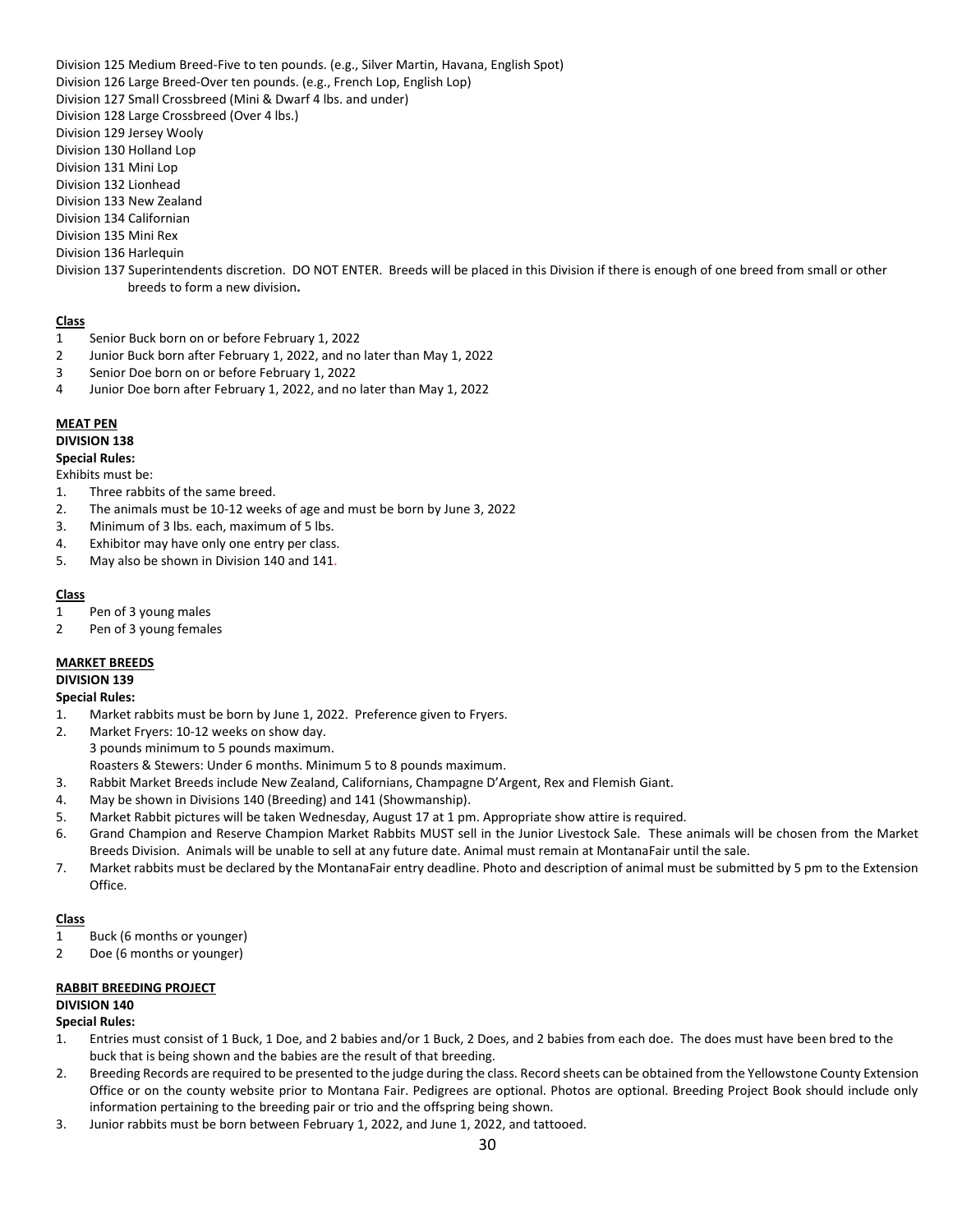- 4. Sale of junior rabbits will be allowed following the Rabbit Show.
- 5. Rabbits may be entered in Divisions 122-136 and Division 141 if they meet age requirements.

- 1 1 Buck, 1 Doe, and 2 of their offspring.
- 2 1 Buck, 2 Does, and 2 offspring from each doe.

### **RABBIT SHOWMANSHIP**

# **DIVISION 141**

# **Class**

- 1 Rabbit Showmanship Senior
- 2 Rabbit Showmanship Beginner
- 3 Rabbit Showmanship Junior

#### **COSTUME ANIMAL PARADE DIVISION 147**

# **Special Rules:**

- 1. Each exhibitor must be enrolled as a Cloverbud or 4-H/FFA member.
- 2. The animal being used must be entered in MontanaFair. Cloverbuds can borrow an animal entered in MontanaFair.
- 3. Following the theme of "Patriotic", decorate yourself and your animal in costume. Wear your Exhibitor number in the ring.
- 4. Scripts Write a legible (typed if possible) paragraph about your costume to be read as you enter the ring. Be sure to specify what type of animal you are entering (i.e., cat, sheep, horse, etc.). A paragraph help sheet will be available at the 4-H Livestock Office in the Expo Center the week of MontanaFair. Scripts must be turned into the 4-H office before the parade starts.
- 5. There will be Rosette ribbons awarded for the Most Creative, Most Comical, Most Theme Related and an Overall Judge's Choice in the small, medium and large divisions along with a "gift bag". All other participants will receive blue ribbons and a "gift bag."
- 6. There will be No premiums awarded.
- 7. Show Order Medium, Large, Small

# **Class**

- 1 Medium Animal Sheep, Swine, Goat
- 2 Large Animal Beef, Dairy, Alpaca, Llama, Horse
- 3 Small Animal Dog, Cat, Poultry, Cavy, Pocket Pet

# **ROUND ROBIN FOR LARGE ANIMALS**

### **DIVISION 148 - Do Not enter** this division in you MontanaFair entry.

- 1. The show order for Large Animal Round Robin is Seniors, Beginners, Juniors.
- 2. Finalists in Beef, Sheep, Market Goat, Dairy Goat, Swine, Horse, Alpaca/Llama will compete. Showman will show each type of animal in the Large Animal Round Robin Competition.
- 3. Exhibitors placing first and second in their Showmanship class are eligible. Third place is only eligible if Grand or Reserve declines to participate. If the exhibitor declines in one species, they decline in all species.
- 4. All Showmanship winners must notify Division Chairmen within 1 hour after Showmanship class, if they do not, they will not participate. Must notify chairmen within I hour after Swine Showmanship which species they choose, if they have multiple species. No response - they will go in the first species they won in.
- 5. There must be a minimum of 5 animals per species.
- 6. Chairpersons in each species will choose the animals for the classes with the exception of horse. Additional horses needed to fill classes will be selected by the chairperson, however, there may need to be two heats in the horse class.
- 7. An animal that is not well behaved or poses a risk to the exhibitors will be replaced in advance of that species class.
- 8. Chairpersons will be in attendance for the competition.
- 9. Members will draw a number for which animal they will show.
- 10. Class order will be:
	- Horse Super Barn
		- Beef Large Arena in Expo
		- Goat Large Arena in Expo
		- Sheep Large Arena in Expo
		- Swine Small Arena in Expo

Llama/Alpaca - Large Arena in Expo

- 11. All Round Robin participants are required to wear nice pants, long sleeved, button up, collared shirts. FFA jackets and vests, no other jackets are allowed. No open toed shoes allowed.
- 12. All exhibitors will show the same species at the same time.
- 13. Judging will be one through the number in that class. First place will receive the highest points in the class. Example:
	- 1 st Place 6 points
	- 2<sup>nd</sup> Place 5 points
	- 3 rd place 4 points
	- 4 th place 3 points
	- 5 th place 2 points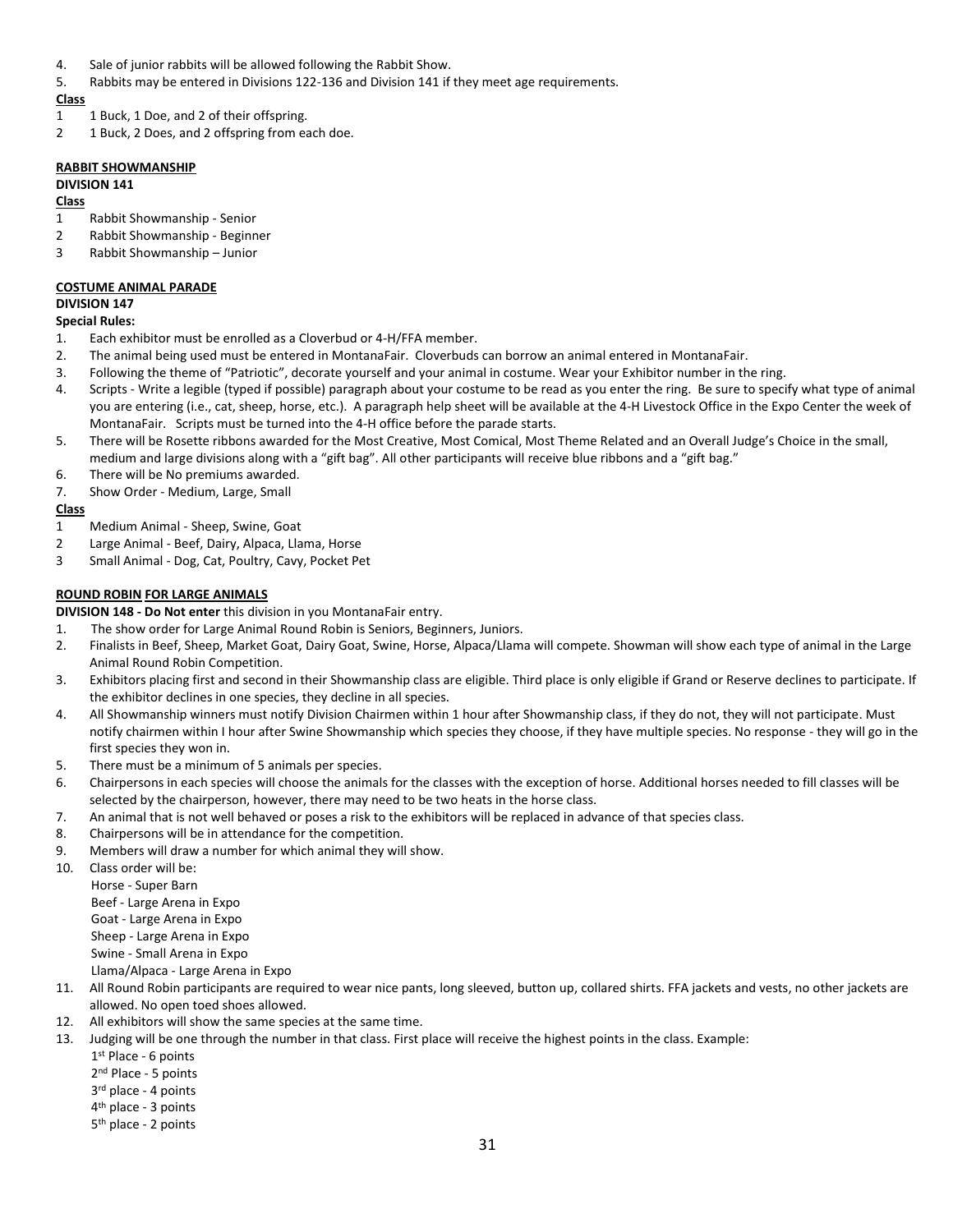6 th place - 1 point

- 14. Round Robin competitors may not receive any verbal coaching or gestures of guidance. Coached exhibitors will face the following penalties: First offence will receive a verbal warning and a zero score for that class. The second offense will result in dismissal from the contest and a zero score for the remaining classes.
- 15. In a tie breaking situation, the contestants will be asked pre-determined questions in their winning species by the Round Robin chairperson. Questions will be from the project books for the appropriate level and drawn at random.

# **ROUND ROBIN FOR SMALL ANIMALS**

**DIVISION 149 -** Do Not enter this division in your MontanaFair entry.

- 1. The Small Animal Round Robin will begin with the Seniors. The Grand and Reserve Senior Champion Showman will compete. Next will be the Grand and Reserve Champion Beginner Showman and the Grand and Reserve Champion Junior Showman in each Division will compete last. Winners will be announced at the end of all three contests.
- 2. Grand and Reserve Showmanship winners must inform their species chairman or the Round Robin Chairman within 2 hours after each of their Showmanship classes if they choose to compete. If they have NOT contacted either chairman by the deadline to accept the opportunity, it will be offered to the person who has placed next in the showmanship class. When accepting the opportunity, you must provide the breed of your animal as well as a cell phone number where you can be reached. You will have the opportunity to change species if you win in another species.
- 3. If an exhibitor qualifies in more than one species, they may choose their competition area. Showmanship winners must declare what animal they will show in the Round Robin immediately after their last Showmanship class. The third-place winner in the area they don't choose will be offered participation.
- 4. The Small Animal Round Robin will consist of Cats, Birds (Poultry & Pigeons), Cavies, Pocket Pets. No minimum entries nor Exhibitors are required.
- 5. Two contestants will be at each station for the following times: Seniors - 5 minutes. Each exhibitor will have 2.5 minutes. Juniors - 4 minutes. Each exhibitor will have 2 minutes. Beginners - 3 minutes. Each exhibitor will have 1.5 minutes.
- 6. Chairpersons will be in attendance. Exhibitors must bring their own animal in the Round Robin. Exhibitors must show the animal they qualified with. EXCEPTIONS: An animal that is not well behaved or poses an undue risk to other exhibitors will be replaced but must be approved by the division Chairman and/or County Agent in advance of the contest.
- 7. All Showmanship contestants are required to wear a long sleeved, collared, button up white shirt and black pants. Vests and jackets are not allowed. FFA jackets cannot be worn in the Round Robin Contest.
- 8. Contestants will be judged in all areas including their "winning species". Contestants will end the competition/rotation by showing their own animal.
- 9. Each contestant will receive up to 5 points at each station, ½ points are permissible. Each contestant will be showing one animal at each station. Grand will show Grand and Reserve will show Reserve.
- 10. In a tie breaking situation, the contestants will go back to their "winning species" station and then swap stations with each other. Questions will be asked of each contestant until the winner is determined.
- 11. Round Robin competitors may not receive any verbal coaching or gestures of guidance that may interrupt the contest or disturb any other exhibitor competing. Coached exhibitors will face the following penalties: First offense will receive a verbal warning and will receive a zero for that rotation. The second offense will result in dismissal from the contest and will receive a zero for the remaining rotations.

# **OUTSTANDING EXHIBITOR AWARD**

**DIVISION 150** - This contest is for Exhibitors competing in Beef, Sheep, Swine, and Goats.

- 1. Exhibitors must select this in their MontanaFair entry to be eligible. Exhibitors will compete in the Senior, Junior and Beginner classes listed below.
- 2. This award will be scored based on an application, interview, animal points and showmanship points.
	- **A. Application:** 400 points
	- **B. Interview:**

500 points for knowledge of the project, industry, history of the animal and genetics.

300 points for appearance of the exhibitor, animal, and display/pen area.

200 points for effectiveness of the interview including voice, stage presence and eye contact.

**C. Market and breeding animal placing points:** Each animal will get the points one time for its highest placing.

|    | Grand Champion - 100 points                   | Reserve Champion - Yellowstone Co. - 65 points | 3rd Place in Class - 15 points             |
|----|-----------------------------------------------|------------------------------------------------|--------------------------------------------|
|    | Supreme Champion Breeding - 100 points        | Divisions Champions - 50 points                | 4 <sup>th</sup> Place in Class - 10 points |
|    | Grand Champion - Yellowstone Co. - 80 points  | Reserve Division Champions - 40 points         | 5 <sup>th</sup> Place in Class - 5 points  |
|    | Reserve Champion - 75 points                  | Class Winner - 25 points                       | Blue Ribbon - 5 points                     |
|    | Reserve Supreme Champion Breeding - 75 points | 2 <sup>nd</sup> Place in Class - 20 points     | Red Ribbon - 2 points                      |
| D. | Showmanship placing points:                   |                                                |                                            |
|    | Grand Champion $(1st)$ - 100 points           | 5 <sup>th</sup> Place in Class - 30 points     |                                            |

4 th Place in Class - 40 points **E. Market and Breeding placing points** for species in the Grand Drive.

Reserve Champion  $(2^{nd})$  - 75 points Blue Ribbon - 15 points 3<sup>rd</sup> Place in Class - 50 points **Red Ribbon - 10 points**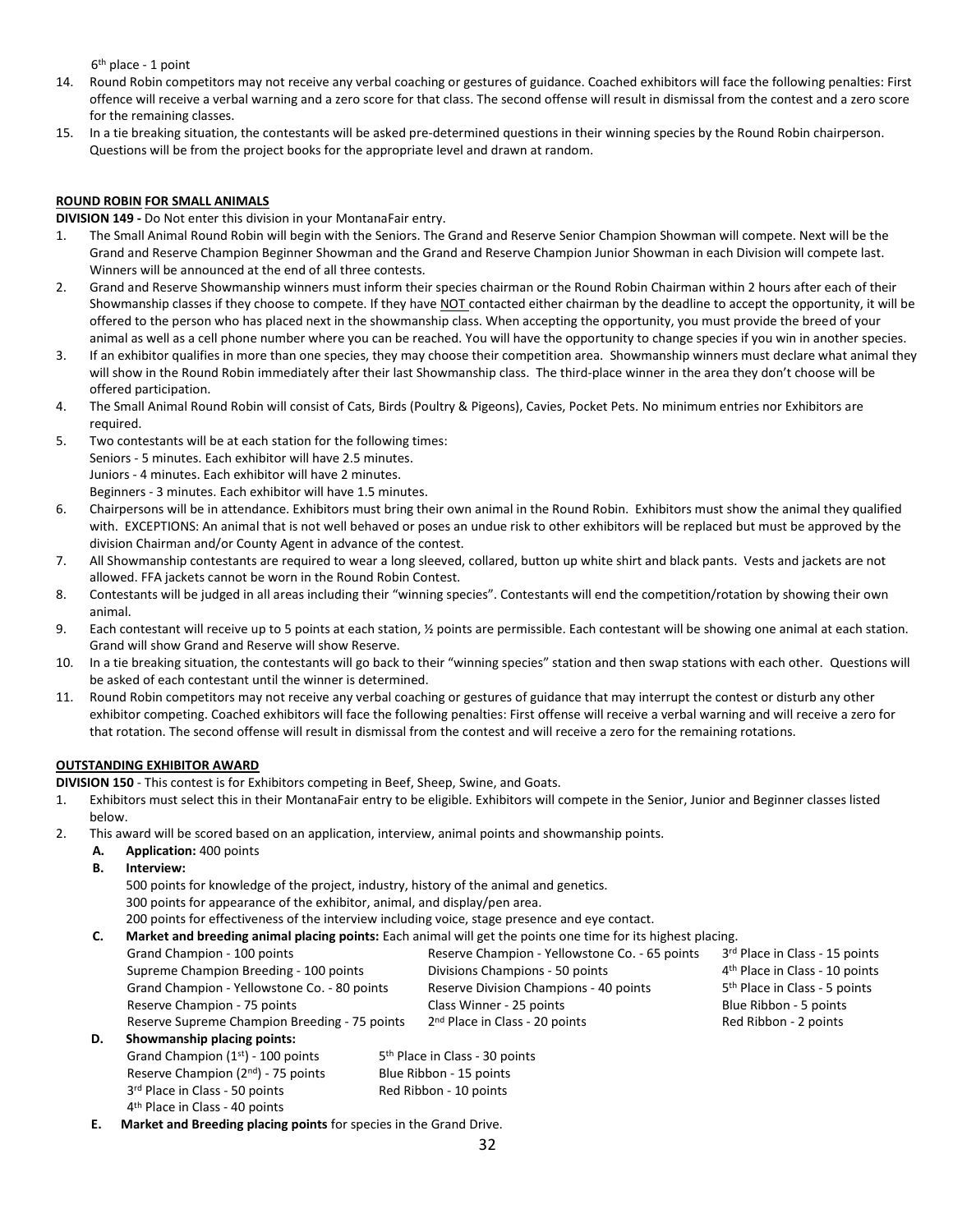- 3 rd 35 points
- 4<sup>th</sup> 30 points
- 5<sup>th</sup> 25 points
- 3. Application forms and point sheets will be in your MontanaFair packet. Your MontanaFair packet will contain instructions as to when they are due and where to turn them in.
- 4. Interviews will be scheduled in 15-minute time slots. You will be notified when interviews will take place. Exhibitors must sign up for their interview time.
- 5. Results must be verified by a committee prior to awards being presented. Awards will be held until verified.
- 6. Ties will be broken by interview scores.
- 7. Breeding animals being used for this award must stay and be on display inside the Expo through the interviews.
- 8. Exhibitors must participate in showmanship.

- 1 Beef Senior
- 2 Beef Junior
- 3 Beef Beginner
- 4 Sheep Senior
- 5 Sheep Junior
- 6 Sheep Beginner
- 7 Swine Senior
- 8 Swine Junior
- 9 Swine Beginner
- 10 Goat Senior
- 11 Goat Junior
- 12 Goat Beginner
- 

# **LARGE ANIMAL/SMALL ANIMAL HERDSMANSHIP CONTEST**

4-H Clubs and FFA Chapters and individuals are automatically entered in this contest. **DO NOT** enter this contest in your MontanaFair entry. **Judges will randomly check all barns at any time to help decide which club or chapter and individuals are eligible for the traveling trophies. QR codes will be provided for each species and Dept. N booths so the general public and 4-H/FFA families can vote 1 time per person.** 

- Judging will be based on the following: 1. Neatness of stalls and alleyways.
- 2. Care and grooming of animals.
- 3. Herdsman's businesslike attitude, cooperation, and courtesy to visitors. Both departments
- 4. Bonus points will be awarded to the clubs that present an educational display in their club area. Both departments
- 5. Points may be deducted if parents are doing the work when exhibitors are not present.
- 6. Results must be verified by a committee prior to awards being given or awards will be held until verified. Both departments.
- 7. Dept. N Cleanliness and creativity, project focused, club name visible, how space is utilized, overall appearance.
- 8. **Awards will be presented at the awards program on Friday, August 19 at 6:30 pm.**

# **LIVESTOCK AUCTION SALE**

**Special Rules:**

- 1. Only animals exhibited in the Junior Livestock Show at MontanaFair will be eligible to enter the sale. White ribbon live placing market animals **will not** be guaranteed a sale position. White ribbon market animals selling will be up to the discretion of the Livestock Committee.
- 2. In beef, a satisfactory "Bill of Sale" must be submitted when the animal is checked in at MontanaFair or the entry will be refused.
- 3. Only one market animal per exhibitor can be sold unless the exhibitor has the Grand and/or Reserve Champion Beef, Lamb, Swine, Goat or small animal.
- 4. The Overall Grand Champion and Overall Reserve Champion Market, Beef, Lamb, Swine, Goat and Small Animal must be sold in the Junior Livestock Sale. If an exhibitor owns the Overall Grand Champion and/or Overall Reserve Champion in two species, they must sell both animals. If a member has a Grand Champion or Reserve Champion in any of the species listed above and places in the top 5 market beef, they can also choose to sell that market beef. The Grand and Reserve Carcass Animals do not have to sell.
- 5. A maximum of four small animals (Grand and Reserve Rabbit and Poultry) will be chosen to sell. Small market animals that receive Grand or Reserve Champion MUST sell. Animals will be selected from the Market Breed Class. The animal may be sold only once during its lifetime. Small Animal contestants are required to wear a long sleeved, collared, button up shirt with nice black or blue jeans and close toed shoes.
- 6. All animals will be sold by the pound, with the exception of rabbits and poultry that will be sold by the head.
- 7. **Out of County exhibitors (non - Yellowstone County) can sell in the Jr. Livestock Sale ONLY if they are in the top 5 in their market class.**
- 8. Order of Sale: Animal species order listed in each area depends on the rotation that year. This year's rotation is as follows: Swine, Goat, Lamb, Beef.
	- 1. Poultry and Rabbit Grand/Reserves will start the sale.
	- 2. Overall Grand live Swine, Goat, Lamb, Beef.
	- 3. Overall Reserve live Swine, Goat, Lamb, Beef.
	- 4. Yellowstone County Grand Champions: Swine, Goat, Lamb, Beef.
	- 5. Yellowstone County Reserve Champions: Swine, Goat, Lamb, Beef.
	- 6. Grand Carcass: Goat, Lamb, Beef.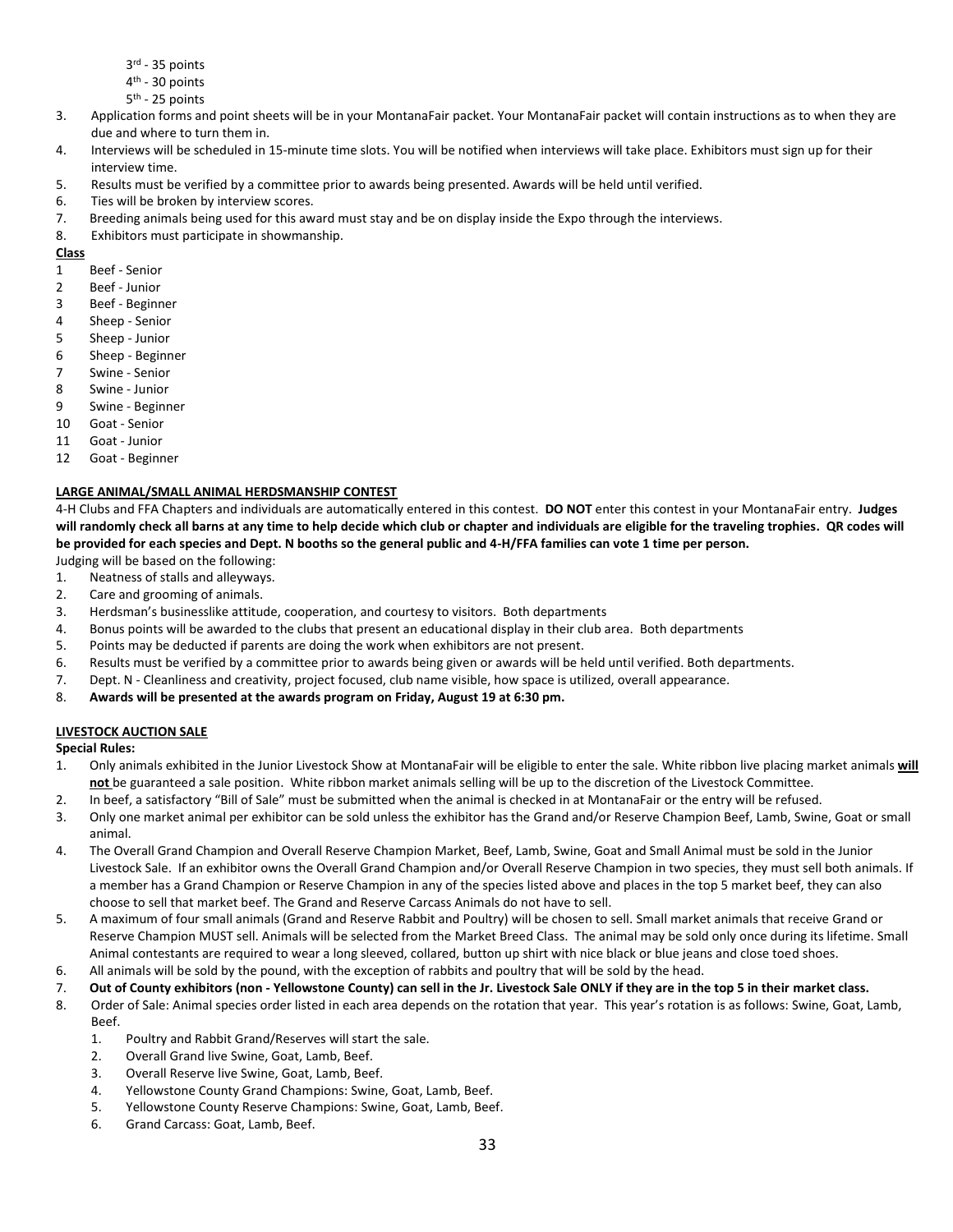- 7. Reserve Carcass: Goat, Lamb, Beef
- 8. 3rd through 5<sup>th</sup> place Beef.
- 9. Division Champions: Swine
- 10. Division Grand Champion Lamb and Goat.
- 11. Reserve Division Champions: Swine
- 12. Division Reserve Champion Lamb and Goat.
- 13. Blue, Red and selected White ribbon animals will then sell.
- 14. In even years animals will be sold light to heavy and in odd years animals will be sold heavy to light.
- 9. A sale percentage fee will be taken out of exhibitor's checks to cover costs from animals sold. If sponsors are not secured, the cost of the ultrasound will be withheld from the participating member's sale proceeds.
- 10. **Exhibitors must let the 4-H MontanaFair Office know which animal they are selling by the following deadlines:**

**Market Goat: Tuesday, August 16 by 12:00 pm**

**Market Steer: Tuesday, August 16 by 5:00 pm**

# **Market Lamb: Tuesday, August 16 by 5:00 pm**

# **Market Swine: Thursday, August 18 immediately following the show or by 11:00 am**

- 11. PREPARING FOR SALE: No animals will be moved from their stall or pen unless the Exhibitor is present.
- 12. Exhibitors missing his or her sale position will be moved to the end of the sale. Exhibitors must be present at the sale ring to sell their own animal. Parents are not allowed in the sale ring with the Exhibitors at the time of the sale. You should wear your Exhibitor number into the sale ring. It is suggested to dress in showmanship clothes.
- 13. Any exception made regarding the rules of the market animal divisions, or the livestock auction sale must be presented to the sale committee. A request for rule exception or rule interpretation form must be completed by the member and turned into show officials.
- 14. **No buy back of Resale animals** will be allowed at the MontanaFair. When a buyer says "Resale", the buyer does not own the animal anymore. If the buyer wants to change their mind about the destination of the animal they purchased, they must contact the Extension Agent and Sale Committee Chairman.
- 15. Sale checks **WILL NOT** be mailed until the Yellowstone County Extension Office receives notification from the exhibitor, their club organizational leader or FFA Advisor that a thank you note has been written and sent to their buyer. Exhibitors may turn in their stamped thank you note to their leader or at the 4-H MontanaFair Office during the sale or mail it, then notify the Yellowstone County Extension Office
- 16. For ease of the sale and data entry, no more than two buyer's names per animal should be given. No more than two buyers will be recognized and mailed thank you plaques by the Sale Committee.
- 17. Animals must be tagged specifically for MontanaFair. Open shows do not pertain to this rule. If a market animal has been shown and/or sold at a 4-H or FFA Junior Market Show prior to MontanaFair Junior Livestock Show it is then ineligible to show or sell at MontanaFair.
- 18. At the MontanaFair Junior Livestock Sale, no money or other donation may be given to a special cause, charity, business or individual without approval from the Yellowstone County Extension Agent. 4-H is a 501(C)(3) organization, and we must follow set guidelines.
- 19. A portable electronic scale will be used to weigh the stock for show classification and sale weight. These scales meet minimum tolerance for livestock; however, the scales will be certified. Scale is INTEP approved and certified for trade.

# **SPECIAL AWARDS:**

# **Hereford Award**

The Montana Hereford Association will award a Hereford windbreaker jacket to a county or multi-county Grand Champion Steer of the live show, if properly documented as a Hereford, the Top Steer in the Carcass Contest with at least 50% Hereford Ancestry and the Supreme Champion Female if it is a purebred Hereford.

The Montana Hereford Association will award a certificate of Achievement to the Champion Hereford steer or female if documented as being a Hereford. Please indicate the breed information on the entry forms.

# **Simmental Award**

The Montana Simmental Association will give an award for the Grand Champion Market Steer, Grand Champion Carcass and Grand Champion female for 4-H or FFA, the animal must be identified as a Simmental or Simmental Cross. Please indicate the breed information in your entry.

# **Montana Charolais Award**

The Montana Charolais Association will award a belt bucket to a 4-H or FFA member with a Charolais sired Grand Champion steer, heifer or carcass. Please indicate the breed information in your entry.

# **Angus Award**

The Montana Angus Association will award a jacket to the winning Black Angus breeding project. They will also sponsor a belt buckle for breeding stock. Contact the Yellowstone County Extension Agent for details. Please indicate the breed information in your entry.

**Montana Red Angus Award** The Montana Red Angus Association will award a buckle to a Red Angus steer or female if the animal is **Overall** Champion or Reserve Champion of the breeding class, market class or carcass competition. In order to win this award, the steer or female are to be the progeny of a registered Red Angus bull or out of a registered Red Angus cow and be at least 50% Red Angus. Please contact the association at the end of your fair if the county has qualifiers. The presentation of the award is made at the MTRAA annual happenings.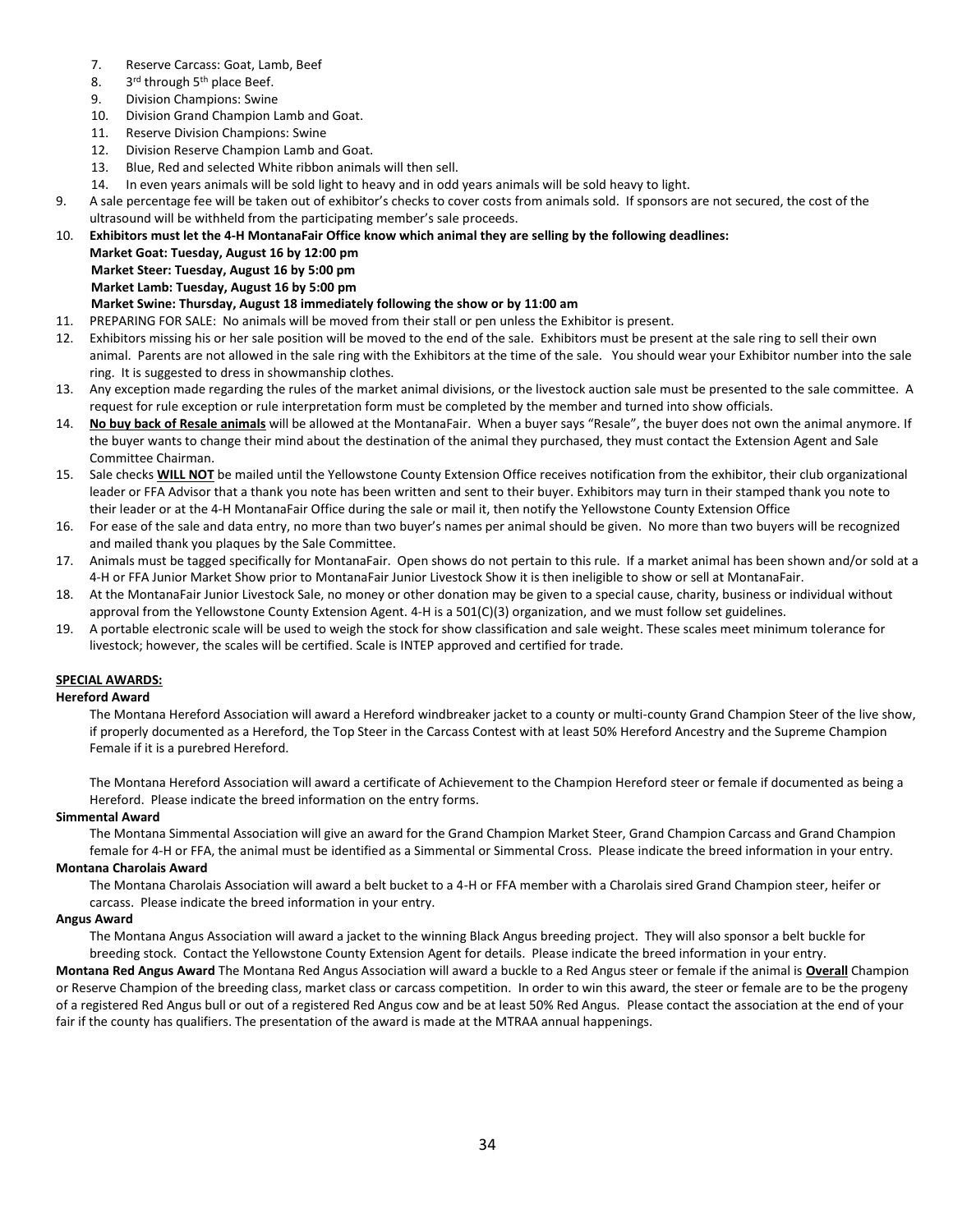**A Special Thank You to these buyers who supported the Yellowstone County 4-H Foundation by purchasing the Foundation Lamb in 2021.**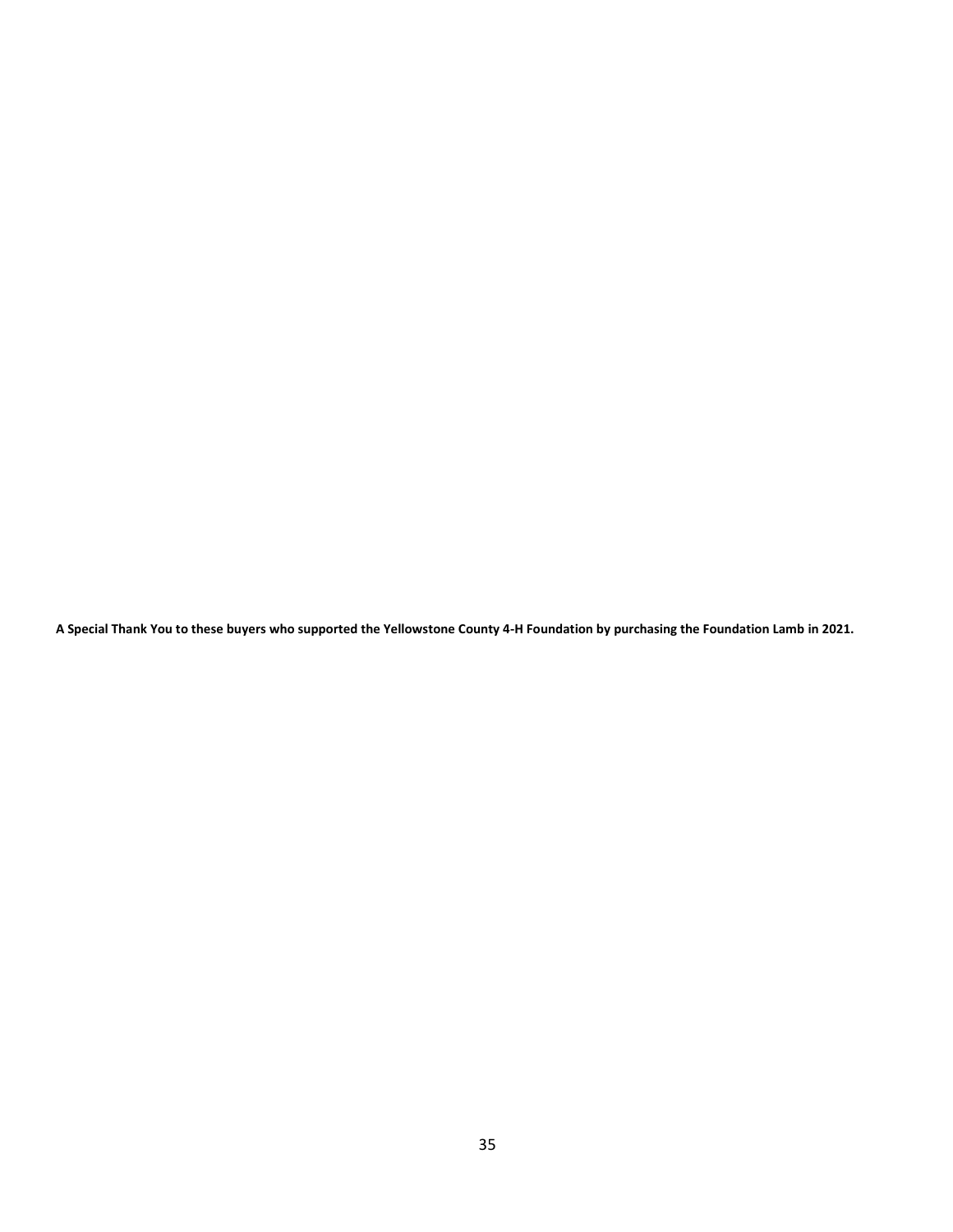Agro Liquid Aldrich Lumber Allbright, Jean Anderson, Rowdy & Carrie Armstrong, Bob and Rolann Arrow Striping Aspen Painting and Cleaning Beartooth Bank Belk, Dan and Nancy Bell, Richard & Lori Classi Pet Center Cook, Bill & Codi Cook, Bob and Coreen D&S Construction Donally, Mike & Nicole Fagan & Cook Fisher, Vance and Julie Goggins, Babe Grice, Greg and Deb Huntley Feeders Huntley Project Mini Storage Industrial Sales J & K Farms Jacobs Livestock Sales Johannes, Clint Johannes, Norm Kautz Family Kilzer, Mike & Sherryl Kings Ace Hardware Kraft, Rick and Brenda Lane Livestock

LR Bell Inc MH Equipment & Truck Repair Inc Mintana Mills Inc. Mosher, Brandon & Lisa Mosher, Jeff and Laurie Murnin, Jared and Julie Pacific Recycling Page, Ralph Peck Transport Pfau, William & Carol Premier Land Company Project Mercantile Pure Montana Meats Raw Machinery Rome, Gary Ross Company Trucking of MT Seder, Norma Seely,Valory Shay, Karla and Brent Skelly Adkins Massage Stagg Insurance Stockman Bank Teddy Bear Dental Thompson Cattle Company Town & Country Supply Triple T Farm Services US Bank Walter, Leroy & Norma Western Ag Reporter Yellowstone Valley Parts & Equipment

# **MONTANAFAIR GENERAL INFORMATION/RULES & REGULATIONS**

**THE PRESS**: Please contact our Marketing Department at 406-256-2400 for information and credentials.

**MAIL FACILITIES:** Exhibitors and others may have their mail addressed in care of MontanaFair, PO Box 2514, Billings, MT 59103 or MontanaFair, 308 6th Avenue N, Billings, MT 59101. Postage due or COD deliveries will not be accepted.

**EMERGENCY MESSAGES:** Emergency messages for exhibitors should be directed to the MontanaFair Entry Office at (406)256-2400 or the Yellowstone County Sheriff at (406)256-2441.

**ADVERTISING**: Under no circumstances will any person or firm be allowed to place any advertising matter upon buildings, fences, trees, or any place on the grounds, nor will it be permitted to distribute any advertising or sell articles outside the space assigned. No political advertising, petition solicitors, subscription or sheet writers.

**INTERPRETATIONS & LIABILITY**: MontanaFair Management reserves the right to interpret all rules and regulations and to arbitrarily settle and determine all matters, questions, and differences in regard thereto, arising out of and not covered by them. Any person who violates any of the rules as published on the MontanaFair website www.MontanaFair.com will forfeit all privileges and premiums and may be subject to such penalty as ordered by MontanaFair management. Submission of written or online entry serves as agreement from exhibitor to comply with this statement. In the event of General and Department Special Rules, the Department Special Rules will govern.

MontanaFair, MetraPark and Yellowstone County, MT, their employees, agents or board members thereof will assume no liability for injury, damage, loss, death or theft, sustained by person, property or livestock of any exhibitor, exhibitor's family or employees, concessionaire or spectator. Every animal and article upon the grounds shall be under the control of MontanaFair management.

Management will put forth every effort to ensure the safety of articles after their arrival, but in no case will it be responsible for loss, theft, damages, livestock injury or death which may occur while in transit or during the time of exhibition.

**DOGS**: No dogs, except certified service dogs and dogs entered in competition will be allowed in any exhibit building, arenas or on the carnival midway. All dogs on the grounds must have proof of current vaccinations and health requirements as per Yellowstone County. All dogs must be on a leash at all times. Dogs, small and large animals shall not be left in vehicles or trailers or be unattended in the any parking lot or other area of the MontanaFair grounds. Unleashed dogs or dogs left unattended will be reported to the Yellowstone County Animal Control Department.

**SERVICE VEHICLES**: The use of private motorized service vehicles (golf carts, all-terrain vehicles, etc.), **ARE NOT ALLOWED** at MontanaFair. **DEPARTMENT SUPERINTENDENTS:** Each Superintendent will have charge of the department assigned and listed on the departmental information materials. The Superintendent will have charge of the building display spaces, stalls and equipment within the department. Rearrangement of stalls and spaces will be done only with supervision and as agreed by the Superintendent.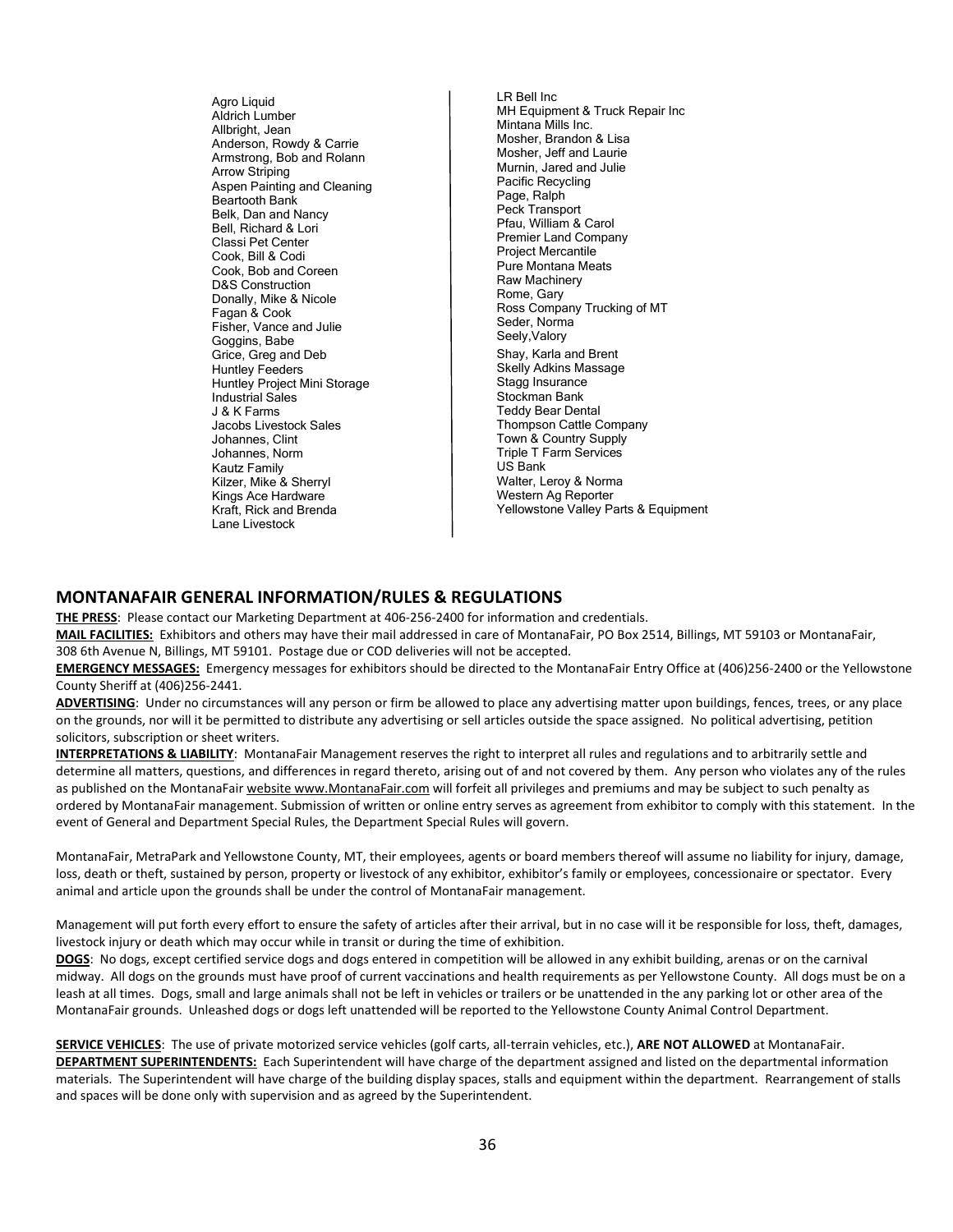# **ENTRY INFORMATION FOR ALL DEPARTMENTS & EXHIBITORS**

- 1. Online entry a[t www.MontanaFair.com](http://www.montanafair.com/)
- 2. Entries are not considered complete until all applicable fees have been paid by the deadline.
- 3. Should an individual enter either an animal or article in the name of another than that of the bona fide owner or attempt to perpetrate a fraud by misrepresentation of any fact, the entry thus made must be removed from exhibition and all fees paid and premiums or awards must be forfeited.
- 4. Any entry which may have been inadvertently or erroneously entered may, at the discretion of the Department Superintendent or Judge, be transferred to the proper class prior to judging.
- 5. Exhibitors will cooperate at all times to conduct the best possible MontanaFair.
- 6. **Unsportsmanlike conduct will not be tolerated,** and the offending exhibitor will forfeit all premiums due, and exhibit may be immediately dismissed from the MontanaFair grounds.
- 7. MontanaFair is not responsible for errors in website information.

**CHECKS RETURNED/DENIED CREDIT CARDS**: Any exhibitor issuing a check for payment of entries, stalling or gate admissions which does not clear their account for any reason, will have five days to make payment to keep entries eligible to participate in competition. This applies to credit card transactions that are denied. A \$30.00 fee will be accessed to the exhibitor. This fee must be paid in cash, money order or cashier's check prior to competition. If MontanaFair has not been notified of transaction denial or returned check prior to judging, any premiums earned will be withheld. **REFUNDS**: MontanaFair has a firm no refund policy. While recognizing that illness or injury of an exhibitor or livestock occurs, and other events or reasons can come up between entry online and exhibits are received, no refunds of any fees are permitted. Submission of online entry acknowledges the NO REFUND POLICY.

**CODE OF ETHICS**: MontanaFair is a member of the International Association of MontanaFairs and Expositions (IAFE) and will abide by the IAFE National Code of Show Ring Ethics when conducting MontanaFair 2022 as printed at www.MontanaFairsandexpos.com/pdf/ShowRingCodeofEthics.pdf

#### **EXHIBIT RULES & REGULATIONS**

**JUDGES:** Every effort is expended to provide competent judges. No exhibitor or spectator will be allowed to interfere with a judge in the performance of his/her duties. Exhibitors, owners, agents or representatives should not converse with judge until all judging of applicable exhibits has been completed. Under no circumstances should anyone converse during class judging.

**DELAY OF JUDGING:** Exhibitors must arrange for the prompt showing of all exhibits at the call of the judge. At the judge's discretion, any exhibit not presented promptly when called may be disqualified. Call for "closing of the gate" is at the Department Superintendent's discretion. **UNWORTHY EXHIBITS**: Judges must not award a prize to an unworthy exhibit. No premiums will be awarded to undeserving exhibits where there is competition or not. Judges are allowed to award premiums as they feel worthy. The decision of the judge shall be final, and no appeal will be

considered except in cases of formal protest. As ribbons and awards can be given in error at time of exhibit pickup or dismissal from a class after judging, please be aware that premiums are not paid by ribbons received. The judge's placing in the official judge's book designates the premium paid. **PROTESTS:**

- 1. Protests (whether formal or informal) must be submitted in writing, signed and accompanied by \$50.00 cash or certified check (refundable if the protest is sustained). The protest must plainly state the cause of the complaint or appeal and must be delivered to the Department Superintendent immediately after the occasion for the protest. A protest pertaining to eligibility is most suitable when submitted prior to judging.
- 2. Judging procedures will not be interrupted for protest investigation.
- 3. Depending on the basis of the protest, interested parties may be notified and given the opportunity to submit evidence. A decision may be withheld until a complete investigation can be made.
- 4. No complaint or appeal that a judge overlooked an entry will be considered.
- 5. Consult 4-H Livestock (A) & Non-Livestock (N) departments for 4-H grievance policy.

# **PREMIUMS**:

- Exhibitors are limited to two premiums per class.
- Exhibitors receiving premiums in excess of \$600.00 must provide a completed, signed and dated W-9 with the personal social security number or federal taxpayer identification number. Name on W-9 must match the exhibitor as stated on the official entry form or online entry submission.
- Provided there are judged exhibit(s) in a class, all placings and premiums may be awarded except as otherwise provided in rules in any department.
- **Premiums will not be paid according to tags or ribbons, but by the awards as recorded in the judge's book. The judge's record is final**.
- MontanaFair Management does not guarantee the payment of special premiums offered by merchants or private parties. These special premiums are accepted in good faith by MontanaFair.
- Combined or cancelled classes are at the discretion of the Department Superintendent. Combined classes will receive only one premium for placings.
- Ties for placing will result in split premium.
- **Premium checks not cashed within 90 days from date of issue will become stale-dated & void.**

#### **LIVESTOCK & SMALL ANIMALS**